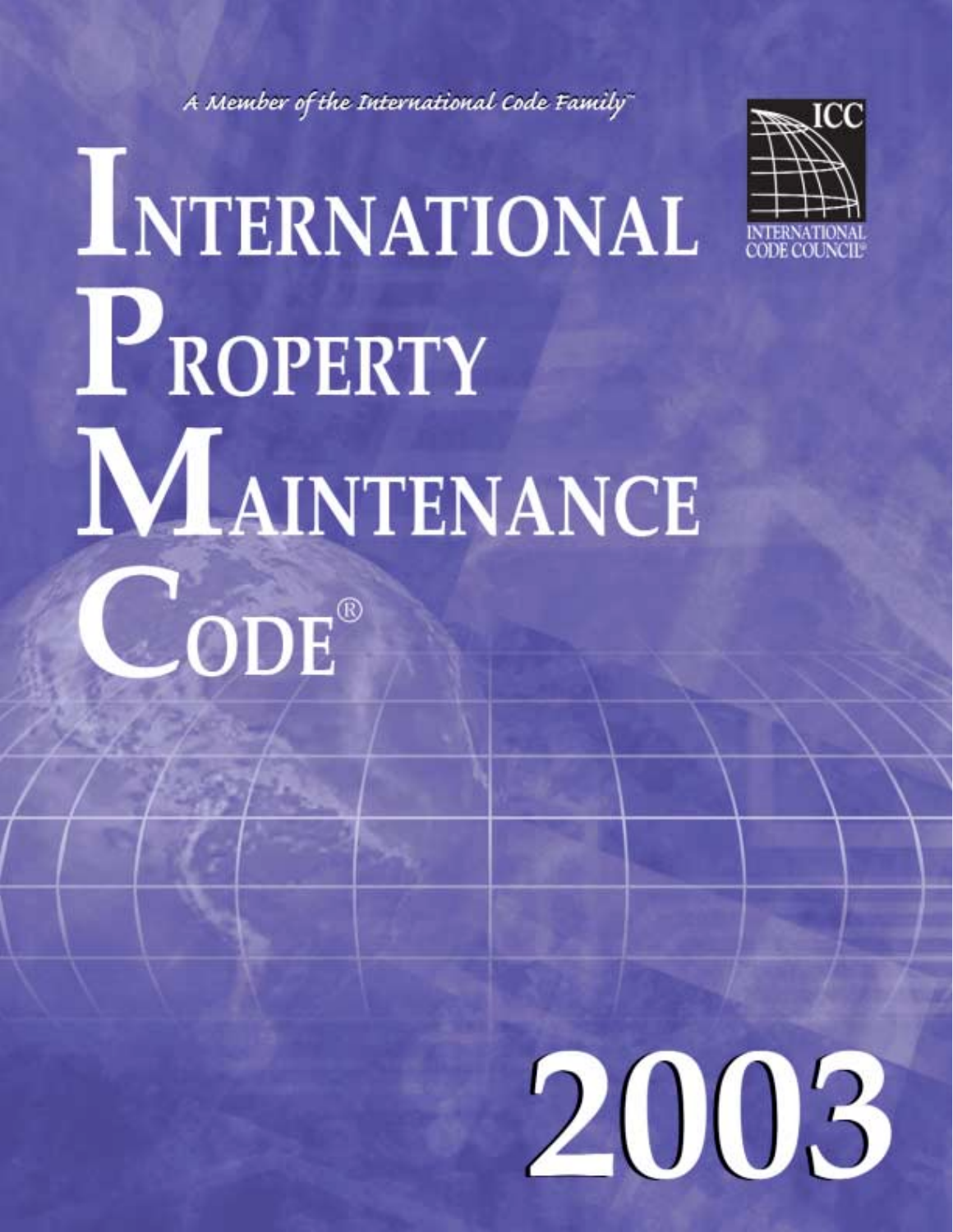2003 International Property Maintenance Code®

First Printing: December 2002

ISBN # 1-892395-69-X (soft) ISBN # 1-892395-91-6 (e-document)

COPYRIGHT © 2002 by INTERNATIONAL CODE COUNCIL, INC.

ALL RIGHTS RESERVED. This 2003 International Property Maintenance Code® is a copyrighted work owned by the International Code Council, Inc. Without advance written permission from the copyright owner, no part of this book may be reproduced, distributed or transmitted in any form or by any means, including, without limitation, electronic, optical or mechanical means (by way of example and not limitation, photocopying, or recording by or in an information storage retrieval system). For information on permission to copy material exceeding fair use, please contact: Publications, 4051 West Flossmoor Road, Country Club Hills, IL 60478-5795 (Phone 800-214-4321).

Trademarks: "International Code Council," the "International Code Council" logo and the "International Property Maintenance Code" are trademarks of the International Code Council, Inc.

PRINTED IN THE U.S.A.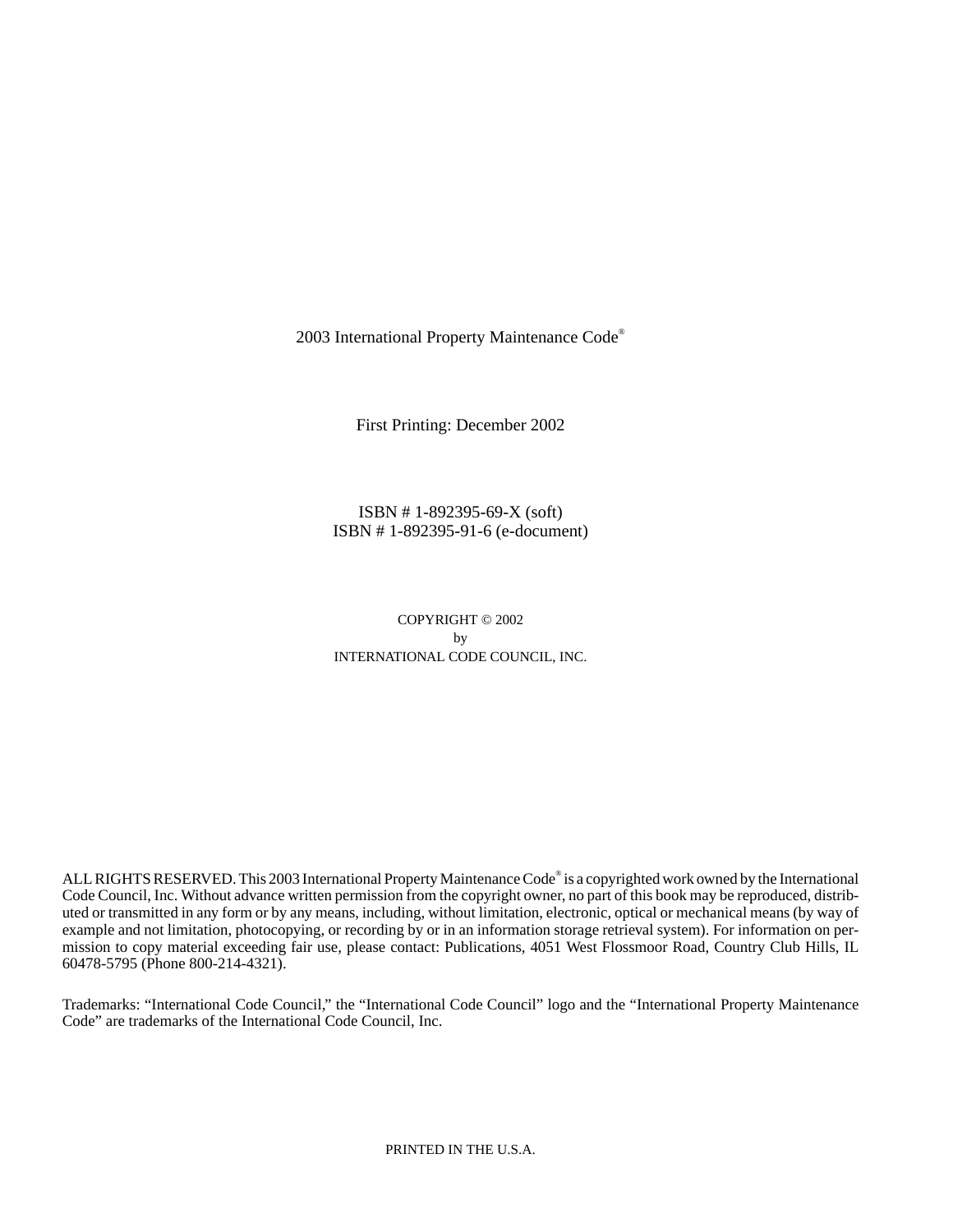# **PREFACE**

#### **Introduction**

Internationally, code officials recognize the need for a modern, up-to-date property maintenance code governing the maintenance of existing buildings. The *International Property Maintenance Code*, in this 2003 edition, is designed to meet this need through model code regulations that contain clear and specific property maintenance requirements with required property improvement provisions.

This 2003 edition is fully compatible with all the *International Codes* ("I-Codes") published by the International Code Council (ICC), including the *International Building Code, ICC Electrical Code, International Energy Conservation Code, International Existing Building Code, International Fire Code, International Fuel Gas Code, International Mechanical Code, ICC Performance Code, International Plumbing Code, International Private Sewage Disposal Code, International Residential Code, International Urban-Wildland Interface Code* and *International Zoning Code.*

The *International Property Maintenance Code* provisions provide many benefits, among which is the model code development process that offers an international forum for code officials and other interested parties to discuss performance and prescriptive code requirements. This forum provides an excellent arena to debate proposed revisions. This model code also encourages international consistency in the application of provisions.

#### **Development**

The first edition of the *International Property Maintenance Code* (1998) was the culmination of an effort initiated in 1996 by a development committee appointed by ICC and consisting of the representatives of the three statutory members of the International Code Council: Building Officials and Code Administrators International, Inc. (BOCA), International Conference of Building Officials (ICBO) and Southern Building Code Congress International (SBCCI). The committee drafted a comprehensive set of regulations for existing buildings that was consistent with the existing model property maintenance codes at the time. This 2003 edition presents the code as originally issued, with changes approved through the ICC Code Development Process through 2002. A new edition such as this is promulgated every three years.

With the development and publication of the family of*International Codes*in 2000, the continued development and maintenance of the model codes individually promulgated by BOCA ("BOCA National Codes"), ICBO ("Uniform Codes") and SBCCI ("Standard Codes") was discontinued. This 2003 *International Property Maintenance Code*, as well as its predecessor —the 2000 edition, is intended to be the successor property maintenance code to those codes previously developed by BOCA, ICBO and SBCCI.

The development of a single set of comprehensive and coordinated family of *International Codes* was a significant milestone in the development of regulations for the built environment. The timing of this publication mirrors a milestone in the change in structure of the model codes, namely, the pending Consolidation of BOCA, ICBO and SBCCI into the ICC. The activities and services previously provided by the individual model code organizations will be the responsibility of the Consolidated ICC.

This code is founded on principles intended to establish provisions consistent with the scope of a property maintenance code that adequately protects public health, safety and welfare; provisions that do not unnecessarily increase construction costs; provisions that do not restrict the use of new materials, productions or methods of construction; and provisions that do not give preferential treatment to particular types or classes of materials, products or methods of construction.

#### **Adoption**

The *International Property Maintenance Code* is available for adoption and use by jurisdictions internationally. Its use within a governmental jurisdiction is intended to be accomplished through adoption by reference in accordance with proceedings establishing the jurisdiction's laws. At the time of adoption, jurisdictions should insert the appropriate information in provisions requiring specific local information, such as the name of the adopting jurisdiction. These locations are shown in bracketed words in small capital letters in the code and in the sample ordinance. The sample adoption ordinance on page v addresses several key elements of a code adoption ordinance, including the information required for insertion into the code text.

#### **Maintenance**

The *International Property Maintenance Code* is kept up to date through the review of proposed changes submitted by code enforcing officials, industry representatives, design professionals and other interested parties. Proposed changes are carefully considered through an open code development process in which all interested and affected parties may participate.

The contents of this work are subject to change both through the Code Development Cycles and the governmental body that enacts the code into law. For more information regarding the code development process, contact the Code and Standard Development Department of the International Code Council.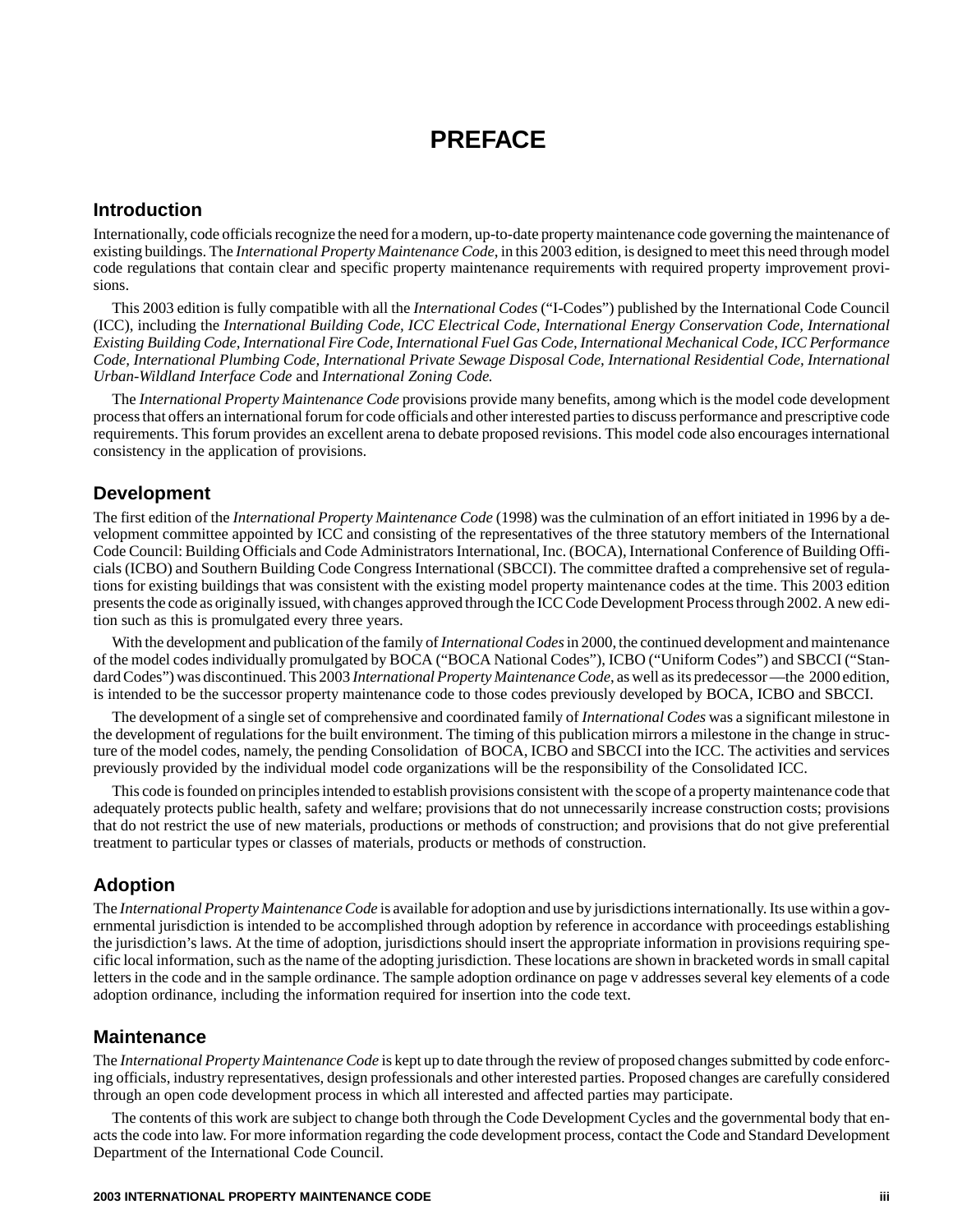While the development procedure of the *International Property Maintenance Code* assures the highest degree of care, ICC and the founding members of ICC—BOCA, ICBO, SBCCI—their members and those participating in the development of this code do not accept any liability resulting from compliance or noncompliance with the provisions because ICC and its founding members do not have the power or authority to police or enforce compliance with the contents of this code. Only the governmental body that enacts the code into law has such authority.

## **Letter Designations in Front of Section Numbers**

In each code development cycle, proposed changes to this code are considered at the Code Development Hearing by the International Property Maintenance Code Development Committee, whose action constitutes a recommendation to the voting membership for final action on the proposed change. Proposed changes to a code section whose number begins with a letter in brackets are considered by a different code development committee. For instance, proposed changes to code sections which have the letter [F] in front (e.g., [F] 704.1), are considered by the International Fire Code Development Committee at the Code Development Hearing. Where this designation is applicable to the entire content of a main section of the code, the designation appears at the main section number and title and is not repeated at every subsection in that section.

The content of sections in this code which begin with a letter designation are maintained by another code development committee in accordance with the following: [F] = International Fire Code Development Committee; and [P] = International Plumbing Code Development Committee.

## **Marginal Markings**

Solid vertical lines in the margins within the body of the code indicate a technical change from the requirements of the 2000 edition. Deletion indicators  $(\rightarrow)$  are provided in the margin where a paragraph or item has been deleted.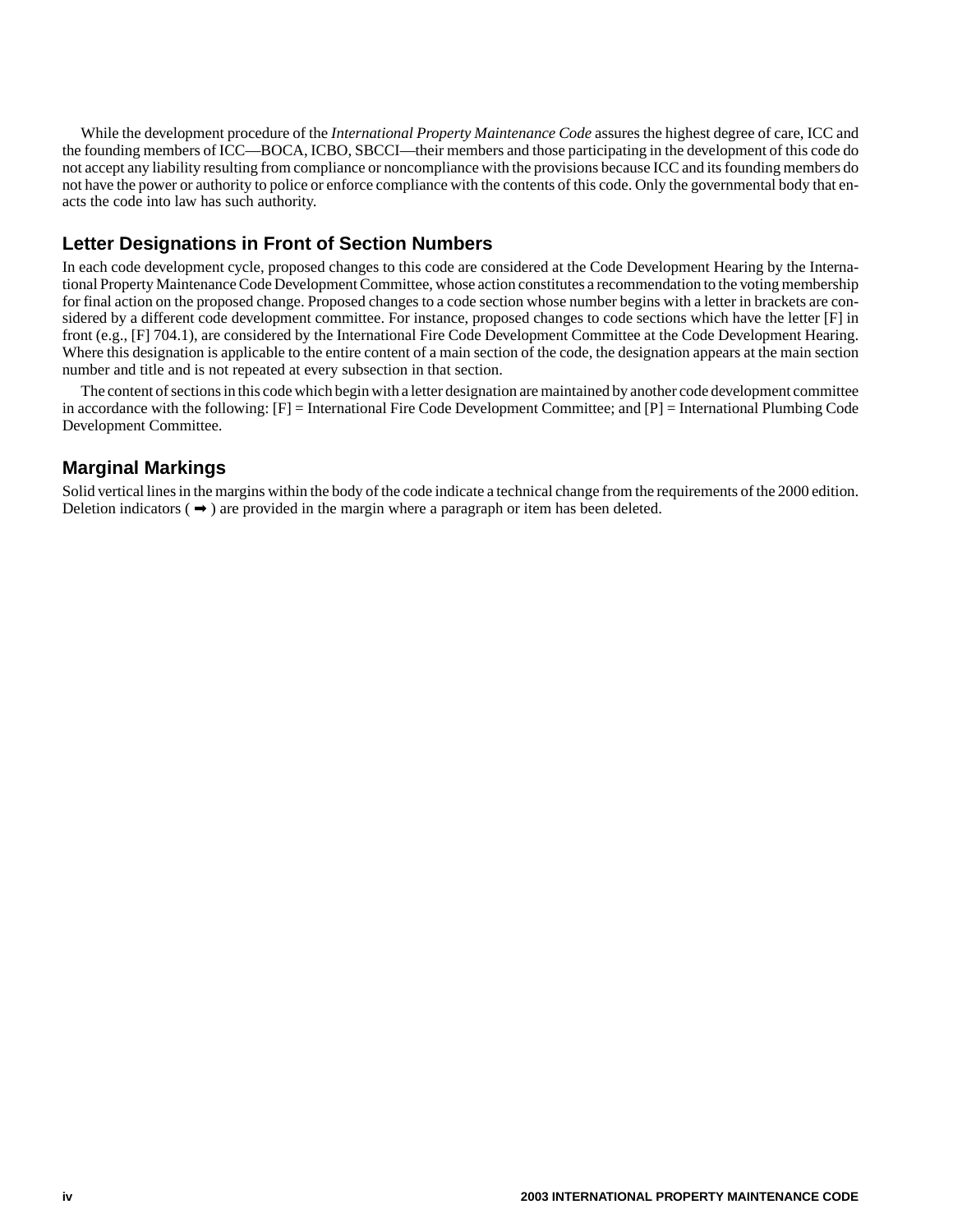# **ORDINANCE**

The *International Codes* are designed and promulgated to be adopted by reference by ordinance. Jurisdictions wishing to adopt the 2003 *International Property Maintenance Code* as an enforceable regulation governing existing structures and premises should ensure that certain factual information is included in the adopting ordinance at the time adoption is being considered by the appropriate governmental body. The following sample adoption ordinance addresses several key elements of a code adoption ordinance, including the information required for insertion into the code text.

# **SAMPLE ORDINANCE FOR ADOPTION OF THE INTERNATIONAL PROPERTY MAINTENANCE CODE ORDINANCE NO.\_\_\_\_\_\_\_\_**

An ordinance of the **[JURISDICTION]** adopting the 2003 edition of the *International Property Maintenance Code*, regulating and governing the conditions and maintenance of all property, buildings and structures; by providing the standards for supplied utilities and facilities and other physical things and conditions essential to ensure that structures are safe, sanitary and fit for occupation and use; and the condemnation of buildings and structures unfit for human occupancy and use, and the demolition of such existing structures in the **[JURISDICTION]**; providing for the issuance of permits and collection of fees therefor; repealing Ordinance No. \_\_\_\_\_\_ of the **[JURISDICTION]** and all other ordinances and parts of the ordinances in conflict therewith.

The **[GOVERNING BODY]** of the **[JURISDICTION]** does ordain as follows:

**Section 1.** That a certain document, three (3) copies of which are on file in the office of the **[TITLE OF JURISDICTION'S KEEPER OF RECORDS]** of**[NAME OF JURISDICTION]**, being marked and designated as the *International Property Maintenance Code*, 2003 edition, as published by the International Code Council, be and is hereby adopted as the Property Maintenance Code of the **[JURIS-DICTION]**, in the State of**[STATE NAME]** for regulating and governing the conditions and maintenance of all property, buildings and structures; by providing the standards for supplied utilities and facilities and other physical things and conditions essential to ensure that structures are safe, sanitary and fit for occupation and use; and the condemnation of buildings and structures unfit for human occupancy and use, and the demolition of such existing structures as herein provided; providing for the issuance of permits and collection of fees therefor; and each and all of the regulations, provisions, penalties, conditions and terms of said Property Maintenance Code on file in the office of the **[JURISDICTION]** are hereby referred to, adopted, and made a part hereof, as if fully set out in this ordinance, with the additions, insertions, deletions and changes, if any, prescribed in Section 2 of this ordinance.

**Section 2.** The following sections are hereby revised:

Section 101.1. Insert: **[NAME OF JURISDICTION]**

Section 103.5. Insert: **[APPROPRIATE SCHEDULE]**

Section 304.14. Insert: **[DATES IN TWO LOCATIONS]**

Section 602.3. Insert: **[DATES IN TWO LOCATIONS]**

Section 602.4. Insert: **[DATES IN TWO LOCATIONS]**

**Section 3.** That Ordinance No. \_\_\_\_\_\_ of **[JURISDICTION]** entitled **[FILL IN HERE THE COMPLETE TITLE OF THE ORDINANCE OR ORDINANCES IN EFFECT AT THE PRESENT TIME SO THAT THEY WILL BE REPEALED BY DEFINITE MENTION]** and all other ordinances or parts of ordinances in conflict herewith are hereby repealed.

**Section 4.** That if any section, subsection, sentence, clause or phrase of this ordinance is, for any reason, held to be unconstitutional, such decision shall not affect the validity of the remaining portions of this ordinance. The **[GOVERNING BODY]** hereby declares that it would have passed this ordinance, and each section, subsection, clause or phrase thereof, irrespective of the fact that any one or more sections, subsections, sentences, clauses and phrases be declared unconstitutional.

**Section 5.** That nothing in this ordinance or in the Property Maintenance Code hereby adopted shall be construed to affect any suit or proceeding impending in any court, or any rights acquired, or liability incurred, or any cause or causes of action acquired or existing, under any act or ordinance hereby repealed as cited in Section 2 of this ordinance; nor shall any just or legal right or remedy of any character be lost, impaired or affected by this ordinance.

**Section 6.** That the **[JURISDICTION'S KEEPER OF RECORDS]** is hereby ordered and directed to cause this ordinance to be published. (An additional provision may be required to direct the number of times the ordinance is to be published and to specify that it is to be in a newspaper in general circulation. Posting may also be required.)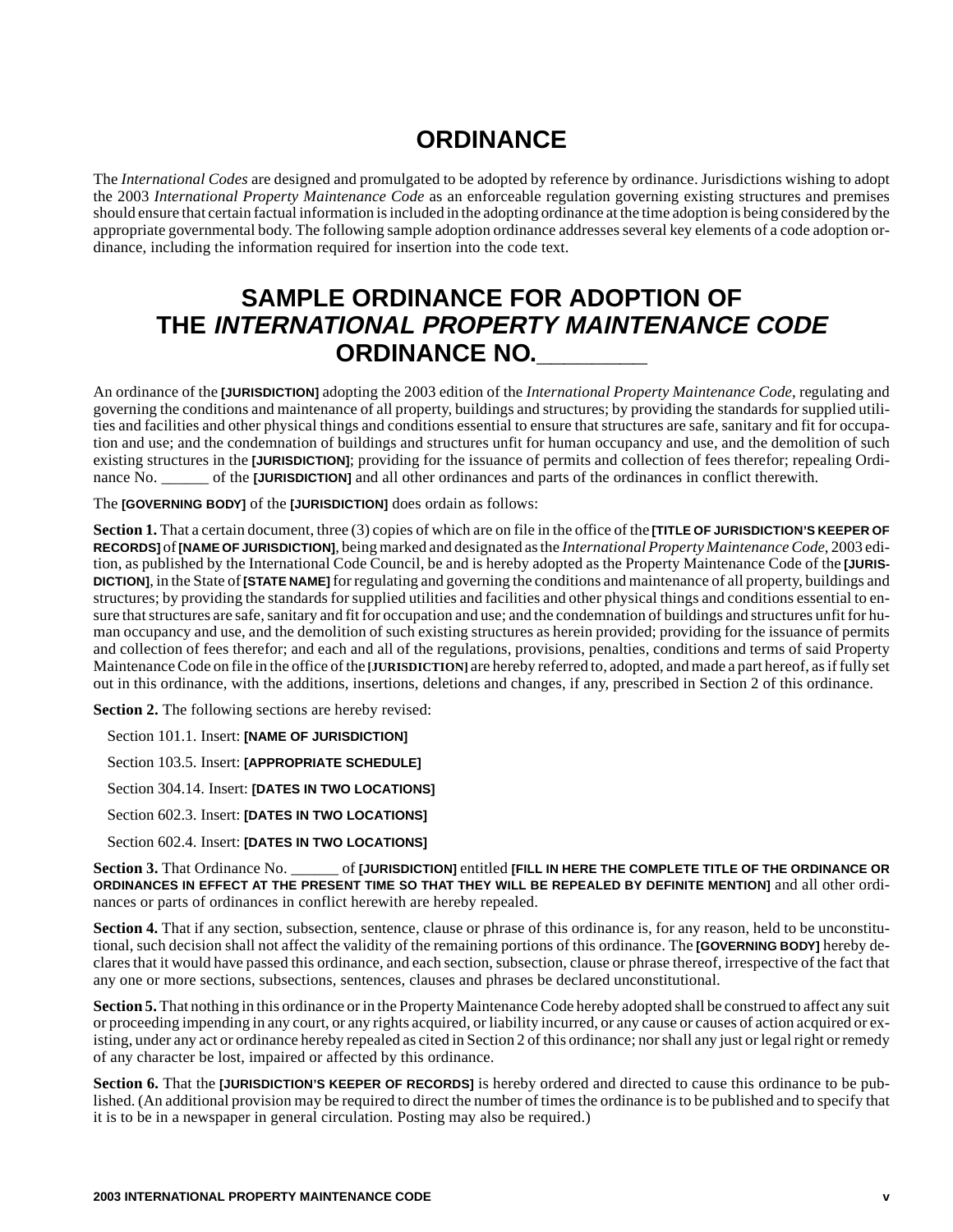**Section 7.** That this ordinance and the rules, regulations, provisions, requirements, orders and matters established and adopted hereby shall take effect and be in full force and effect **[TIME PERIOD]** from and after the date of its final passage and adoption.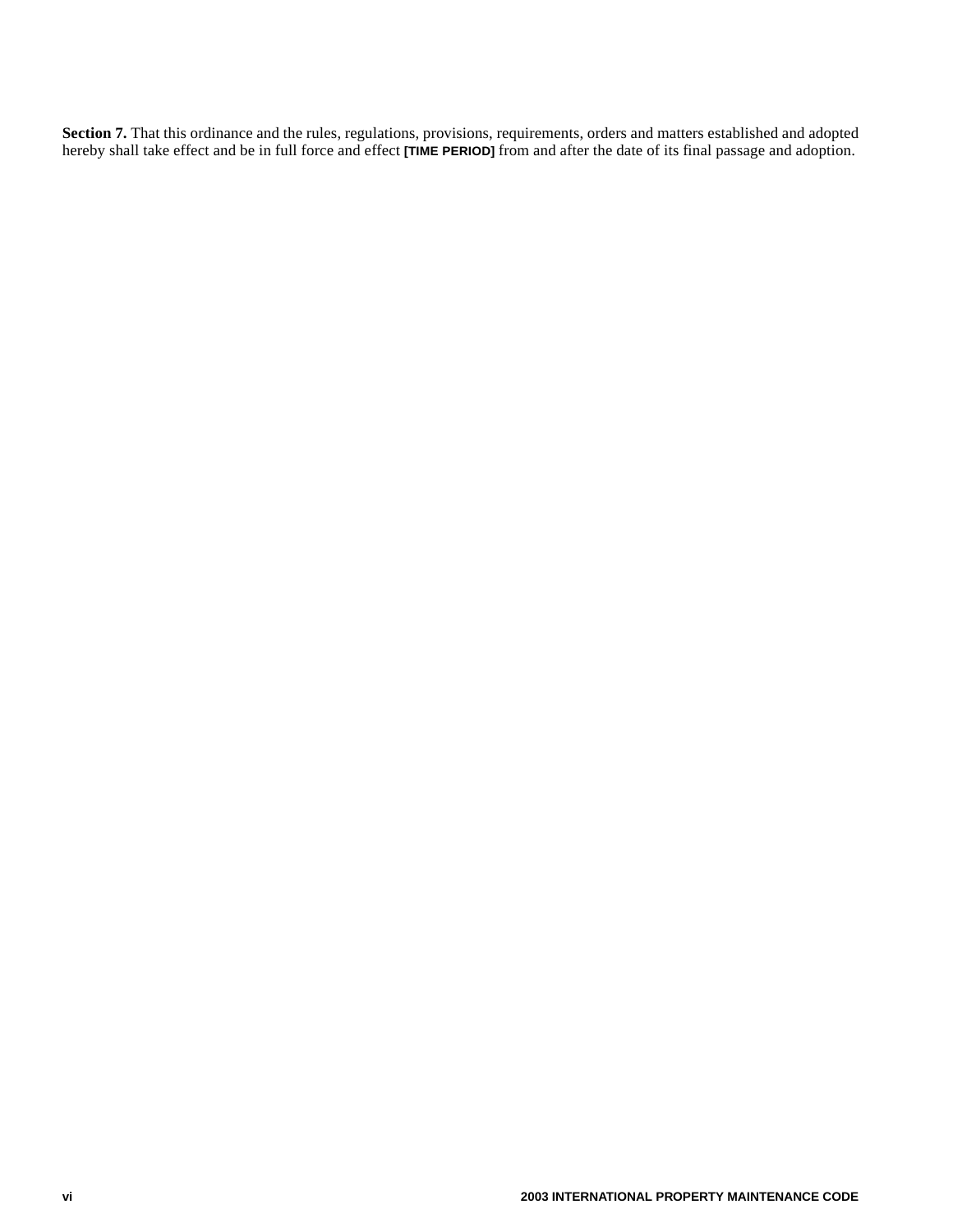# **TABLE OF CONTENTS**

|                                                                           | CHAPTER 1 ADMINISTRATION1                                                  |  |
|---------------------------------------------------------------------------|----------------------------------------------------------------------------|--|
| Section                                                                   |                                                                            |  |
| 101                                                                       |                                                                            |  |
| 102                                                                       |                                                                            |  |
| 103                                                                       | Department of Property Maintenance                                         |  |
| 104                                                                       | Duties and Powers of the Code Official2                                    |  |
| 105                                                                       |                                                                            |  |
| 106                                                                       |                                                                            |  |
| 107                                                                       |                                                                            |  |
| 108                                                                       | Unsafe Structures and Equipment3                                           |  |
| 109                                                                       | Emergency Measures4                                                        |  |
| 110                                                                       |                                                                            |  |
| 111                                                                       |                                                                            |  |
|                                                                           | CHAPTER 2 DEFINITIONS7                                                     |  |
| Section                                                                   |                                                                            |  |
| 201                                                                       |                                                                            |  |
| 202                                                                       |                                                                            |  |
|                                                                           | <b>CHAPTER 3 GENERAL REQUIREMENTS9</b>                                     |  |
| Section                                                                   |                                                                            |  |
| 301                                                                       |                                                                            |  |
| 302                                                                       |                                                                            |  |
| 303                                                                       |                                                                            |  |
| 304                                                                       |                                                                            |  |
| 305                                                                       |                                                                            |  |
| 306                                                                       | Handrails and Guardrails 11                                                |  |
| 307                                                                       |                                                                            |  |
| 308                                                                       |                                                                            |  |
|                                                                           | <b>CHAPTER 4 LIGHT, VENTILATION AND</b><br><b>OCCUPANCY LIMITATIONS 13</b> |  |
| Section                                                                   |                                                                            |  |
| 401                                                                       |                                                                            |  |
| 402                                                                       |                                                                            |  |
| 403                                                                       |                                                                            |  |
| 404                                                                       |                                                                            |  |
| <b>CHAPTER 5 PLUMBING FACILITIES AND</b><br><b>FIXTURE REQUIREMENTS15</b> |                                                                            |  |
| Section                                                                   |                                                                            |  |
| 501                                                                       |                                                                            |  |
| 502                                                                       |                                                                            |  |

| 503                                                |                                                                 |  |  |
|----------------------------------------------------|-----------------------------------------------------------------|--|--|
| 504                                                | Plumbing Systems and Fixtures  15                               |  |  |
| 505                                                |                                                                 |  |  |
| 506                                                | Sanitary Drainage System 16                                     |  |  |
| 507                                                |                                                                 |  |  |
|                                                    | <b>CHAPTER 6</b><br>MECHANICAL AND ELECTRICAL<br>REQUIREMENTS17 |  |  |
| Section                                            |                                                                 |  |  |
| 601                                                |                                                                 |  |  |
| 602                                                |                                                                 |  |  |
| 603                                                | Mechanical Equipment  17                                        |  |  |
| 604                                                |                                                                 |  |  |
| 605                                                |                                                                 |  |  |
| 606                                                | Elevators, Escalators and Dumbwaiters 18                        |  |  |
| 607                                                |                                                                 |  |  |
| <b>CHAPTER 7 FIRE SAFETY</b><br>REQUIREMENTS19     |                                                                 |  |  |
| Section                                            |                                                                 |  |  |
| 701                                                |                                                                 |  |  |
| 702                                                |                                                                 |  |  |
| 703                                                |                                                                 |  |  |
| 704                                                |                                                                 |  |  |
| <b>REFERENCED STANDARDS 21</b><br><b>CHAPTER 8</b> |                                                                 |  |  |

**[INDEX . . . . . . . . . . . . . . . . . . . . . . . . . . . . . . . . . . . . . . . . 23](#page-30-0)**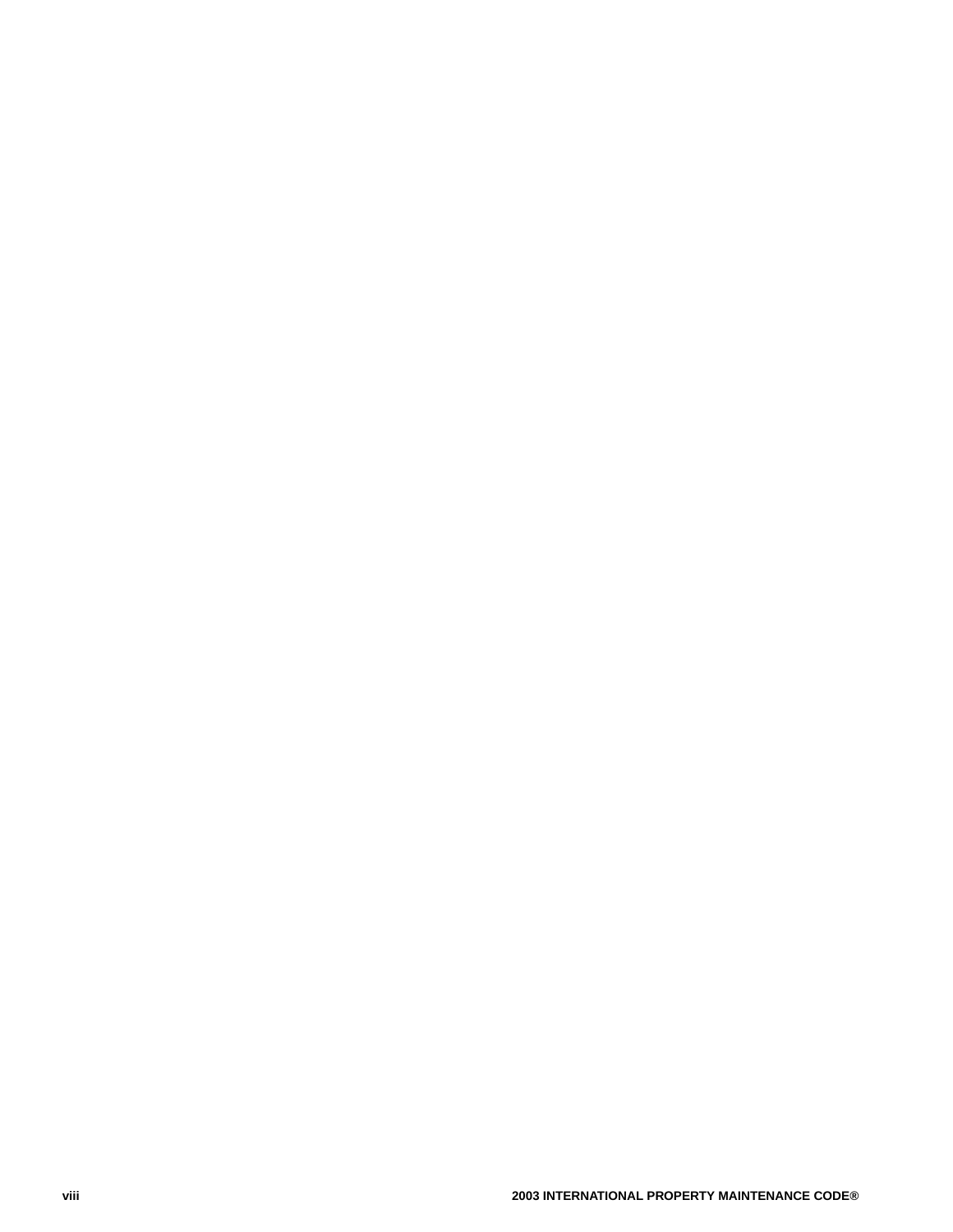# **CHAPTER 1 ADMINISTRATION**

#### **SECTION 101 GENERAL**

<span id="page-8-0"></span>**101.1 Title.** These regulations shall be known as the *Property Maintenance Code* of [NAME OF JURISDICTION], hereinafter referred to as "this code."

**101.2 Scope.**The provisions of this code shall apply to all existing residential and nonresidential structures and all existing premises and constitute minimum requirements and standards for premises, structures, equipment and facilities for light, ventilation, space, heating, sanitation, protection from the elements, life safety, safety from fire and other hazards, and for safe and sanitary maintenance; the responsibility of owners, operators and occupants; the occupancy of existing structures and premises, and for administration, enforcement and penalties.

**101.3 Intent.** This code shall be construed to secure its expressed intent, which is to ensure public health, safety and welfare insofar as they are affected by the continued occupancy and maintenance of structures and premises. Existing structures and premises that do not comply with these provisions shall be altered or repaired to provide a minimum level of health and safety as required herein. Repairs, alterations, additions to and change of occupancy in existing buildings shall comply with the *International Existing Building Code*.

**101.4 Severability.** If a section, subsection, sentence, clause or phrase of this code is, for any reason, held to be unconstitutional, such decision shall not affect the validity of the remaining portions of this code.

#### **SECTION 102 APPLICABILITY**

**102.1 General.** The provisions of this code shall apply to all matters affecting or relating to structures and premises, as set forth in Section 101. Where, in a specific case, different sections of this code specify different requirements, the most restrictive shall govern.

**102.2 Maintenance.** Equipment, systems, devices and safeguards required by this code or a previous regulation or code under which the structure or premises was constructed, altered or repaired shall be maintained in good working order. No owner, operator or occupant shall cause any service, facility, equipment or utility which is required under this section to be removed from or shut off from or discontinued for any occupied dwelling, except for such temporary interruption as necessary while repairs or alterations are in progress. The requirements of this code are not intended to provide the basis for removal or abrogation of fire protection and safety systems and devices in existing structures. Except as otherwise specified herein, the owner or the owner's designated agent shall be

responsible for the maintenance of buildings, structures and premises.

**102.3 Application of other codes.** Repairs, additions or alterations to a structure, or changes of occupancy, shall be done in accordance with the procedures and provisions of the *International Existing Building Code.* Nothing in this code shall be construed to cancel, modify or set aside any provision of the *International Zoning Code*.

**102.4 Existing remedies.** The provisions in this code shall not be construed to abolish or impair existing remedies of the jurisdiction or its officers or agencies relating to the removal or demolition of any structure which is dangerous, unsafe and insanitary.

**102.5 Workmanship.** Repairs, maintenance work, alterations or installations which are caused directly or indirectly by the enforcement of this code shall be executed and installed in a workmanlike manner and installed in accordance with the manufacturer's installation instructions.

**102.6 Historic buildings.** The provisions of this code shall not be mandatory for existing buildings or structures designated as historic buildings when such buildings or structures are judged by the code official to be safe and in the public interest of health, safety and welfare.

**102.7 Referenced codes and standards.** The codes and standards referenced in this code shall be those that are listed in Chapter 8 and considered part of the requirements of this code to the prescribed extent of each such reference. Where differences occur between provisions of this code and the referenced standards, the provisions of this code shall apply.

**102.8 Requirements not covered by code.**Requirements necessary for the strength, stability or proper operation of an existing fixture, structure or equipment, or for the public safety, health and general welfare, not specifically covered by this code, shall be determined by the code official.

#### **SECTION 103 DEPARTMENT OF PROPERTY MAINTENANCE INSPECTION**

**103.1 General.** The department of property maintenance inspection is hereby created and the executive official in charge thereof shall be known as the code official.

**103.2 Appointment.** The code official shall be appointed by the chief appointing authority of the jurisdiction; and the code official shall not be removed from office except for cause and after full opportunity to be heard on specific and relevant charges by and before the appointing authority.

**103.3 Deputies.** In accordance with the prescribed procedures of this jurisdiction and with the concurrence of the appointing authority, the code official shall have the authority to appoint a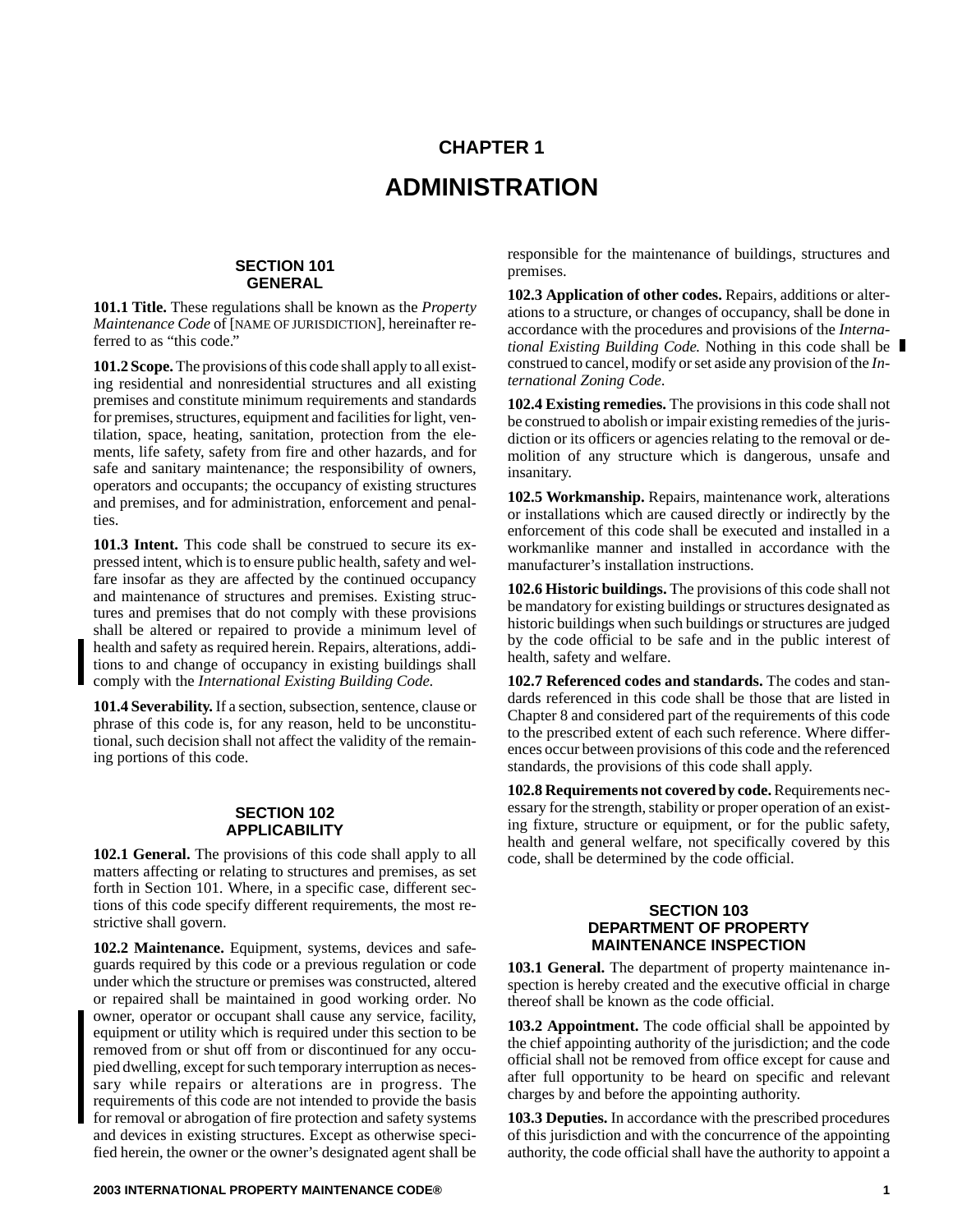➡

<span id="page-9-0"></span>deputy code official, other related technical officers, inspectors and other employees.

**103.4 Liability.** The code official, officer or employee charged with the enforcement of this code, while acting for the jurisdiction, shall not thereby be rendered liable personally, and is hereby relieved from all personal liability for any damage accruing to persons or property as a result of an act required or permitted in the discharge of official duties.

Any suit instituted against any officer or employee because of an act performed by that officer or employee in the lawful discharge of duties and under the provisions of this code shall be defended by the legal representative of the jurisdiction until the final termination of the proceedings. The code official or any subordinate shall not be liable for costs in an action, suit or proceeding that is instituted in pursuance of the provisions of this code; and any officer of the department of property maintenance inspection, acting in good faith and without malice, shall be free from liability for acts performed under any of its provisions or by reason of any act or omission in the performance of official duties in connection therewith.

**103.5 Fees.** The fees for activities and services performed by the department in carrying out its responsibilities under this code shall be as indicated in the following schedule.

[JURISDICTION TO INSERT APPROPRIATE SCHEDULE.]

#### **SECTION 104 DUTIES AND POWERS OF THE CODE OFFICIAL**

**104.1 General.** The code official shall enforce the provisions of this code.

**104.2 Rule-making authority.** The code official shall have authority as necessary in the interest of public health, safety and general welfare, to adopt and promulgate rules and procedures; to interpret and implement the provisions of this code; to secure the intent thereof; and to designate requirements applicable because of local climatic or other conditions. Such rules shall not have the effect of waiving structural or fire performance requirements specifically provided for in this code, or of violating accepted engineering methods involving public safety.

**104.3 Inspections.** The code official shall make all of the required inspections, or shall accept reports of inspection by approved agencies or individuals. All reports of such inspections shall be in writing and be certified by a responsible officer of such approved agency or by the responsible individual. The code official is authorized to engage such expert opinion as deemed necessary to report upon unusual technical issues that arise, subject to the approval of the appointing authority.

**104.4 Right of entry.** The code official is authorized to enter the structure or premises at reasonable times to inspect subject to constitutional restrictions on unreasonable searches and seizures. If entry is refused or not obtained, the code official is authorized to pursue recourse as provided by law.

**104.5 Identification.** The code official shall carry proper identification when inspecting structures or premises in the performance of duties under this code.

**104.6 Notices and orders.** The code official shall issue all necessary notices or orders to ensure compliance with this code.

**104.7 Department records.** The code official shall keep official records of all business and activities of the department specified in the provisions of this code. Such records shall be retained in the official records as long as the building or structure to which such records relate remains in existence, unless otherwise provided for by other regulations.

**104.8 Coordination of inspections.** Whenever in the enforcement of this code or another code or ordinance, the responsibility of more than one code official of the jurisdiction is involved, it shall be the duty of the code officials involved to coordinate their inspections and administrative orders as fully as practicable so that the owners and occupants of the structure shall not be subjected to visits by numerous inspectors or multiple or conflicting orders. Whenever an inspector from any agency or department observes an apparent or actual violation of some provision of some law, ordinance or code not within the inspector's authority to enforce, the inspector shall report the findings to the code official having jurisdiction.

#### **SECTION 105 APPROVAL**

**105.1 Modifications.** Whenever there are practical difficulties involved in carrying out the provisions of this code, the code official shall have the authority to grant modifications for individual cases, provided the code official shall first find that special individual reason makes the strict letter of this code impractical and the modification is in compliance with the intent and purpose of this code and that such modification does not lessen health, life and fire safety requirements. The details of action granting modifications shall be recorded and entered in the department files.

**105.2 Alternative materials, methods and equipment.** The provisions of this code are not intended to prevent the installation of any material or to prohibit any method of construction not specifically prescribed by this code, provided that any such alternative has been approved. An alternative material or method of construction shall be approved where the code official finds that the proposed design is satisfactory and complies with the intent of the provisions of this code, and that the material, method or work offered is, for the purpose intended, at least the equivalent of that prescribed in this code in quality, strength, effectiveness, fire resistance, durability and safety.

**105.3 Required testing.** Whenever there is insufficient evidence of compliance with the provisions of this code, or evidence that a material or method does not conform to the requirements of this code, or in order to substantiate claims for alternative materials or methods, the code official shall have the authority to require tests to be made as evidence of compliance at no expense to the jurisdiction.

**105.3.1 Test methods.** Test methods shall be as specified in this code or by other recognized test standards. In the absence of recognized and accepted test methods, the code official shall be permitted to approve appropriate testing procedures performed by an approved agency.

**105.3.2 Test reports.** Reports of tests shall be retained by the code official for the period required for retention of public records.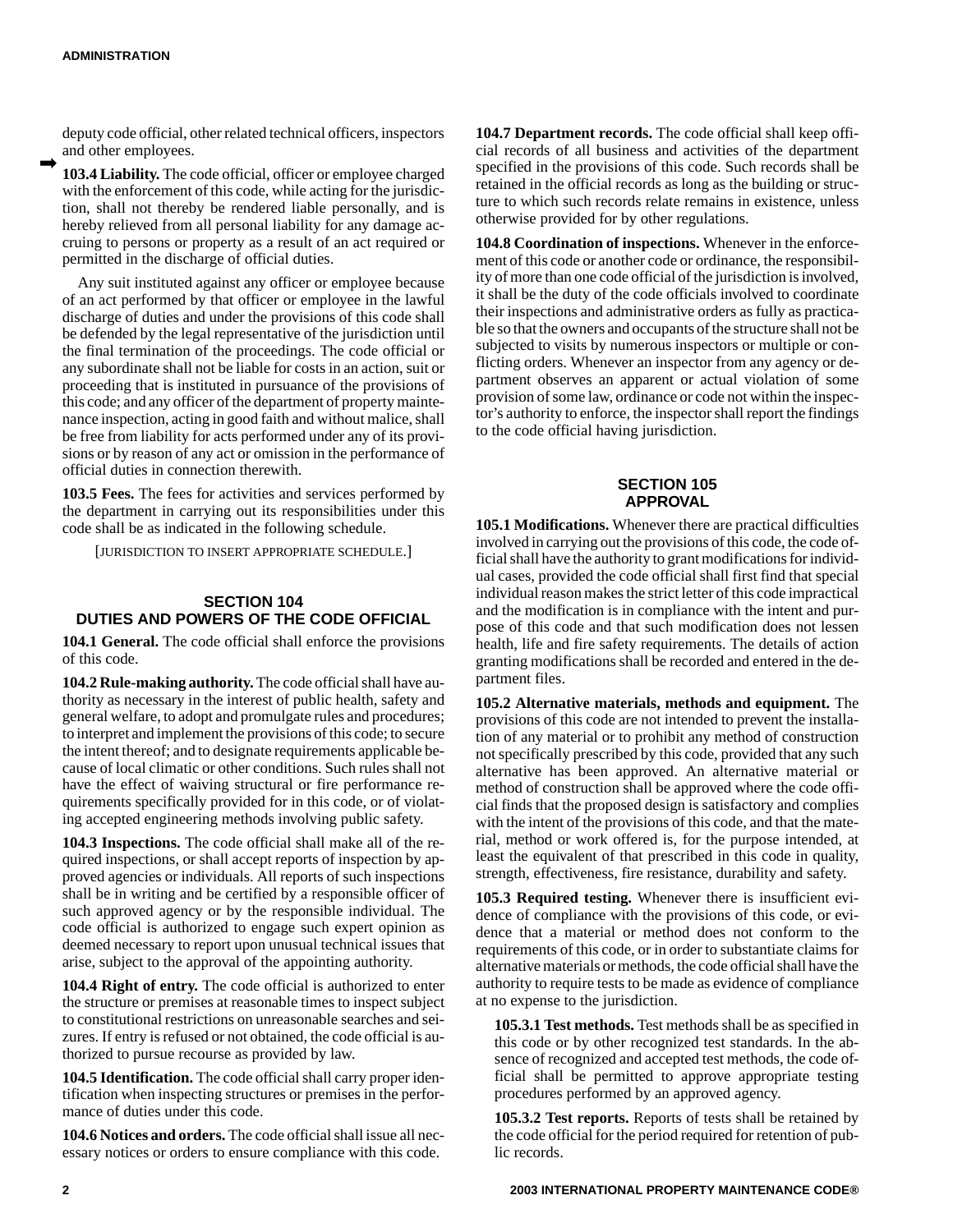<span id="page-10-0"></span>**105.4 Material and equipment reuse.** Materials, equipment and devices shall not be reused unless such elements are in good repair or have been reconditioned and tested when necessary, placed in good and proper working condition and approved.

#### **SECTION 106 VIOLATIONS**

**106.1 Unlawful acts.** It shall be unlawful for a person, firm or corporation to be in conflict with or in violation of any of the provisions of this code.

**106.2 Notice of violation.** The code official shall serve a notice of violation or order in accordance with Section 107.

**106.3 Prosecution of violation.** Any person failing to comply with a notice of violation or order served in accordance with Section 107 shall be deemed guilty of a misdemeanor, and the violation shall be deemed a strict liability offense. If the notice of violation is not complied with, the code official shall institute the appropriate proceeding at law or in equity to restrain, correct or abate such violation, or to require the removal or termination of the unlawful occupancy of the structure in violation of the provisions of this code or of the order or direction made pursuant thereto. Any action taken by the authority having jurisdiction on such premises shall be charged against the real estate upon which the structure is located and shall be a lien upon such real estate.

**106.4 Violation penalties.** Any person who shall violate a provision of this code, or fail to comply therewith, or with any of the requirements thereof, shall be prosecuted within the limits provided by state or local laws. Each day that a violation continues after due notice has been served shall be deemed a separate offense.

**106.5 Abatement of violation.** The imposition of the penalties herein prescribed shall not preclude the legal officer of the jurisdiction from instituting appropriate action to restrain, correct or abate a violation, or to prevent illegal occupancy of a building, structure or premises, or to stop an illegal act, conduct, business or utilization of the building, structure or premises.

#### **SECTION 107 NOTICES AND ORDERS**

**107.1 Notice to person responsible.** Whenever the code official determines that there has been a violation of this code or has grounds to believe that a violation has occurred, notice shall be given in the manner prescribed in Sections 107.2 and 107.3 to the person responsible for the violation as specified in this code. Notices for condemnation procedures shall also comply with Section 108.3.

**107.2 Form.** Such notice prescribed in Section 107.1 shall be in accordance with all of the following:

1. Be in writing.

- 2. Include a description of the real estate sufficient for identification.
- 3. Include a statement of the violation or violations and why the notice is being issued.
- 4. Include a correction order allowing a reasonable time to make the repairs and improvements required to bring the dwelling unit or structure into compliance with the provisions of this code.
- 5. Inform the property owner of the right to appeal.
- 6. Include a statement of the right to file a lien in accordance with Section 106.3.

**107.3 Method of service.** Such notice shall be deemed to be properly served if a copy thereof is:

- 1. Delivered personally;
- 2. Sent by certified or first-class mail addressed to the last known address; or
- 3. If the notice is returned showing that the letter was not delivered, a copy thereof shall be posted in a conspicuous place in or about the structure affected by such notice.

**107.4 Penalties.** Penalties for noncompliance with orders and notices shall be as set forth in Section 106.4.

**107.5 Transfer of ownership.** It shall be unlawful for the owner of any dwelling unit or structure who has received a compliance order or upon whom a notice of violation has been served to sell, transfer, mortgage, lease or otherwise dispose of such dwelling unit or structure to another until the provisions of the compliance order or notice of violation have been complied with, or until such owner shall first furnish the grantee, transferee, mortgagee or lessee a true copy of any compliance order or notice of violation issued by the code official and shall furnish to the code official a signed and notarized statement from the grantee, transferee, mortgagee or lessee, acknowledging the receipt of such compliance order or notice of violation and fully accepting the responsibility without condition for making the corrections or repairs required by such compliance order or notice of violation.

#### **SECTION 108 UNSAFE STRUCTURES AND EQUIPMENT**

**108.1 General.** When a structure or equipment is found by the code official to be unsafe, or when a structure is found unfit for human occupancy, or is found unlawful, such structure shall be condemned pursuant to the provisions of this code.

**108.1.1 Unsafe structures.** An unsafe structure is one that is found to be dangerous to the life, health, property or safety of the public or the occupants of the structure by not providing minimum safeguards to protect or warn occupants in the event of fire, or because such structure contains unsafe equipment or is so damaged, decayed, dilapidated, structurally unsafe or of such faulty construction or unstable foundation, that partial or complete collapse is possible.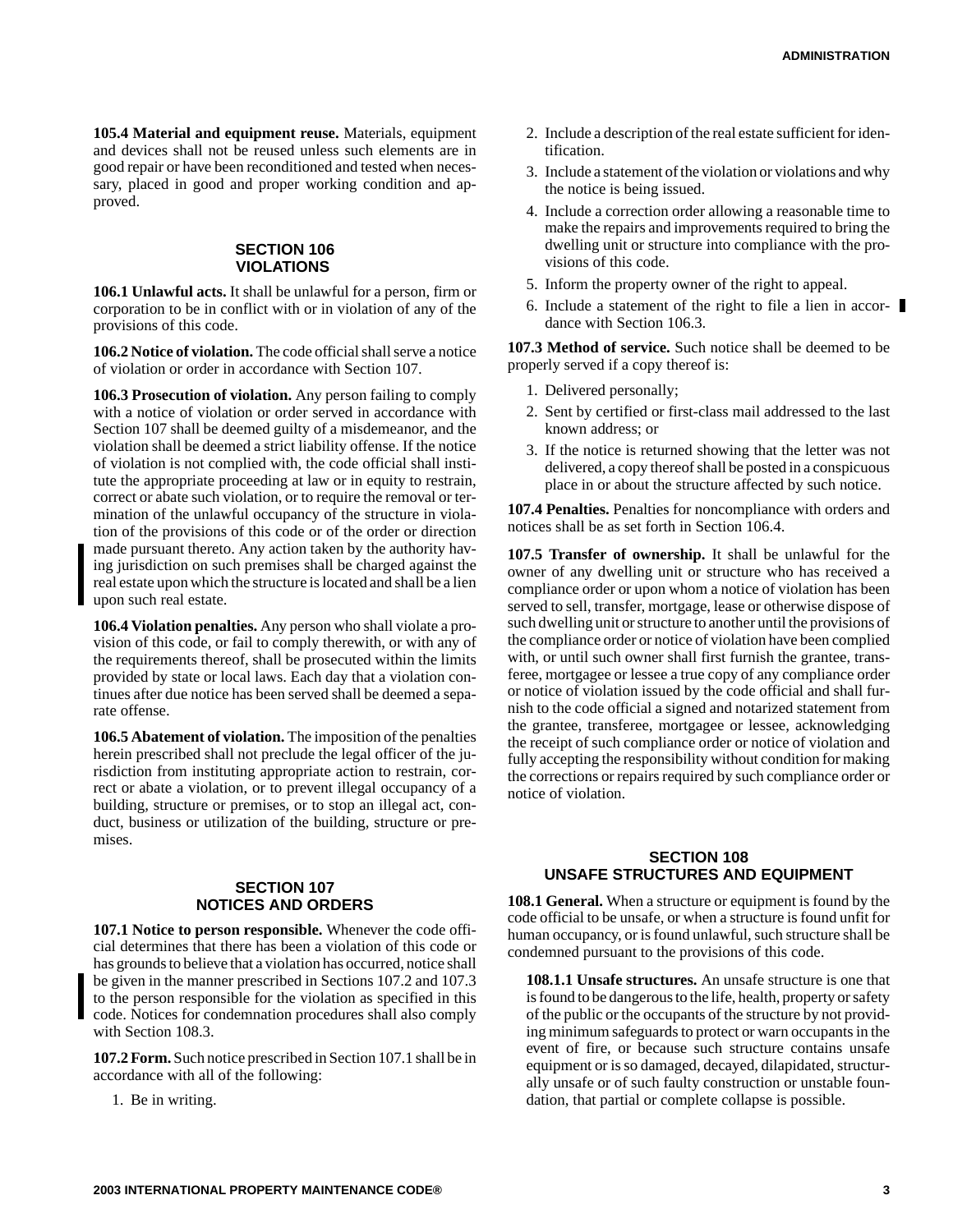<span id="page-11-0"></span>**108.1.2 Unsafe equipment.** Unsafe equipment includes any boiler, heating equipment, elevator, moving stairway, electrical wiring or device, flammable liquid containers or other equipment on the premises or within the structure which is in such disrepair or condition that such equipment is a hazard to life, health, property or safety of the public or occupants of the premises or structure.

**108.1.3 Structure unfit for human occupancy.** A structure is unfit for human occupancy whenever the code official finds that such structure is unsafe, unlawful or, because of the degree to which the structure is in disrepair or lacks maintenance, is insanitary, vermin or rat infested, contains filth and contamination, or lacks ventilation, illumination, sanitary or heating facilities or other essential equipment required by this code, or because the location of the structure constitutes a hazard to the occupants of the structure or to the public.

**108.1.4 Unlawful structure.** An unlawful structure is one found in whole or in part to be occupied by more persons than permitted under this code, or was erected, altered or occupied contrary to law.

**108.2 Closing of vacant structures.** If the structure is vacant and unfit for human habitation and occupancy, and is not in danger of structural collapse, the code official is authorized to post a placard of condemnation on the premises and order the structure closed up so as not to be an attractive nuisance. Upon failure of the owner to close up the premises within the time specified in the order, the code official shall cause the premises to be closed and secured through any available public agency or by contract or arrangement by private persons and the cost thereof shall be charged against the real estate upon which the structure is located and shall be a lien upon such real estate and may be collected by any other legal resource.

**108.3 Notice.** Whenever the code official has condemned a structure or equipment under the provisions of this section, notice shall be posted in a conspicuous place in or about the structure affected by such notice and served on the owner or the person or persons responsible for the structure or equipment in accordance with Section 107.3. If the notice pertains to equipment, it shall also be placed on the condemned equipment. The notice shall be in the form prescribed in Section 107.2.

**108.4 Placarding.** Upon failure of the owner or person responsible to comply with the notice provisions within the time given, the code official shall post on the premises or on defective equipment a placard bearing the word "Condemned" and a statement of the penalties provided for occupying the premises, operating the equipment or removing the placard.

**108.4.1 Placard removal.** The code official shall remove the condemnation placard whenever the defect or defects upon which the condemnation and placarding action were based have been eliminated. Any person who defaces or removes a condemnation placard without the approval of the code official shall be subject to the penalties provided by this code.

**108.5 Prohibited occupancy.** Any occupied structure condemned and placarded by the code official shall be vacated as ordered by the code official. Any person who shall occupy a placarded premises or shall operate placarded equipment, and

any owner or any person responsible for the premises who shall let anyone occupy a placarded premises or operate placarded equipment shall be liable for the penalties provided by this code.

#### **SECTION 109 EMERGENCY MEASURES**

**109.1 Imminent danger.** When, in the opinion of the code official, there is imminent danger of failure or collapse of a building or structure which endangers life, or when any structure or part of a structure has fallen and life is endangered by the occupation of the structure, or when there is actual or potential danger to the building occupants or those in the proximity of any structure because of explosives, explosive fumes or vapors or the presence of toxic fumes, gases or materials, or operation of defective or dangerous equipment, the code official is hereby authorized and empowered to order and require the occupants to vacate the premises forthwith. The code official shall cause to be posted at each entrance to such structure a notice reading as follows: "This Structure Is Unsafe and Its Occupancy Has Been Prohibited by the Code Official." It shall be unlawful for any person to enter such structure except for the purpose of securing the structure, making the required repairs, removing the hazardous condition or of demolishing the same.

**109.2 Temporary safeguards.** Notwithstanding other provisions of this code, whenever, in the opinion of the code official, there is imminent danger due to an unsafe condition, the code official shall order the necessary work to be done, including the boarding up of openings, to render such structure temporarily safe whether or not the legal procedure herein described has been instituted; and shall cause such other action to be taken as the code official deems necessary to meet such emergency.

**109.3 Closing streets.** When necessary for public safety, the code official shall temporarily close structures and close, or order the authority having jurisdiction to close, sidewalks, streets, public ways and places adjacent to unsafe structures, and prohibit the same from being utilized.

**109.4 Emergency repairs.** For the purposes of this section, the code official shall employ the necessary labor and materials to perform the required work as expeditiously as possible.

**109.5 Costs of emergency repairs.** Costs incurred in the performance of emergency work shall be paid by the jurisdiction. The legal counsel of the jurisdiction shall institute appropriate action against the owner of the premises where the unsafe structure is or was located for the recovery of such costs.

**109.6 Hearing.** Any person ordered to take emergency measures shall comply with such order forthwith. Any affected person shall thereafter, upon petition directed to the appeals board, be afforded a hearing as described in this code.

#### **SECTION 110 DEMOLITION**

**110.1 General.** The code official shall order the owner of any premises upon which is located any structure, which in the code official's judgment is so old, dilapidated or has become so out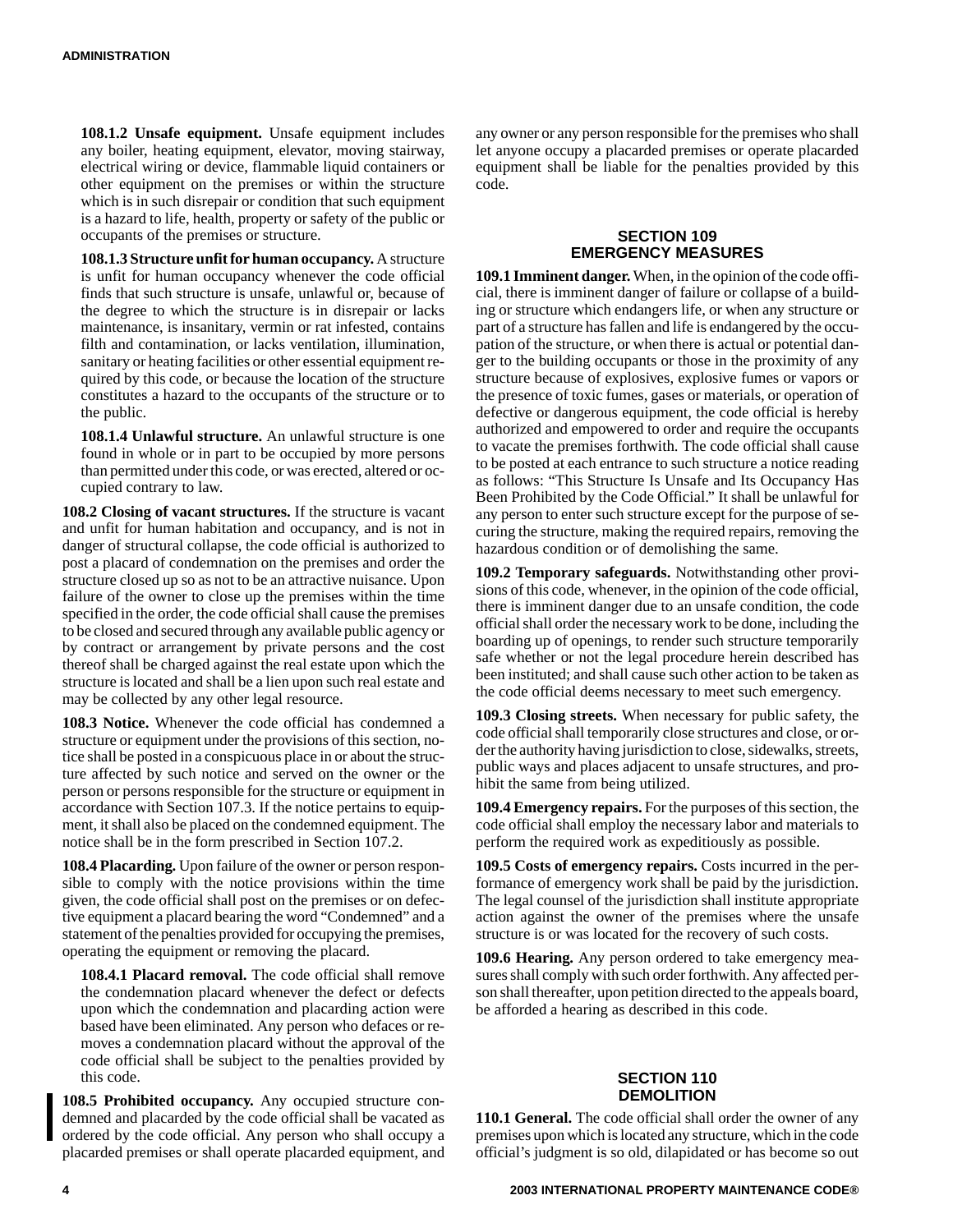<span id="page-12-0"></span>of repair as to be dangerous, unsafe, insanitary or otherwise unfit for human habitation or occupancy, and such that it is unreasonable to repair the structure, to demolish and remove such structure; or if such structure is capable of being made safe by repairs, to repair and make safe and sanitary or to demolish and remove at the owner's option; or where there has been a cessation of normal construction of any structure for a period of more than two years, to demolish and remove such structure.

**110.2 Notices and orders.** All notices and orders shall comply with Section 107.

**110.3 Failure to comply.** If the owner of a premises fails to comply with a demolition order within the time prescribed, the code official shall cause the structure to be demolished and removed, either through an available public agency or by contract or arrangement with private persons, and the cost of such demolition and removal shall be charged against the real estate upon which the structure is located and shall be a lien upon such real estate.

**110.4 Salvage materials.** When any structure has been ordered demolished and removed, the governing body or other designated officer under said contract or arrangement aforesaid shall have the right to sell the salvage and valuable materials at the highest price obtainable. The net proceeds of such sale, after deducting the expenses of such demolition and removal, shall be promptly remitted with a report of such sale or transaction, including the items of expense and the amounts deducted, for the person who is entitled thereto, subject to any order of a court. If such a surplus does not remain to be turned over, the report shall so state.

#### **SECTION 111 MEANS OF APPEAL**

**111.1 Application for appeal.** Any person directly affected by a decision of the code official or a notice or order issued under this code shall have the right to appeal to the board of appeals, provided that a written application for appeal is filed within 20 days after the day the decision, notice or order was served. An application for appeal shall be based on a claim that the true intent of this code or the rules legally adopted thereunder have been incorrectly interpreted, the provisions of this code do not fully apply, or the requirements of this code are adequately satisfied by other means.

**111.2 Membership of board.** The board of appeals shall consist of a minimum of three members who are qualified by experience and training to pass on matters pertaining to property maintenance and who are not employees of the jurisdiction. The code official shall be an ex-officio member but shall have no vote on any matter before the board. The board shall be appointed by the chief appointing authority, and shall serve staggered and overlapping terms.

**111.2.1 Alternate members.** The chief appointing authority shall appoint two or more alternate members who shall be called by the board chairman to hear appeals during the absence or disqualification of a member. Alternate members shall possess the qualifications required for board membership.

**111.2.2 Chairman.** The board shall annually select one of its members to serve as chairman.

**111.2.3 Disqualification of member.** A member shall not hear an appeal in which that member has a personal, professional or financial interest.

**111.2.4 Secretary.** The chief administrative officer shall designate a qualified person to serve as secretary to the board. The secretary shall file a detailed record of all proceedings in the office of the chief administrative officer.

**111.2.5 Compensation of members.** Compensation of members shall be determined by law.

**111.3 Notice of meeting.** The board shall meet upon notice from the chairman, within 20 days of the filing of an appeal, or at stated periodic meetings.

**111.4 Open hearing.** All hearings before the board shall be open to the public. The appellant, the appellant's representative, the code official and any person whose interests are affected shall be given an opportunity to be heard. A quorum shall consist of not less than two-thirds of the board membership.

**111.4.1 Procedure.** The board shall adopt and make available to the public through the secretary procedures under which a hearing will be conducted. The procedures shall not require compliance with strict rules of evidence, but shall mandate that only relevant information be received.

**111.5 Postponed hearing.**When the full board is not present to hear an appeal, either the appellant or the appellant's representative shall have the right to request a postponement of the hearing.

**111.6 Board decision.** The board shall modify or reverse the decision of the code official only by a concurring vote of a majority of the total number of appointed board members.

**111.6.1 Records and copies.** The decision of the board shall be recorded. Copies shall be furnished to the appellant and to the code official.

**111.6.2 Administration.** The code official shall take immediate action in accordance with the decision of the board.

**111.7 Court review.** Any person, whether or not a previous party of the appeal, shall have the right to apply to the appropriate court for a writ of certiorari to correct errors of law. Application for review shall be made in the manner and time required by law following the filing of the decision in the office of the chief administrative officer.

**111.8 Stays of enforcement.** Appeals of notice and orders (other than Imminent Danger notices) shall stay the enforcement of the notice and order until the appeal is heard by the appeals board.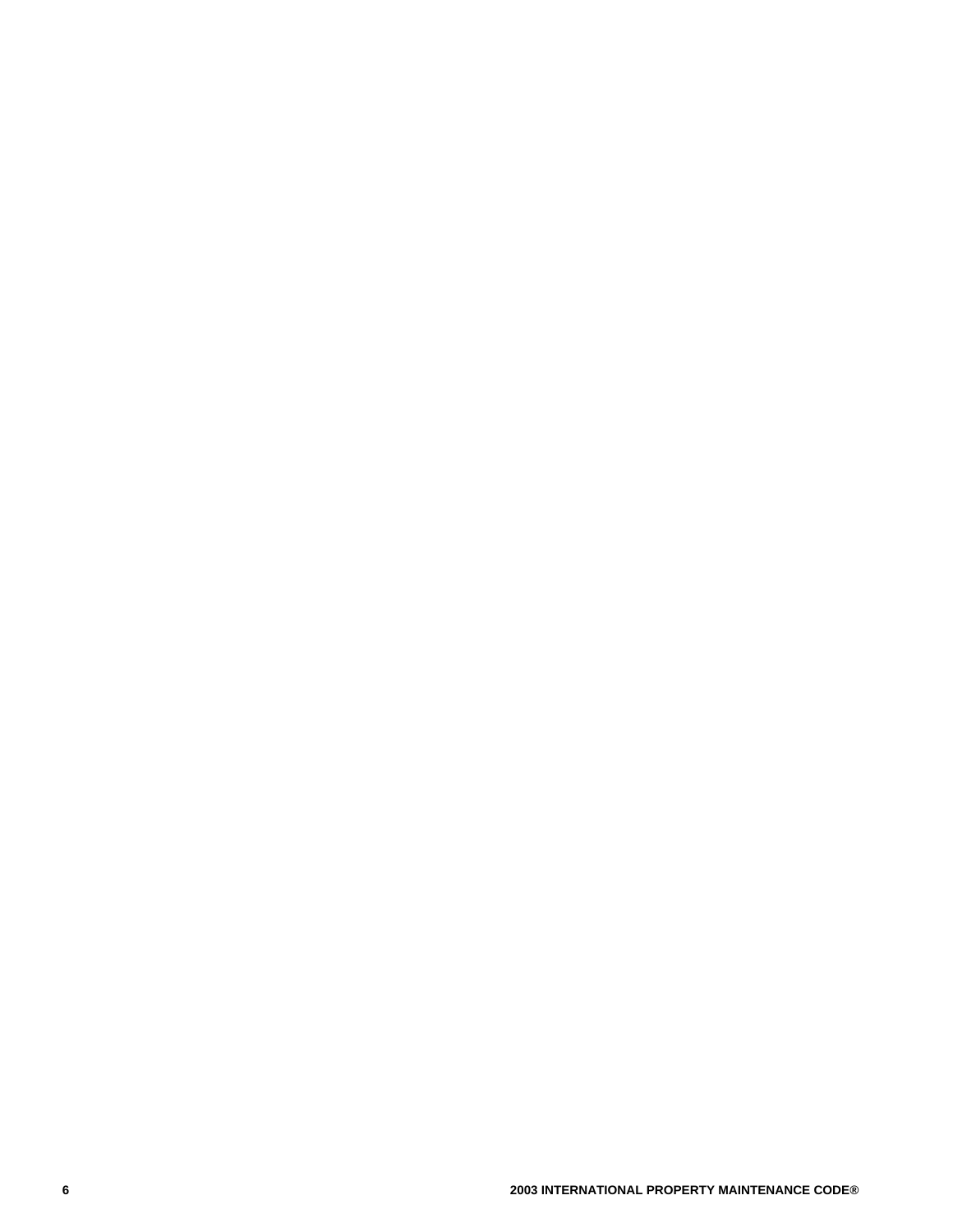# **CHAPTER 2 DEFINITIONS**

#### **SECTION 201 GENERAL**

<span id="page-14-0"></span>**201.1 Scope.** Unless otherwise expressly stated, the following terms shall, for the purposes of this code, have the meanings shown in this chapter.

**201.2 Interchangeability.** Words stated in the present tense include the future; words stated in the masculine gender include the feminine and neuter; the singular number includes the plural and the plural, the singular.

**201.3 Terms defined in other codes.** Where terms are not defined in this code and are defined in the *International Building Code*, *International Fire Code*, *International Zoning Code*, *International Plumbing Code*, *International Mechanical Code*,

*International Existing Building Code* or the ICC *Electrical Code*, such terms shall have the meanings ascribed to them as in those codes.

**201.4 Terms not defined.** Where terms are not defined through the methods authorized by this section, such terms shall have ordinarily accepted meanings such as the context implies.

**201.5 Parts.** Whenever the words "dwelling unit," "dwelling," "premises," "building," "rooming house," "rooming unit" "housekeeping unit" or "story" are stated in this code, they shall be construed as though they were followed by the words "or any part thereof."

#### **SECTION 202 GENERAL DEFINITIONS**

**APPROVED.** Approved by the code official.

**BASEMENT.** That portion of a building which is partly or completely below grade.

**BATHROOM.** A room containing plumbing fixtures including a bathtub or shower.

**BEDROOM.** Any room or space used or intended to be used for sleeping purposes.

**CODE OFFICIAL.** The official who is charged with the administration and enforcement of this code, or any duly authorized representative.

**CONDEMN.** To adjudge unfit for occupancy.

**DWELLING UNIT.** A single unit providing complete, independent living facilities for one or more persons, including permanent provisions for living, sleeping, eating, cooking and sanitation.

**EASEMENT.** That portion of land or property reserved for present or future use by a person or agency other than the legal fee owner(s) of the property. The easement shall be permitted to be for use under, on or above a said lot or lots.

**EXTERIOR PROPERTY.** The open space on the premises and on adjoining property under the control of owners or operators of such premises.

**EXTERMINATION.** The control and elimination of insects, rats or other pests by eliminating their harborage places; by removing or making inaccessible materials that serve as their food; by poison spraying, fumigating, trapping or by any other approved pest elimination methods.

**GARBAGE.** The animal or vegetable waste resulting from the handling, preparation, cooking and consumption of food.

**GUARD.** A building component or a system of building components located at or near the open sides of elevated walking surfaces that minimizes the possibility of a fall from the walking surface to a lower level.

**HABITABLE SPACE.** Space in a structure for living, sleeping, eating or cooking. Bathrooms, toilet rooms, closets, halls, storage or utility spaces, and similar areas are not considered habitable spaces.

**HOUSEKEEPING UNIT.** A room or group of rooms forming a single habitable space equipped and intended to be used for living, sleeping, cooking and eating which does not contain, within such a unit, a toilet, lavatory and bathtub or shower.

**IMMINENT DANGER.** A condition which could cause serious or life-threatening injury or death at any time.

**INFESTATION.** The presence, within or contiguous to, a structure or premises of insects, rats, vermin or other pests.

**INOPERABLE MOTOR VEHICLE.** A vehicle which cannot be driven upon the public streets for reason including but not limited to being unlicensed, wrecked, abandoned, in a state of disrepair, or incapable of being moved under its own power.

**LABELED.** Devices, equipment, appliances, or materials to which has been affixed a label, seal, symbol or other identifying mark of a nationally recognized testing laboratory, inspection agency or other organization concerned with product evaluation that maintains periodic inspection of the production of the above-labeled items and by whose label the manufacturer attests to compliance with applicable nationally recognized standards.

**LET FOR OCCUPANCY OR LET.** To permit, provide or offer possession or occupancy of a dwelling, dwelling unit, rooming unit, building, premise or structure by a person who is or is not the legal owner of record thereof, pursuant to a written or unwritten lease, agreement or license, or pursuant to a recorded or unrecorded agreement of contract for the sale of land.

**OCCUPANCY.** The purpose for which a building or portion thereof is utilized or occupied.

**OCCUPANT.** Any individual living or sleeping in a building, or having possession of a space within a building.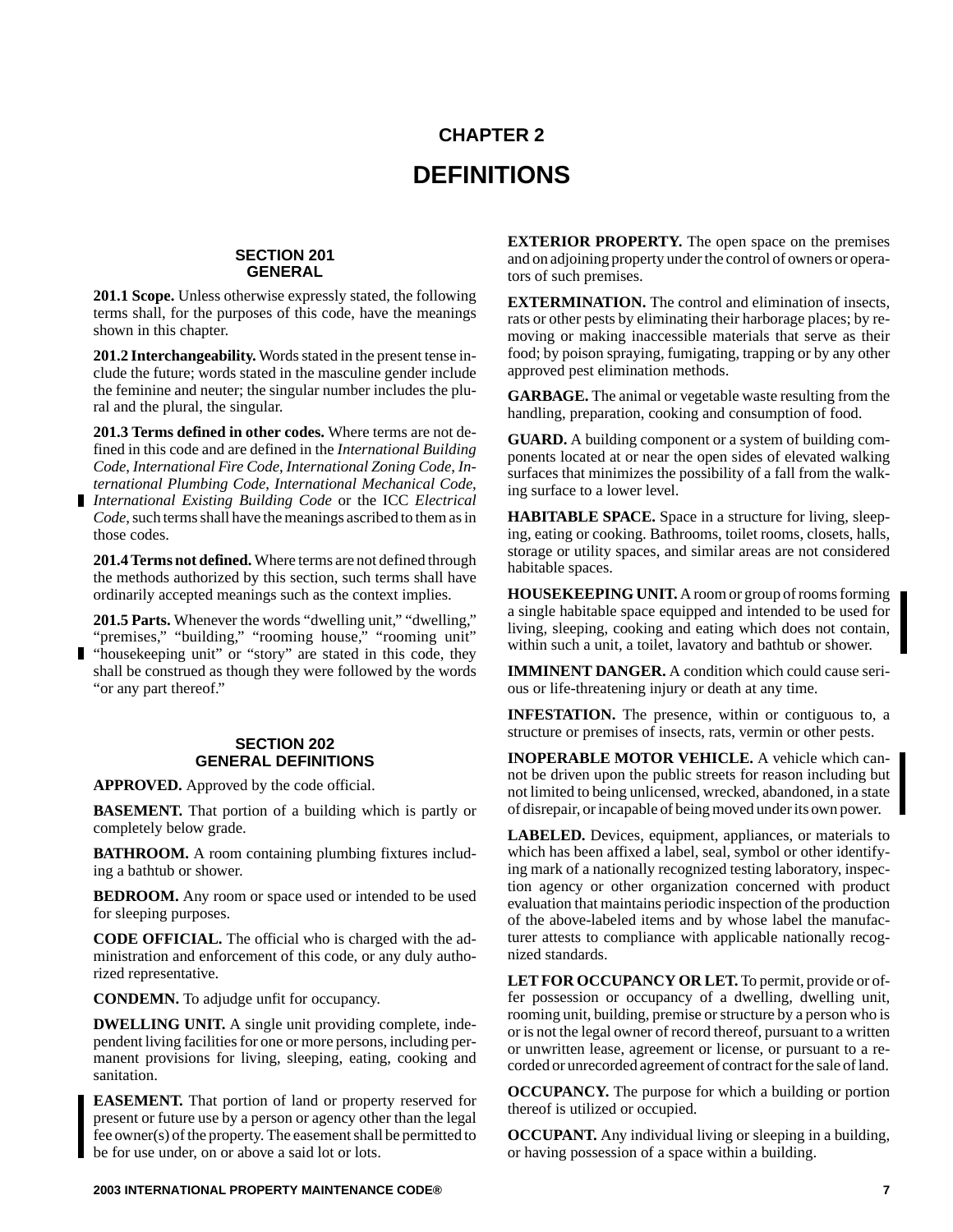**OPENABLE AREA.** That part of a window, skylight or door which is available for unobstructed ventilation and which opens directly to the outdoors.

**OPERATOR.** Any person who has charge, care or control of a structure or premises which is let or offered for occupancy.

**OWNER.** Any person, agent, operator, firm or corporation having a legal or equitable interest in the property; or recorded in the official records of the state, county or municipality as holding title to the property; or otherwise having control of the property, including the guardian of the estate of any such person, and the executor or administrator of the estate of such person if ordered to take possession of real property by a court.

**PERSON.** An individual, corporation, partnership or any other group acting as a unit.

**PREMISES.** A lot, plot or parcel of land, easement or public way, including any structures thereon.

**PUBLIC WAY.** Any street, alley or similar parcel of land essentially unobstructed from the ground to the sky, which is deeded, dedicated or otherwise permanently appropriated to the public for public use.

**ROOMING HOUSE.** A building arranged or occupied for lodging, with or without meals, for compensation and not occupied as a one- or two-family dwelling.

**ROOMING UNIT.** Any room or group of rooms forming a single habitable unit occupied or intended to be occupied for sleeping or living, but not for cooking purposes.

**RUBBISH.**Combustible and noncombustible waste materials, except garbage; the term shall include the residue from the burning of wood, coal, coke and other combustible materials, paper, rags, cartons, boxes, wood, excelsior, rubber, leather, tree branches, yard trimmings, tin cans, metals, mineral matter, glass, crockery and dust and other similar materials.

**STRICT LIABILITY OFFENSE.** An offense in which the prosecution in a legal proceeding is not required to prove criminal intent as a part of its case. It is enough to prove that the defendant either did an act which was prohibited, or failed to do an act which the defendant was legally required to do.

**STRUCTURE.** That which is built or constructed or a portion thereof.

**TENANT.** A person, corporation, partnership or group, whether or not the legal owner of record, occupying a building or portion thereof as a unit.

**TOILET ROOM.** A room containing a water closet or urinal but not a bathtub or shower.

**VENTILATION.** The natural or mechanical process of supplying conditioned or unconditioned air to, or removing such air from, any space.

**WORKMANLIKE.**Executed in a skilled manner; e.g., generally plumb, level, square, in line, undamaged and without marring adjacent work.

**YARD.** An open space on the same lot with a structure.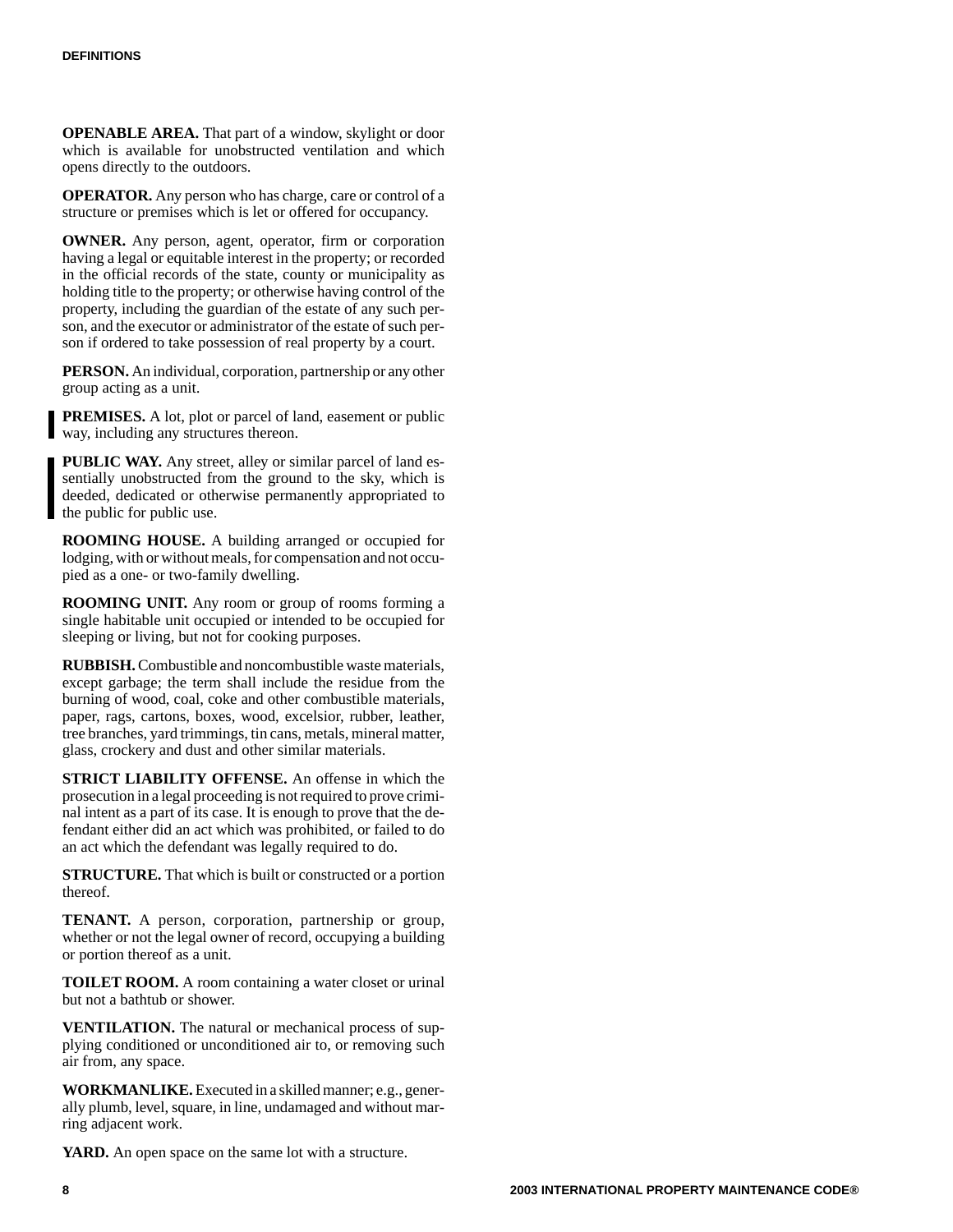# **CHAPTER 3 GENERAL REQUIREMENTS**

#### **SECTION 301 GENERAL**

<span id="page-16-0"></span>**301.1 Scope.** The provisions of this chapter shall govern the minimum conditions and the responsibilities of persons for maintenance of structures, equipment and exterior property.

**301.2 Responsibility.** The owner of the premises shall maintain the structures and exterior property in compliance with these requirements, except as otherwise provided for in this code. A person shall not occupy as owner-occupant or permit another person to occupy premises which are not in a sanitary and safe condition and which do not comply with the requirements of this chapter. Occupants of a dwelling unit, rooming unit or housekeeping unit are responsible for keeping in a clean, sanitary and safe condition that part of the dwelling unit, rooming unit, housekeeping unit or premises which they occupy and control.

**301.3 Vacant structures and land.** All vacant structures and premises thereof or vacant land shall be maintained in a clean, safe, secure and sanitary condition as provided herein so as not to cause a blighting problem or adversely affect the public health or safety.

#### **SECTION 302 EXTERIOR PROPERTY AREAS**

**302.1 Sanitation.** All exterior property and premises shall be maintained in a clean, safe and sanitary condition. The occupant shall keep that part of the exterior property which such occupant occupies or controls in a clean and sanitary condition.

**302.2 Grading and drainage.** All premises shall be graded and maintained to prevent the erosion of soil and to prevent the accumulation of stagnant water thereon, or within any structure located thereon.

**Exception:** Approved retention areas and reservoirs.

**302.3 Sidewalks and driveways.** All sidewalks, walkways, stairs, driveways, parking spaces and similar areas shall be kept in a proper state of repair, and maintained free from hazardous conditions.

**302.4 Weeds.** All premises and exterior property shall be maintained free from weeds or plant growth in excess of (jurisdiction to insert height in inches). All noxious weeds shall be prohibited. Weeds shall be defined as all grasses, annual plants and vegetation, other than trees or shrubs provided; however, this term shall not include cultivated flowers and gardens.

Upon failure of the owner or agent having charge of a property to cut and destroy weeds after service of a notice violation, they shall be subject to prosecution in accordance with Section 106.3 and as prescribed by the authority having jurisdiction. Upon failure to comply with the notice of violation, any duly authorized employee of the jurisdiction or contractor hired by the jurisdiction shall be authorized to enter upon the property in violation and cut and destroy the weeds growing thereon, and the costs of such removal shall be paid by the owner or agent responsible for the property.

**302.5 Rodent harborage.** All structures and exterior property shall be kept free from rodent harborage and infestation. Where rodents are found, they shall be promptly exterminated by approved processes which will not be injurious to human health. After extermination, proper precautions shall be taken to eliminate rodent harborage and prevent reinfestation.

**302.6 Exhaust vents.** Pipes, ducts, conductors, fans or blowers shall not discharge gases, steam, vapor, hot air, grease, smoke, odors or other gaseous or particulate wastes directly upon abutting or adjacent public or private property or that of another tenant.

**302.7 Accessory structures.** All accessory structures, including detached garages, fences and walls, shall be maintained structurally sound and in good repair.

**302.8 Motor vehicles.** Except as provided for in other regulations, no inoperative or unlicensed motor vehicle shall be parked, kept or stored on any premises, and no vehicle shall at any time be in a state of major disassembly, disrepair, or in the process of being stripped or dismantled. Painting of vehicles is prohibited unless conducted inside an approved spray booth.

**Exception:** A vehicle of any type is permitted to undergo major overhaul, including body work, provided that such work is performed inside a structure or similarly enclosed area designed and approved for such purposes.

**302.9 Defacement of property.** No person shall willfully or wantonly damage, mutilate or deface any exterior surface of any structure or building on any private or public property by placing thereon any marking, carving or graffiti.

It shall be the responsibility of the owner to restore said surface to an approved state of maintenance and repair.

#### **SECTION 303 SWIMMING POOLS, SPAS AND HOT TUBS**

**303.1 Swimming pools.** Swimming pools shall be maintained in a clean and sanitary condition, and in good repair.

**303.2 Enclosures.** Private swimming pools, hot tubs and spas, containing water more than 24 inches (610 mm) in depth shall be completely surrounded by a fence or barrier at least 48 inches (1219 mm) in height above the finished ground level measured on the side of the barrier away from the pool. Gates and doors in such barriers shall be self-closing and self-latching. Where the self-latching device is less than 54 inches (1372 mm) above the bottom of the gate, the release mechanism shall be located on the pool side of the gate. Self-closing and selflatching gates shall be maintained such that the gate will positively close and latch when released from an open position of 6 inches (152 mm) from the gatepost. No existing pool enclosure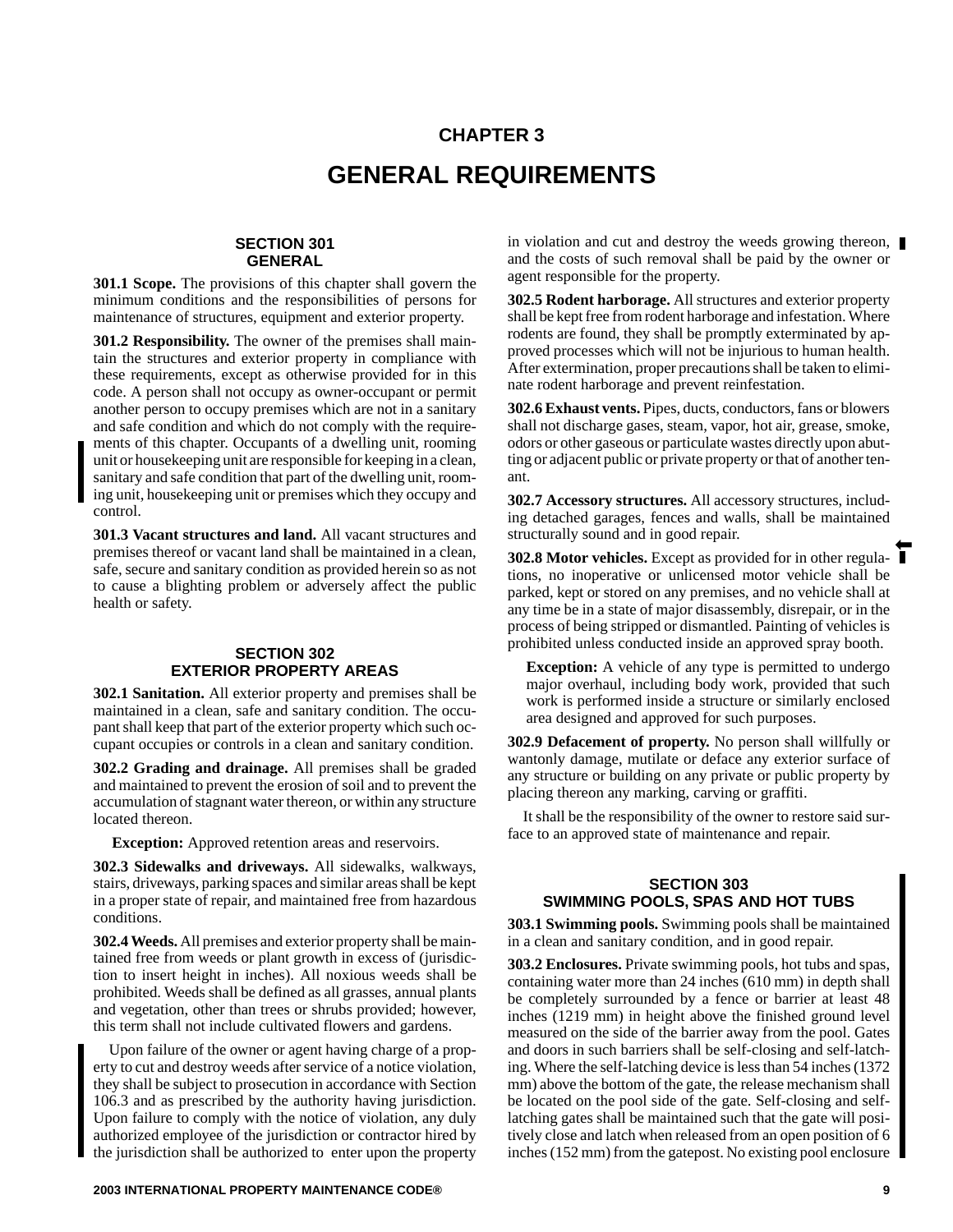<span id="page-17-0"></span>shall be removed, replaced or changed in a manner that reduces its effectiveness as a safety barrier.

#### **SECTION 304 EXTERIOR STRUCTURE**

**304.1 General.** The exterior of a structure shall be maintained in good repair, structurally sound and sanitary so as not to pose a threat to the public health, safety or welfare.

**304.2 Protective treatment.** All exterior surfaces, including but not limited to, doors, door and window frames, cornices, porches, trim, balconies, decks and fences shall be maintained in good condition. Exterior wood surfaces, other than decay-resistant woods, shall be protected from the elements and decay by painting or other protective covering or treatment. Peeling, flaking and chipped paint shall be eliminated and surfaces repainted. All siding and masonry joints as well as those between the building envelope and the perimeter of windows, doors, and skylights shall be maintained weather resistant and water tight. All metal surfaces subject to rust or corrosion shall be coated to inhibit such rust and corrosion and all surfaces with rust or corrosion shall be stabilized and coated to inhibit future rust and corrosion. Oxidation stains shall be removed from exterior surfaces. Surfaces designed for stabilization by oxidation are exempt from this requirement.

**[F] 304.3 Premises identification.** Buildings shall have approved address numbers placed in a position to be plainly legible and visible from the street or road fronting the property. These numbers shall contrast with their background. Address numbers shall be Arabic numerals or alphabet letters. Numbers shall be a minimum of 4 inches (102 mm) high with a minimum stroke width of 0.5 inch (12.7 mm).

**304.4 Structural members.** All structural members shall be maintained free from deterioration, and shall be capable of safely supporting the imposed dead and live loads.

**304.5 Foundation walls.** All foundation walls shall be maintained plumb and free from open cracks and breaks and shall be kept in such condition so as to prevent the entry of rodents and other pests.

**304.6 Exterior walls.** All exterior walls shall be free from holes, breaks, and loose or rotting materials; and maintained weatherproof and properly surface coated where required to prevent deterioration.

**304.7 Roofs and drainage.** The roof and flashing shall be sound, tight and not have defects that admit rain. Roof drainage shall be adequate to prevent dampness or deterioration in the walls or interior portion of the structure. Roof drains, gutters and downspouts shall be maintained in good repair and free from obstructions. Roof water shall not be discharged in a manner that creates a public nuisance.

**304.8 Decorative features.** All cornices, belt courses, corbels, terra cotta trim, wall facings and similar decorative features shall be maintained in good repair with proper anchorage and in a safe condition.

**304.9 Overhang extensions.** All overhang extensions including, but not limited to canopies, marquees, signs, metal awnings, fire escapes, standpipes and exhaust ducts shall be maintained in good repair and be properly anchored so as to be kept in a sound condition. When required, all exposed surfaces of metal or wood shall be protected from the elements and against decay or rust by periodic application of weather-coating materials, such as paint or similar surface treatment.

**304.10 Stairways, decks, porches and balconies.** Every exterior stairway, deck, porch and balcony, and all appurtenances attached thereto, shall be maintained structurally sound, in good repair, with proper anchorage and capable of supporting the imposed loads.

**304.11 Chimneys and towers.** All chimneys, cooling towers, smoke stacks, and similar appurtenances shall be maintained structurally safe and sound, and in good repair. All exposed surfaces of metal or wood shall be protected from the elements and against decay or rust by periodic application of weather-coating materials, such as paint or similar surface treatment.

**304.12 Handrails and guards.** Every handrail and guard shall be firmly fastened and capable of supporting normally imposed loads and shall be maintained in good condition.

**304.13 Window, skylight and door frames.** Every window, skylight, door and frame shall be kept in sound condition, good repair and weather tight.

**303.13.1 Glazing.** All glazing materials shall be maintained free from cracks and holes.

**303.13.2 Openable windows.** Every window, other than a fixed window, shall be easily openable and capable of being held in position by window hardware.

**304.14 Insect screens.** During the period from [DATE] to [DATE], every door, window and other outside opening required for ventilation of habitable rooms, food preparation areas, food service areas or any areas where products to be included or utilized in food for human consumption are processed, manufactured, packaged or stored, shall be supplied with approved tightly fitting screens of not less than 16 mesh per inch (16 mesh per 25 mm) and every swinging door shall have a selfclosing device in good working condition.

**Exception:** Screens shall not be required where other approved means, such as air curtains or insect repellent fans, are employed.

**304.15 Doors.** All exterior doors, door assemblies and hardware shall be maintained in good condition. Locks at all entrances to dwelling units, rooming units and guestrooms shall tightly secure the door. Locks on means of egress doors shall be in accordance with Section 702.3.

**304.16 Basement hatchways.** Every basement hatchway shall be maintained to prevent the entrance of rodents, rain and surface drainage water.

**304.17 Guards for basement windows.** Every basement window that is openable shall be supplied with rodent shields, storm windows or other approved protection against the entry of rodents.

**304.18 Building security.** Doors, windows or hatchways for dwelling units, room units or housekeeping units shall be provided with devices designed to provide security for the occupants and property within.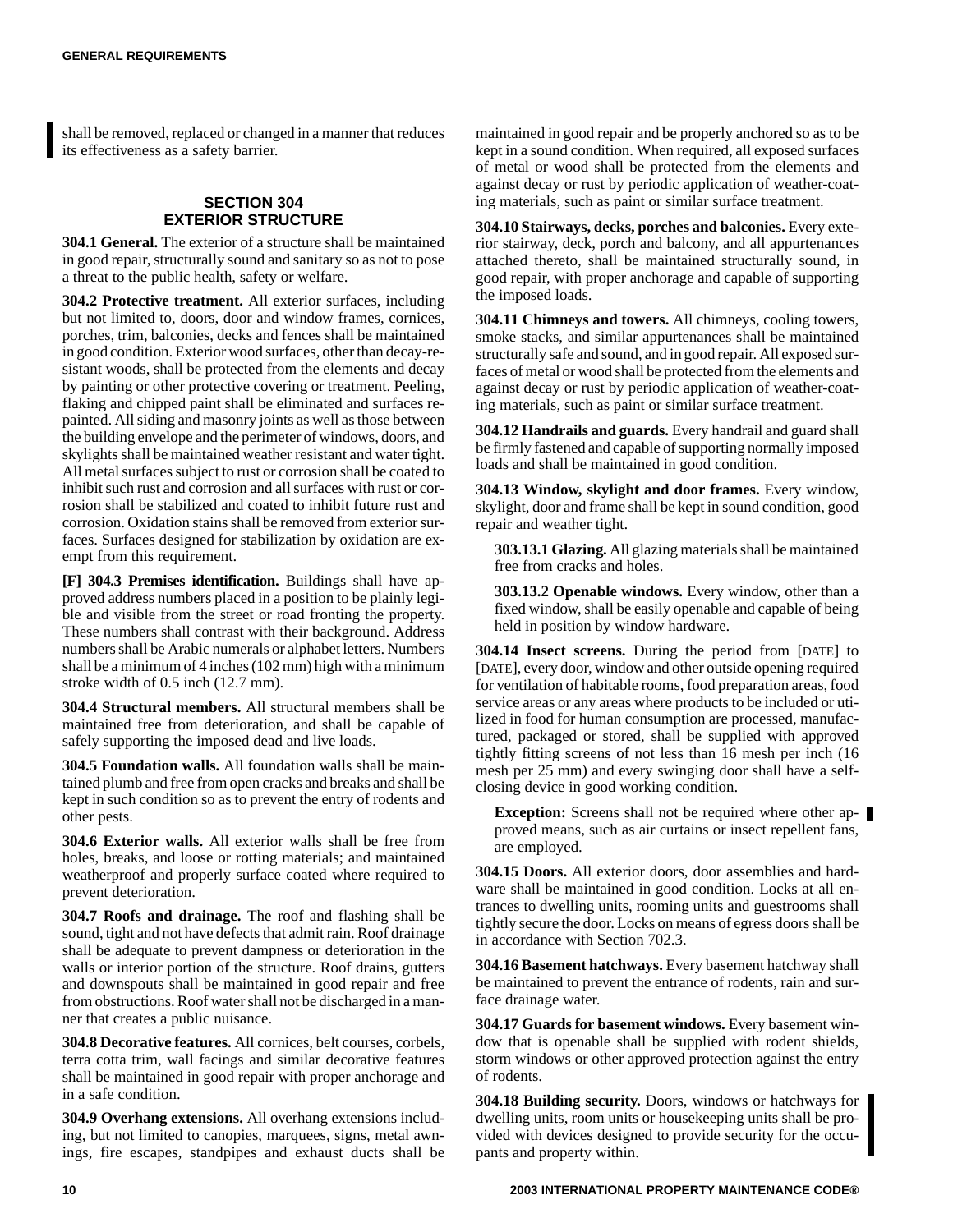<span id="page-18-0"></span>**304.18.1 Doors.** Doors providing access to a dwelling unit, rooming unit or housekeeping unit that is rented, leased or let shall be equipped with a deadbolt lock meeting specifications set forth herein. Such deadbolt locks shall be operated only by the turning of a knob or a key and shall have a lock throw of not less than 1-inch. For the purpose of this section, a sliding bolt shall not be considered an acceptable deadbolt lock. Such deadbolt locks shall be installed according to manufacturer's specifications and maintained in good working order. All deadbolt locks required by this section shall be designed and installed in such a manner so as to be operable inside of the dwelling unit, rooming unit or housekeeping unit without the use of a key, tool, combination thereof or any other special knowledge or effort.

**304.18.2 Windows.** Operable windows located in whole or in part within 6 feet (1828 mm) above ground level or a walking surface below that provide access to a dwelling unit, rooming unit or housekeeping unit that is rented, leased or let shall be equipped with a window sash locking devices.

**304.18.3 Basement hatchways.** Basement hatchways that provide access to a dwelling unit, rooming unit or housekeeping unit that is rented, leased or let shall be equipped with devices that secure the units from unauthorized entry.

#### **SECTION 305 INTERIOR STRUCTURE**

**305.1 General.** The interior of a structure and equipment therein shall be maintained in good repair, structurally sound and in a sanitary condition. Occupants shall keep that part of the structure which they occupy or control in a clean and sanitary condition. Every owner of a structure containing a rooming house, housekeeping units, a hotel, a dormitory, two or more dwelling units or two or more nonresidential occupancies, shall maintain, in a clean and sanitary condition, the shared or public areas of the structure and exterior property.

**305.2 Structural members.** All structural members shall be maintained structurally sound, and be capable of supporting the imposed loads.

**305.3 Interior surfaces.** All interior surfaces, including windows and doors, shall be maintained in good, clean and sanitary condition. Peeling, chipping, flaking or abraded paint shall be repaired, removed or covered. Cracked or loose plaster, decayed wood and other defective surface conditions shall be corrected.

**305.4 Stairs and walking surfaces.** Every stair, ramp, landing, balcony, porch, deck or other walking surface shall be maintained in sound condition and good repair.

**305.5 Handrails and guards.** Every handrail and guard shall be firmly fastened and capable of supporting normally imposed loads and shall be maintained in good condition.

**305.6 Interior doors.** Every interior door shall fit reasonably well within its frame and shall be capable of being opened and closed by being properly and securely attached to jambs, headers or tracks as intended by the manufacturer of the attachment hardware.

#### **SECTION 306 HANDRAILS AND GUARDRAILS**

**306.1 General.** Every exterior and interior flight of stairs having more than four risers shall have a handrail on one side of the stair and every open portion of a stair, landing, balcony, porch, deck, ramp or other walking surface which is more than 30 inches (762 mm) above the floor or grade below shall have guards. Handrails shall not be less than 30 inches (762 mm) high or more than 42 inches (1067 mm) high measured vertically above the nosing of the tread or above the finished floor of the landing or walking surfaces. Guards shall not be less than 30 inches (762 mm) high above the floor of the landing, balcony, porch, deck, or ramp or other walking surface.

**Exception:** Guards shall not be required where exempted by the adopted building code.

#### **SECTION 307 RUBBISH AND GARBAGE**

**307.1 Accumulation of rubbish or garbage.** All exterior property and premises, and the interior of every structure, shall be free from any accumulation of rubbish or garbage.

**307.2 Disposal of rubbish.** Every occupant of a structure shall dispose of all rubbish in a clean and sanitary manner by placing such rubbish in approved containers.

**307.2.1 Rubbish storage facilities.** The owner of every occupied premises shall supply approved covered containers for rubbish, and the owner of the premises shall be responsible for the removal of rubbish.

**307.2.2 Refrigerators.** Refrigerators and similar equipment not in operation shall not be discarded, abandoned or stored on premises without first removing the doors.

**307.3 Disposal of garbage.** Every occupant of a structure shall dispose of garbage in a clean and sanitary manner by placing such garbage in an approved garbage disposal facility or approved garbage containers.

**307.3.1 Garbage facilities.** The owner of every dwelling shall supply one of the following: an approved mechanical food waste grinder in each dwelling unit; an approved incinerator unit in the structure available to the occupants in each dwelling unit; or an approved leakproof, covered, outside garbage container.

**307.3.2 Containers.** The operator of every establishment producing garbage shall provide, and at all times cause to be utilized, approved leakproof containers provided with close-fitting covers for the storage of such materials until removed from the premises for disposal.

#### **SECTION 308 EXTERMINATION**

**308.1 Infestation.** All structures shall be kept free from insect and rodent infestation. All structures in which insects or rodents are found shall be promptly exterminated by approved processes that will not be injurious to human health. After extermination, proper precautions shall be taken to prevent reinfestation.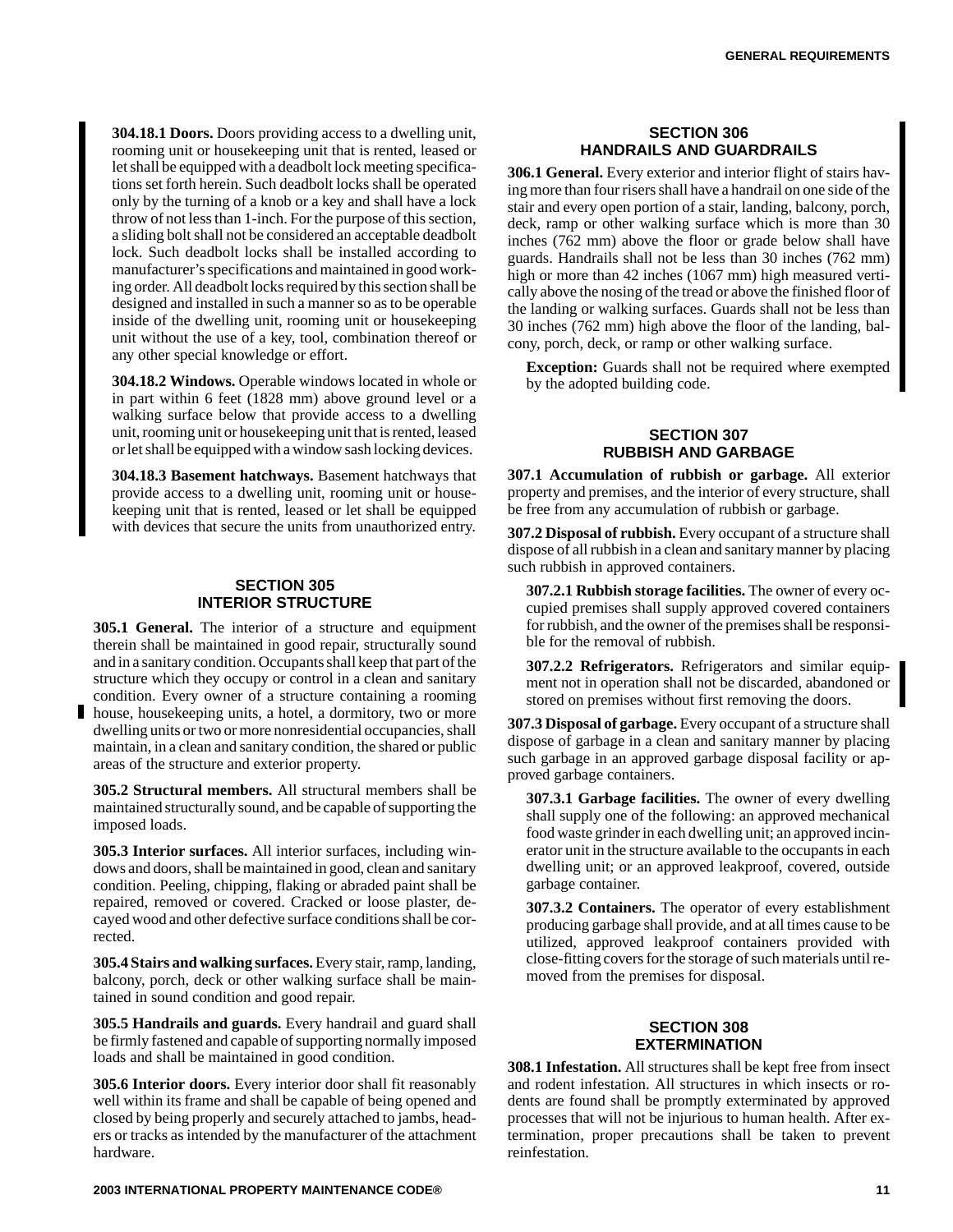**308.2 Owner.** The owner of any structure shall be responsible for extermination within the structure prior to renting or leasing the structure.

**308.3 Single occupant.** The occupant of a one-family dwelling or of a single-tenant nonresidential structure shall be responsible for extermination on the premises.

**308.4 Multiple occupancy.** The owner of a structure containing two or more dwelling units, a multiple occupancy, a rooming house or a nonresidential structure shall be responsible for extermination in the public or shared areas of the structure and exterior property. If infestation is caused by failure of an occupant to prevent such infestation in the area occupied, the occupant shall be responsible for extermination.

**308.5 Occupant.** The occupant of any structure shall be responsible for the continued rodent and pest-free condition of the structure.

**Exception:** Where the infestations are caused by defects in the structure, the owner shall be responsible for extermination.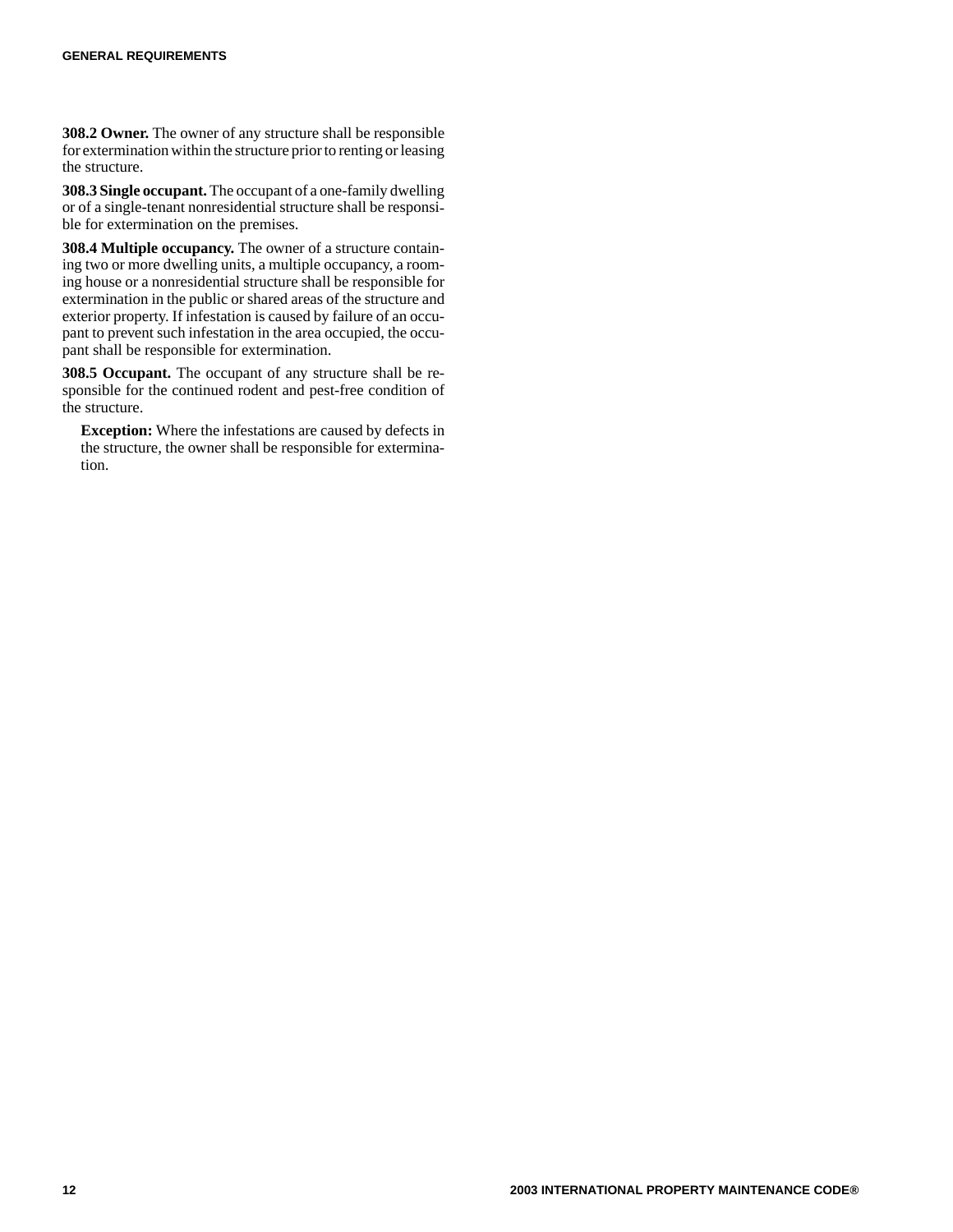#### **CHAPTER 4**

# **LIGHT, VENTILATION AND OCCUPANCY LIMITATIONS**

#### **SECTION 401 GENERAL**

<span id="page-20-0"></span>**401.1 Scope.** The provisions of this chapter shall govern the minimum conditions and standards for light, ventilation and space for occupying a structure.

**401.2 Responsibility.** The owner of the structure shall provide and maintain light, ventilation and space conditions in compliance with these requirements. A person shall not occupy as owner-occupant, or permit another person to occupy, any premises that do not comply with the requirements of this chapter.

**401.3 Alternative devices.** In lieu of the means for natural light and ventilation herein prescribed, artificial light or mechanical ventilation complying with the *International Building Code* shall be permitted.

#### **SECTION 402 LIGHT**

**402.1 Habitable spaces.** Every habitable space shall have at least one window of approved size facing directly to the outdoors or to a court. The minimum total glazed area for every habitable space shall be 8 percent of the floor area of such room. Wherever walls or other portions of a structure face a window of any room and such obstructions are located less than 3 feet (914 mm) from the window and extend to a level above that of the ceiling of the room, such window shall not be deemed to face directly to the outdoors nor to a court and shall not be included as contributing to the required minimum total window area for the room.

**Exception:** Where natural light for rooms or spaces without exterior glazing areas is provided through an adjoining room, the unobstructed opening to the adjoining room shall be at least 8 percent of the floor area of the interior room or space, but not less than 25 square feet  $(2.33 \text{ m}^2)$ . The exterior glazing area shall be based on the total floor area being served.

**402.2 Common halls and stairways.** Every common hall and stairway in residential occupancies, other than in one- and twofamily dwellings, shall be lighted at all times with at least a 60 watt standard incandescent light bulb for each 200 square feet (19 m2) of floor area or equivalent illumination, provided that the spacing between lights shall not be greater than 30 feet (9144 mm). In other than residential occupancies, means of egress, including exterior means of egress stairways shall be illuminated at all times the building space served by the means of egress is occupied with a minimum of 1 footcandle (11 lux) at floors, landings and treads.

**402.3 Other spaces.** All other spaces shall be provided with natural or artificial light sufficient to permit the maintenance of sanitary conditions, and the safe occupancy of the space and utilization of the appliances, equipment and fixtures.

#### **SECTION 403 VENTILATION**

**403.1 Habitable spaces.** Every habitable space shall have at least one openable window. The total openable area of the window in every room shall be equal to at least 45 percent of the minimum glazed area required in Section 402.1.

**Exception:** Where rooms and spaces without openings to the outdoors are ventilated through an adjoining room, the unobstructed opening to the adjoining room shall be at least 8 percent of the floor area of the interior room or space, but not less than 25 square feet  $(2.33 \text{ m}^2)$ . The ventilation openings to the outdoors shall be based on a total floor area being ventilated.

**403.2 Bathrooms and toilet rooms.** Every bathroom and toilet room shall comply with the ventilation requirements for habitable spaces as required by Section 403.1, except that a window shall not be required in such spaces equipped with a mechanical ventilation system. Air exhausted by a mechanical ventilation system from a bathroom or toilet room shall discharge to the outdoors and shall not be recirculated.

**403.3 Cooking facilities.** Unless approved through the certificate of occupancy, cooking shall not be permitted in any rooming unit or dormitory unit, and a cooking facility or appliance shall not be permitted to be present in a rooming unit or dormitory unit.

**Exception:** Where specifically approved in writing by the code official.

**403.4 Process ventilation.** Where injurious, toxic, irritating or noxious fumes, gases, dusts or mists are generated, a local exhaust ventilation system shall be provided to remove the contaminating agent at the source. Air shall be exhausted to the exterior and not be recirculated to any space.

**403.5 Clothes dryer exhaust.** Clothes dryer exhaust systems shall be independent of all other systems and shall be exhausted in accordance with the manufacturer's instructions.

#### **SECTION 404 OCCUPANCY LIMITATIONS**

**404.1 Privacy.** Dwelling units, hotel units, housekeeping units, rooming units and dormitory units shall be arranged to provide privacy and be separate from other adjoining spaces.

**404.2 Minimum room widths.** A habitable room, other than a kitchen, shall not be less than 7 feet (2134 mm) in any plan dimension. Kitchens shall have a clear passageway of not less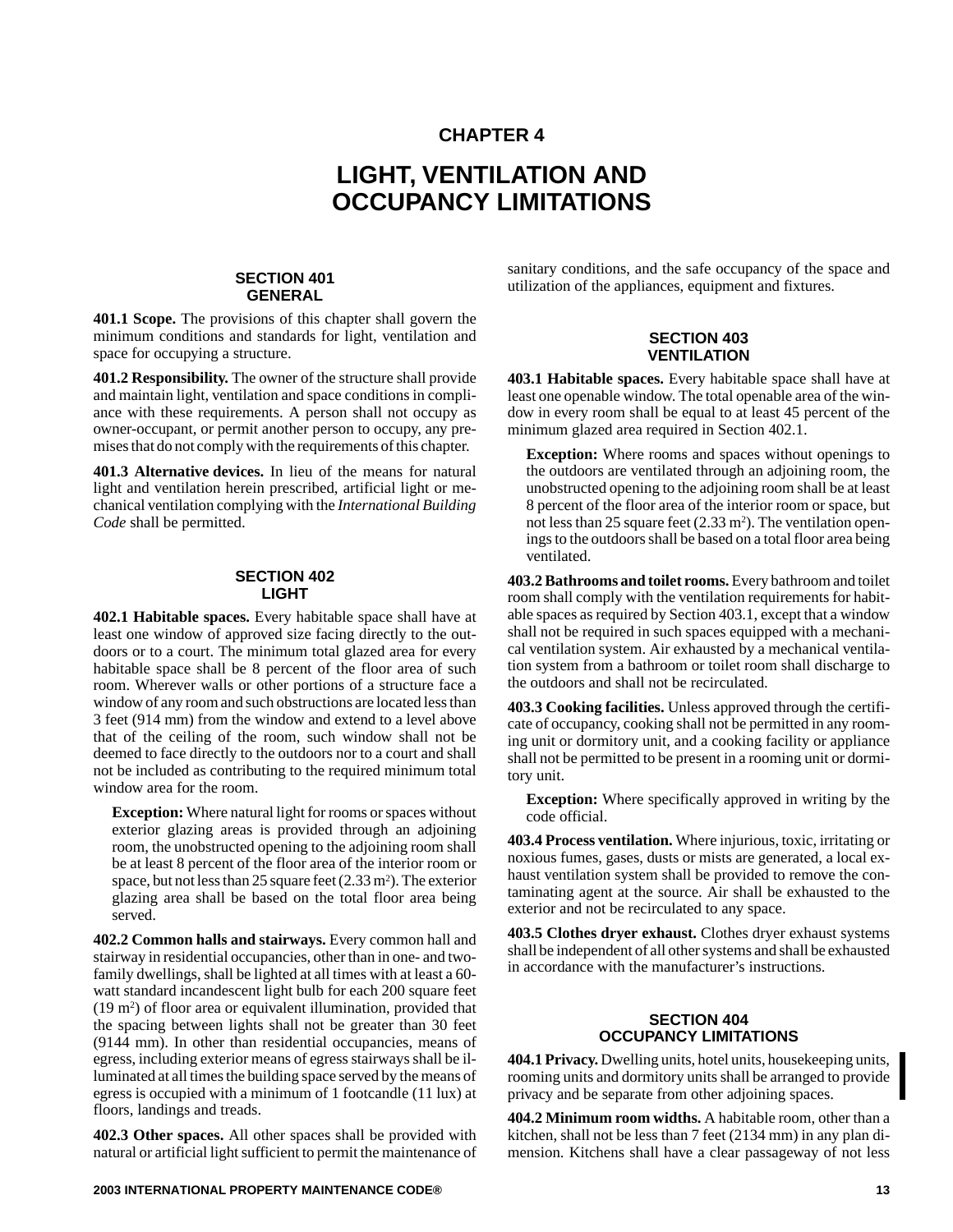<span id="page-21-0"></span>than 3 feet (914 mm) between counterfronts and appliances or counterfronts and walls.

**404.3 Minimum ceiling heights.** Habitable spaces, hallways, corridors, laundry areas, bathrooms, toilet rooms and habitable basement areas shall have a clear ceiling height of not less than 7 feet (2134 mm).

#### **Exceptions:**

- 1. In one- and two-family dwellings, beams or girders spaced not less than 4 feet (1219 mm) on center and projecting not more than 6 inches (152 mm) below the required ceiling height.
- 2. Basement rooms in one- and two-family dwellings occupied exclusively for laundry, study or recreation purposes, having a ceiling height of not less than 6 feet 8 inches (2033 mm) with not less than 6 feet 4 inches (1932 mm) of clear height under beams, girders, ducts and similar obstructions.
- 3. Rooms occupied exclusively for sleeping, study or similar purposes and having a sloped ceiling over all or part of the room, with a clear ceiling height of at least 7 feet (2134 mm) over not less than one-third of the required minimum floor area. In calculating the floor area of such rooms, only those portions of the floor area with a clear ceiling height of 5 feet (1524 mm) or more shall be included.

**404.4 Bedroom requirements.** Every bedroom shall comply with the requirements of Sections 404.4.1 through 404.4.5.

**404.4.1 Area for sleeping purposes.** Every bedroom occupied by one person shall contain at least 70 square feet (6.5 m<sup>2</sup>) of floor area, and every bedroom occupied by more than one person shall contain at least 50 square feet  $(4.6 \text{ m}^2)$  of floor area for each occupant thereof.

**404.4.2 Access from bedrooms.** Bedrooms shall not constitute the only means of access to other bedrooms or habitable spaces and shall not serve as the only means of egress from other habitable spaces.

**Exception:** Units that contain fewer than two bedrooms.

**404.4.3 Water closet accessibility.** Every bedroom shall have access to at least one water closet and one lavatory without passing through another bedroom. Every bedroom in a dwelling unit shall have access to at least one water closet and lavatory located in the same story as the bedroom or an adjacent story.

**404.4.4 Prohibited occupancy.** Kitchens and nonhabitable spaces shall not be used for sleeping purposes.

**404.4.5 Other requirements.** Bedrooms shall comply with the applicable provisions of this code including, but not limited to, the light, ventilation, room area, ceiling height and room width requirements of this chapter; the plumbing facilities and water-heating facilities requirements of Chapter 5; the heating facilities and electrical receptacle requirements of Chapter 6; and the smoke detector and emergency escape requirements of Chapter 7.

**404.5 Overcrowding.** Dwelling units shall not be occupied by more occupants than permitted by the minimum area requirements of Table 404.5.

| <b>MINIMUM AREA REQUIREMENTS</b> |                                    |               |                        |  |
|----------------------------------|------------------------------------|---------------|------------------------|--|
|                                  | <b>MINIMUM AREA IN SQUARE FEET</b> |               |                        |  |
| <b>SPACE</b>                     | 1-2 occupants                      | 3-5 occupants | 6 or more<br>occupants |  |
| Living room <sup>a,b</sup>       | No requirements                    | 120           | 150                    |  |
| Dining room <sup>a,b</sup>       | No requirements                    | 80            | 100                    |  |
|                                  |                                    |               |                        |  |

**TABLE 404.5 MINIMUM AREA REQUIREMENTS**

For SI: 1 square foot =  $0.093$  m<sup>2</sup>.

a. See Section 404.5.2 for combined living room/dining room spaces.

Bedrooms Shall comply with Section 404.4

b. See Section 404.5.1 for limitations on determining the minimum occupancy area for sleeping purposes.

**404.5.1 Sleeping area.** The minimum occupancy area required by Table 404.5 shall not be included as a sleeping area in determining the minimum occupancy area for sleeping purposes. All sleeping areas shall comply with Section 404.4.

**404.5.2 Combined spaces.** Combined living room and dining room spaces shall comply with the requirements of Table 404.5 if the total area is equal to that required for separate rooms and if the space is located so as to function as a combination living room/dining room.

**404.6 Efficiency unit.** Nothing in this section shall prohibit an efficiency living unit from meeting the following requirements:

- 1. A unit occupied by not more than two occupants shall have a clear floor area of not less than 220 square feet  $(20.4 \text{ m}^2)$ . A unit occupied by three occupants shall have a clear floor area of not less than 320 square feet (29.7 m<sup>2</sup>). These required areas shall be exclusive of the areas required by Items 2 and 3.
- 2. The unit shall be provided with a kitchen sink, cooking appliance and refrigeration facilities, each having a clear working space of not less than 30 inches (762 mm) in front. Light and ventilation conforming to this code shall be provided.
- 3. The unit shall be provided with a separate bathroom containing a water closet, lavatory and bathtub or shower.
- 4. The maximum number of occupants shall be three.

**404.7 Food preparation.** All spaces to be occupied for food preparation purposes shall contain suitable space and equipment to store, prepare and serve foods in a sanitary manner. There shall be adequate facilities and services for the sanitary disposal of food wastes and refuse, including facilities for temporary storage.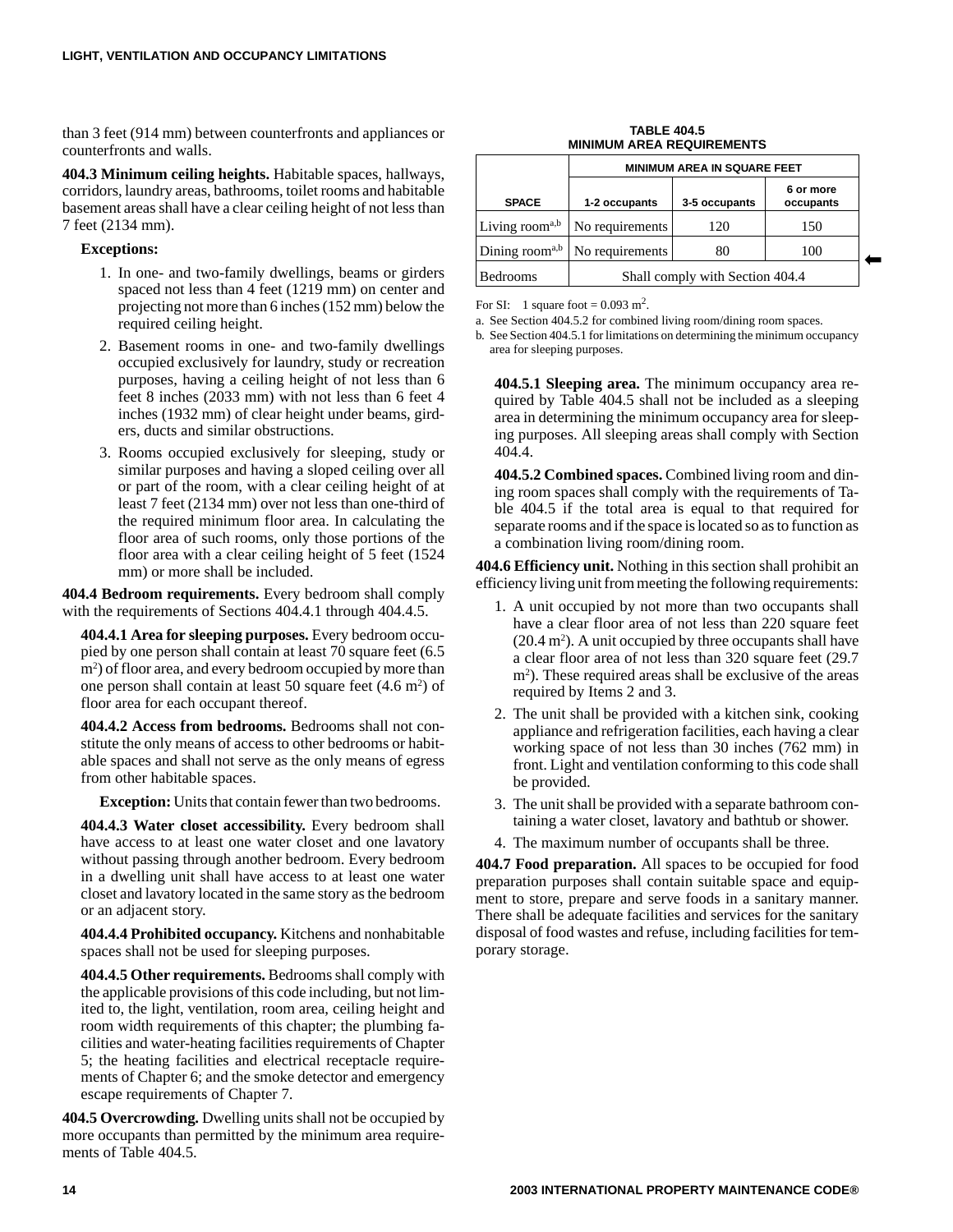#### **CHAPTER 5**

# **PLUMBING FACILITIES AND FIXTURE REQUIREMENTS**

#### **SECTION 501 GENERAL**

<span id="page-22-0"></span>**501.1 Scope.** The provisions of this chapter shall govern the minimum plumbing systems, facilities and plumbing fixtures to be provided.

**501.2 Responsibility.** The owner of the structure shall provide and maintain such plumbing facilities and plumbing fixtures in compliance with these requirements. A person shall not occupy as owner-occupant or permit another person to occupy any structure or premises which does not comply with the requirements of this chapter.

#### **[P] SECTION 502 REQUIRED FACILITIES**

**502.1 Dwelling units.** Every dwelling unit shall contain its own bathtub or shower, lavatory, water closet and kitchen sink which shall be maintained in a sanitary, safe working condition. The lavatory shall be placed in the same room as the water closet or located in close proximity to the door leading directly into the room in which such water closet is located. A kitchen sink shall not be used as a substitute for the required lavatory.

**502.2 Rooming houses.** At least one water closet, lavatory and bathtub or shower shall be supplied for each four rooming units.

**502.3 Hotels.** Where private water closets, lavatories and baths are not provided, one water closet, one lavatory and one bathtub or shower having access from a public hallway shall be provided for each ten occupants.

**502.4 Employees' facilities.** A minimum of one water closet, one lavatory and one drinking facility shall be available to employees.

**502.4.1 Drinking facilities.** Drinking facilities shall be a drinking fountain, water cooler, bottled water cooler or disposable cups next to a sink or water dispenser. Drinking facilities shall not be located in toilet rooms or bathrooms.

#### **[P] SECTION 503 TOILET ROOMS**

**503.1 Privacy.** Toilet rooms and bathrooms shall provide privacy and shall not constitute the only passageway to a hall or other space, or to the exterior. A door and interior locking device shall be provided for all common or shared bathrooms and toilet rooms in a multiple dwelling.

**503.2 Location.** Toilet rooms and bathrooms serving hotel units, rooming units or dormitory units or housekeeping units, п shall have access by traversing not more than one flight of stairs and shall have access from a common hall or passageway.

**2003 INTERNATIONAL PROPERTY MAINTENANCE CODE® 15**

**503.3 Location of employee toilet facilities.** Toilet facilities shall have access from within the employees' working area. The required toilet facilities shall be located not more than one story above or below the employees'working area and the path of travel to such facilities shall not exceed a distance of 500 feet (152 m). Employee facilities shall either be separate facilities or combined employee and public facilities.

**Exception:** Facilities that are required for employees in storage structures or kiosks, which are located in adjacent structures under the same ownership, lease or control, shall not exceed a travel distance of 500 feet (152 m) from the employees' regular working area to the facilities.

**503.4 Floor surface.** In other than dwelling units, every toilet room floor shall be maintained to be a smooth, hard, nonabsorbent surface to permit such floor to be easily kept in a clean and sanitary condition.

#### **[P] SECTION 504 PLUMBING SYSTEMS AND FIXTURES**

**504.1 General.** All plumbing fixtures shall be properly installed and maintained in working order, and shall be kept free from obstructions, leaks and defects and be capable of performing the function for which such plumbing fixtures are designed. All plumbing fixtures shall be maintained in a safe, sanitary and functional condition.

**504.2 Fixture clearances.** Plumbing fixtures shall have adequate clearances for usage and cleaning.

**504.3 Plumbing system hazards.** Where it is found that a plumbing system in a structure constitutes a hazard to the occupants or the structure by reason of inadequate service, inadequate venting, cross connection, backsiphonage, improper installation, deterioration or damage or for similar reasons, the code official shall require the defects to be corrected to eliminate the hazard.

#### **SECTION 505 WATER SYSTEM**

**505.1 General.** Every sink, lavatory, bathtub or shower, drinking fountain, water closet or other plumbing fixture shall be properly connected to either a public water system or to an approved private water system. All kitchen sinks, lavatories, laundry facilities, bathtubs and showers shall be supplied with hot or tempered and cold running water in accordance with the *International Plumbing Code*.

**[P] 505.2 Contamination.** The water supply shall be maintained free from contamination, and all water inlets for plumbing fixtures shall be located above the flood-level rim of the fixture. Shampoo basin faucets, janitor sink faucets and other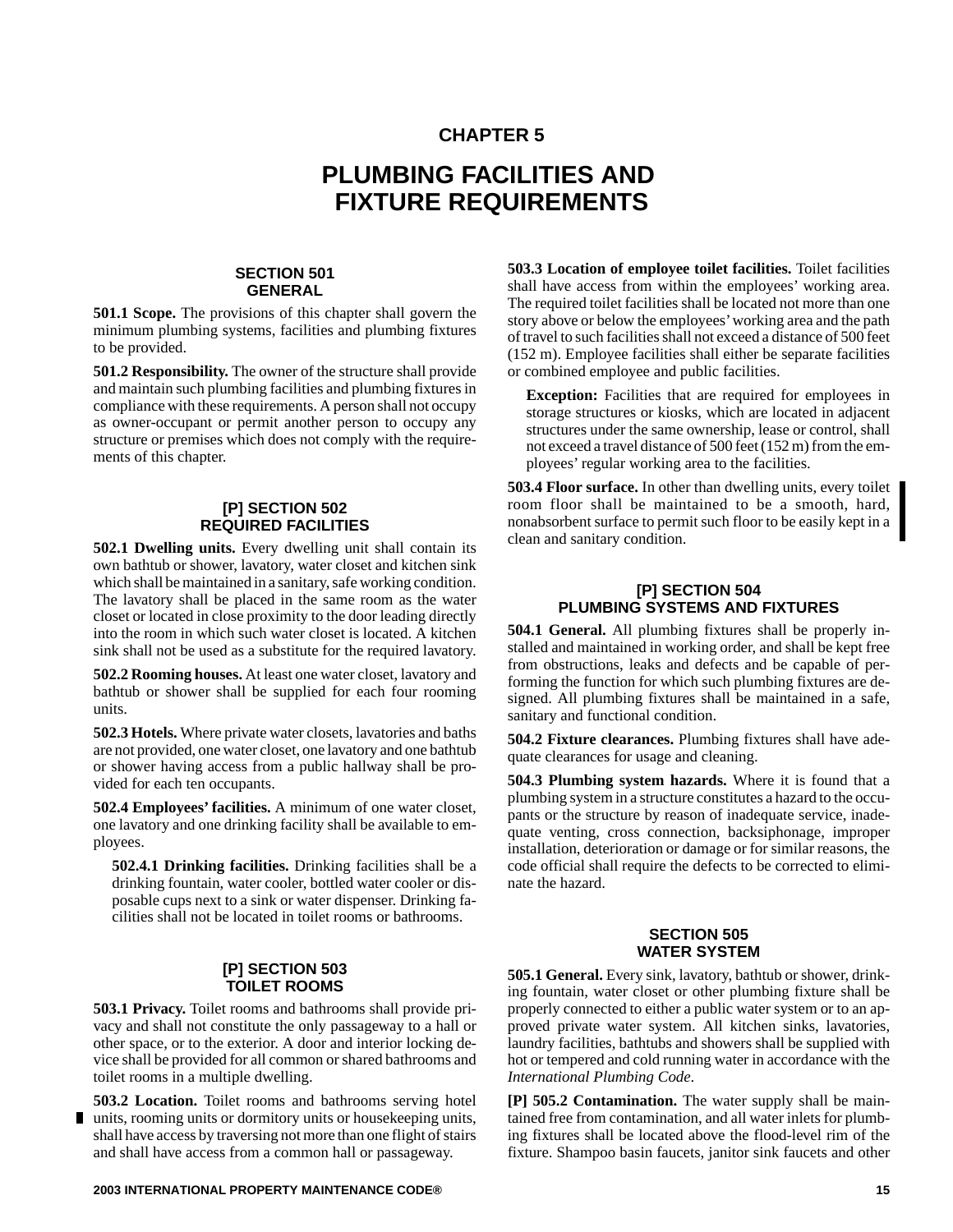<span id="page-23-0"></span>hose bibs or faucets to which hoses are attached and left in place, shall be protected by an approved atmospheric-type vacuum breaker or an approved permanently attached hose connection vacuum breaker.

**505.3 Supply.** The water supply system shall be installed and maintained to provide a supply of water to plumbing fixtures, devices and appurtenances in sufficient volume and at pressures adequate to enable the fixtures to function properly, safely, and free from defects and leaks.

**505.4 Water heating facilities.** Water heating facilities shall be properly installed, maintained and capable of providing an adequate amount of water to be drawn at every required sink, lavatory, bathtub, shower and laundry facility at a temperature of not less than 110°F (43°C). A gas-burning water heater shall

П not be located in any bathroom, toilet room, bedroom or other occupied room normally kept closed, unless adequate combustion air is provided. An approved combination temperature and pressure-relief valve and relief valve discharge pipe shall be properly installed and maintained on water heaters.

#### **[P] SECTION 506 SANITARY DRAINAGE SYSTEM**

**506.1 General.** All plumbing fixtures shall be properly connected to either a public sewer system or to an approved private sewage disposal system.

**506.2 Maintenance.** Every plumbing stack, vent, waste and sewer line shall function properly and be kept free from obstructions, leaks and defects.

#### **[P] SECTION 507 STORM DRAINAGE**

**507.1 General.** Drainage of roofs and paved areas, yards and courts, and other open areas on the premises shall not be discharged in a manner that creates a public nuisance.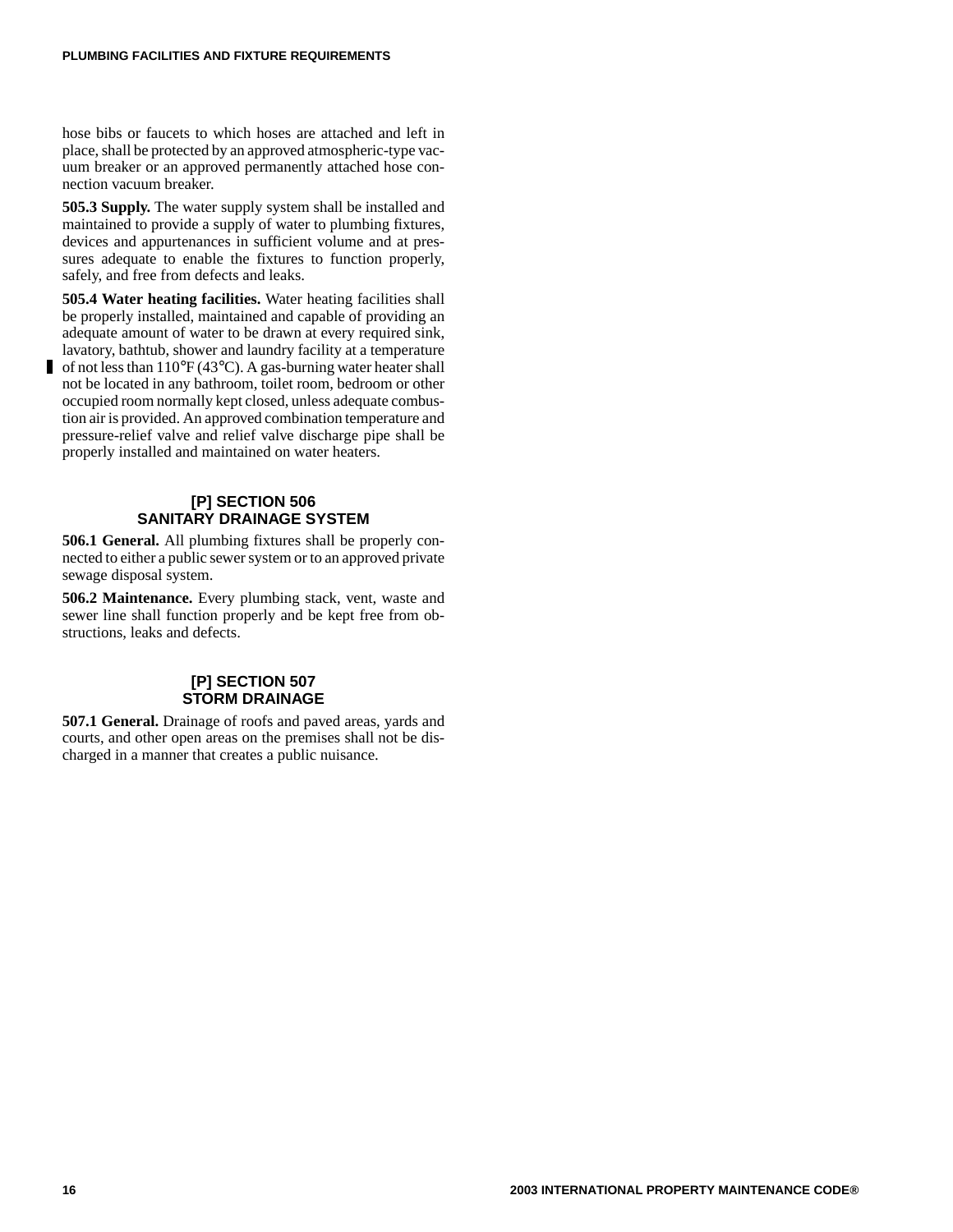#### **CHAPTER 6**

# <span id="page-24-0"></span>**MECHANICAL AND ELECTRICAL REQUIREMENTS**

#### **SECTION 601 GENERAL**

**601.1 Scope.** The provisions of this chapter shall govern the minimum mechanical and electrical facilities and equipment to be provided.

**601.2 Responsibility.** The owner of the structure shall provide and maintain mechanical and electrical facilities and equipment in compliance with these requirements. A person shall not occupy as owner-occupant or permit another person to occupy any premises which does not comply with the requirements of this chapter.

#### **SECTION 602 HEATING FACILITIES**

**602.1 Facilities required.** Heating facilities shall be provided in structures as required by this section.

**602.2 Residential occupancies.** Dwellings shall be provided with heating facilities capable of maintaining a room tempera-■ ture of  $68^{\circ}F(20^{\circ}C)$  in all habitable rooms, bathrooms and toilet rooms based on the winter outdoor design temperature for the locality indicated in Appendix D of the *International Plumbing Code*. Cooking appliances shall not be used to provide space heating to meet the requirements of this section.

**Exception:** In areas where the average monthly temperature is above 30°F (-1°C), a minimum temperature of 65°F (18°C) shall be maintained.

**602.3 Heat supply.** Every owner and operator of any building who rents, leases or lets one or more dwelling unit, rooming unit, dormitory or guestroom on terms, either expressed or implied, to furnish heat to the occupants thereof shall supply heat during the period from [DATE] to [DATE] to maintain a temperature of not less than 68°F (20°C) in all habitable rooms, bathrooms, and toilet rooms.

#### **Exceptions:**

- 1. When the outdoor temperature is below the winter outdoor design temperature for the locality, maintenance of the minimum room temperature shall not be required provided that the heating system is operating at its full design capacity. The winter outdoor design temperature for the locality shall be as indicated in Appendix D of the *International Plumbing Code*.
- 2. In areas where the average monthly temperature is above 30 $\mathrm{^{\circ}F}$  (-1 $\mathrm{^{\circ}C}$ ) a minimum temperature of 65 $\mathrm{^{\circ}F}$ (18°C) shall be maintained.

**602.4 Occupiable work spaces.** Indoor occupiable work spaces shall be supplied with heat during the period from [DATE] to [DATE] to maintain a temperature of not less than 65°F (18°C) during the period the spaces are occupied.

#### **Exceptions:**

- 1. Processing, storage and operation areas that require cooling or special temperature conditions.
- 2. Areas in which persons are primarily engaged in vigorous physical activities.

**602.5 Room temperature measurement.** The required room temperatures shall be measured 3 feet (914 mm) above the floor near the center of the room and 2 feet (610 mm) inward from the center of each exterior wall.

#### **SECTION 603 MECHANICAL EQUIPMENT**

**603.1 Mechanical appliances.** All mechanical appliances, fireplaces, solid fuel-burning appliances, cooking appliances and water heating appliances shall be properly installed and maintained in a safe working condition, and shall be capable of performing the intended function.

**603.2 Removal of combustion products.** All fuel-burning equipment and appliances shall be connected to an approved chimney or vent.

**Exception:** Fuel-burning equipment and appliances which are labeled for unvented operation.

**603.3 Clearances.** All required clearances to combustible materials shall be maintained.

**603.4 Safety controls.** All safety controls for fuel-burning equipment shall be maintained in effective operation.

**603.5 Combustion air.** A supply of air for complete combustion of the fuel and for ventilation of the space containing the fuel-burning equipment shall be provided for the fuel-burning equipment.

**603.6 Energy conservation devices.** Devices intended to reduce fuel consumption by attachment to a fuel-burning appliance, to the fuel supply line thereto, or to the vent outlet or vent piping therefrom, shall not be installed unless labeled for such purpose and the installation is specifically approved.

#### **SECTION 604 ELECTRICAL FACILITIES**

**604.1 Facilities required.** Every occupied building shall be provided with an electrical system in compliance with the requirements of this section and Section 605.

**604.2 Service.** The size and usage of appliances and equipment shall serve as a basis for determining the need for additional fa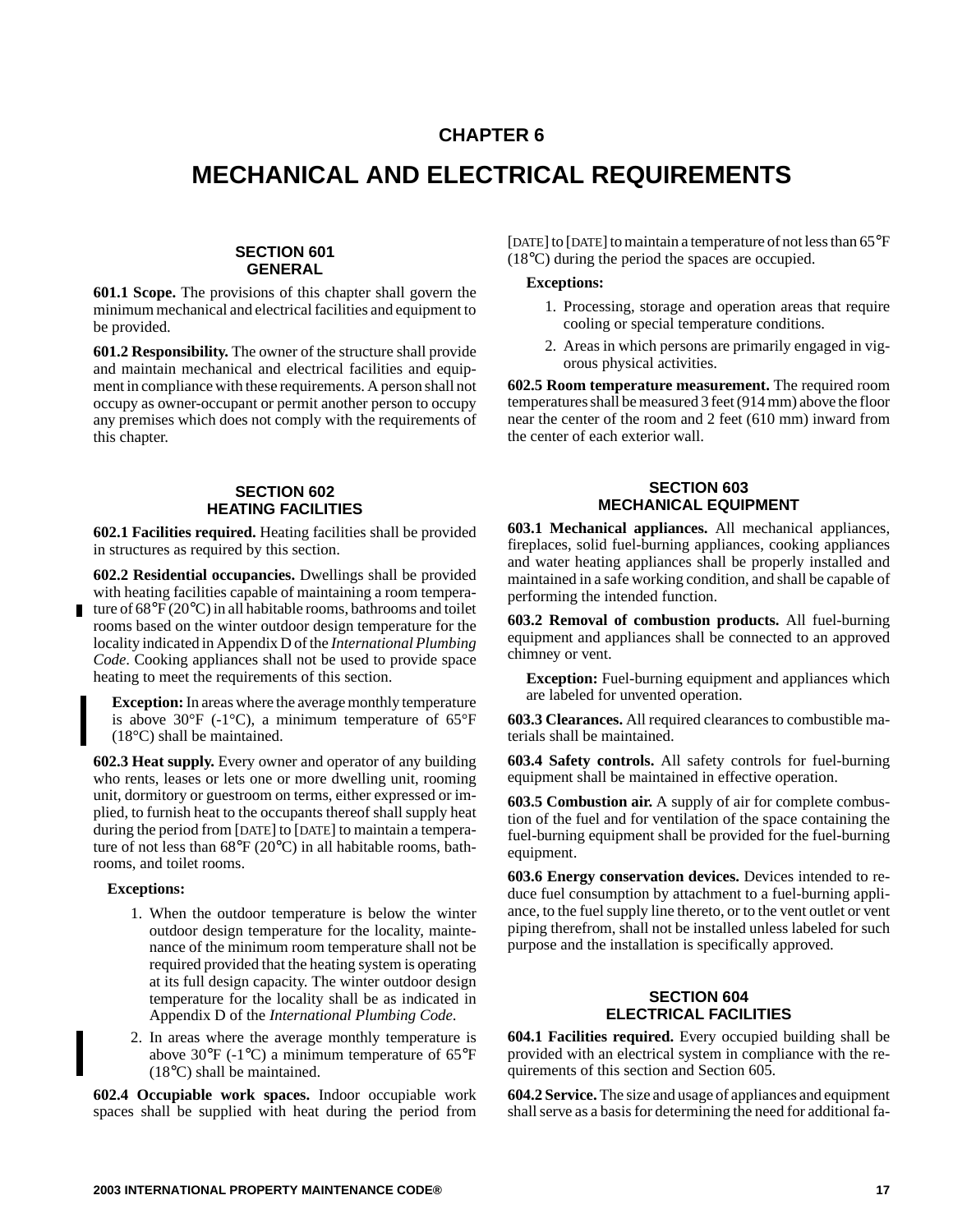<span id="page-25-0"></span>cilities in accordance with the ICC *Electrical Code*. Dwelling units shall be served by a three-wire, 120/240 volt, singlephase electrical service having a rating of not less than 60 amperes.

**604.3 Electrical system hazards.** Where it is found that the electrical system in a structure constitutes a hazard to the occupants or the structure by reason of inadequate service, improper fusing, insufficient receptacle and lighting outlets, improper wiring or installation, deterioration or damage, or for similar reasons, the code official shall require the defects to be corrected to eliminate the hazard.

#### **SECTION 605 ELECTRICAL EQUIPMENT**

**605.1 Installation.** All electrical equipment, wiring and appliances shall be properly installed and maintained in a safe and approved manner.

**605.2 Receptacles.** Every habitable space in a dwelling shall contain at least two separate and remote receptacle outlets. Every laundry area shall contain at least one grounded-type receptacle or a receptacle with a ground fault circuit interrupter. Every bathroom shall contain at least one receptacle. Any new bathroom receptacle outlet shall have ground fault circuit interrupter protection.

**605.3 Lighting fixtures.** Every public hall, interior stairway, toilet room, kitchen, bathroom, laundry room, boiler room and furnace room shall contain at least one electric lighting fixture.

#### **SECTION 606 ELEVATORS, ESCALATORS AND DUMBWAITERS**

**606.1 General.** Elevators, dumbwaiters and escalators shall be maintained to sustain safely all imposed loads, to operate properly, and to be free from physical and fire hazards. The most current certificate of inspection shall be on display at all times within the elevator or attached to the escalator or dumbwaiter; or the certificate shall be available for public inspection in the office of the building operator.

**606.2 Elevators.** In buildings equipped with passenger elevators, at least one elevator shall be maintained in operation at all times when the building is occupied.

**Exception:**Buildings equipped with only one elevator shall be permitted to have the elevator temporarily out of service for testing or servicing.

#### **SECTION 607 DUCT SYSTEMS**

**607.1 General.** Duct systems shall be maintained free of obstructions and shall be capable of performing the required function.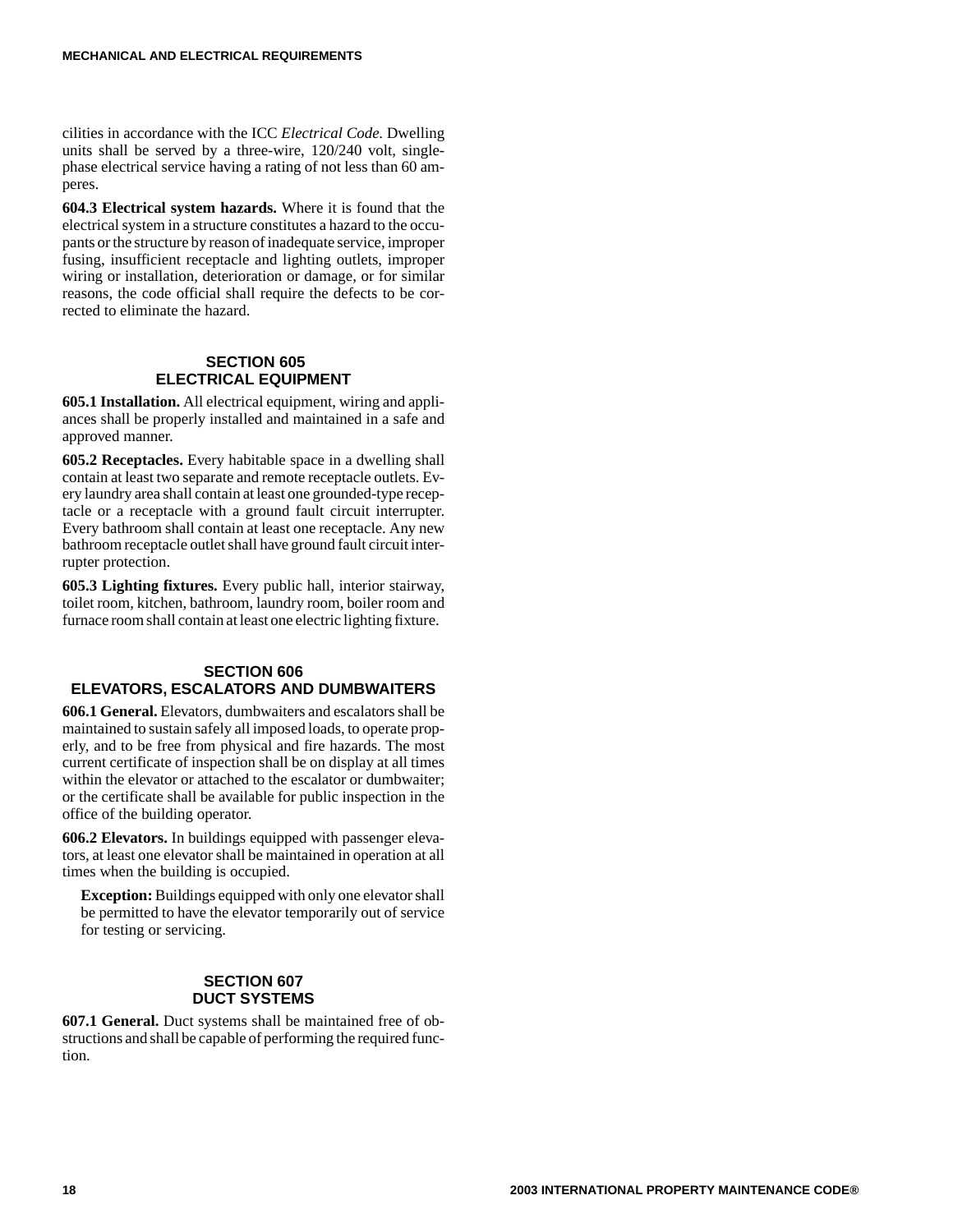# **CHAPTER 7 FIRE SAFETY REQUIREMENTS**

#### **SECTION 701 GENERAL**

<span id="page-26-0"></span>**701.1 Scope.** The provisions of this chapter shall govern the minimum conditions and standards for fire safety relating to structures and exterior premises, including fire safety facilities and equipment to be provided.

**701.2 Responsibility.** The owner of the premises shall provide and maintain such fire safety facilities and equipment in compliance with these requirements. A person shall not occupy as owner-occupant or permit another person to occupy any premises that do not comply with the requirements of this chapter.

#### **[F] SECTION 702 MEANS OF EGRESS**

**702.1 General.** A safe, continuous and unobstructed path of travel shall be provided from any point in a building or structure to the public way. Means of egress shall comply with the *International Fire Code.*

**702.2 Aisles.** The required width of aisles in accordance with the *International Fire Code* shall be unobstructed.

**702.3 Locked doors.** All means of egress doors shall be readily openable from the side from which egress is to be made without the need for keys, special knowledge or effort, except where the door hardware conforms to that permitted by the *International Building Code*.

**702.4 Emergency escape openings.** Required emergency escape openings shall be maintained in accordance with the code in effect at the time of construction, and the following. Required emergency escape and rescue openings shall be operational from the inside of the room without the use of keys or tools. Bars, grilles, grates or similar devices are permitted to be placed over emergency escape and rescue openings provided the minimum net clear opening size complies with the code that was in effect at the time of construction and such devices shall be releasable or removable from the inside without the use of a key, tool or force greater than that which is required for normal operation of the escape and rescue opening. ➡

#### **[F] SECTION 703 FIRE-RESISTANCE RATINGS**

**703.1 Fire-resistance-rated assemblies.** The required fire-resistance rating of fire-resistance-rated walls, fire stops, shaft enclosures, partitions and floors shall be maintained.

**703.2 Opening protectives.** Required opening protectives shall be maintained in an operative condition. All fire and smokestop doors shall be maintained in operable condition.

Fire doors and smoke barrier doors shall not be blocked or obstructed or otherwise made inoperable.

#### **[F] SECTION 704 FIRE PROTECTION SYSTEMS**

**704.1 General.** All systems, devices and equipment to detect a fire, actuate an alarm, or suppress or control a fire or any combination thereof shall be maintained in an operable condition at all times in accordance with the *International Fire Code*.

**704.2 Smoke alarms.** Single or multiple-station smoke alarms shall be installed and maintained in Groups R-2, R-3, R-4 and in dwellings not regulated in Group R occupancies, regardless of occupant load at all of the following locations:

- 1. On the ceiling or wall outside of each separate sleeping area in the immediate vicinity of bedrooms.
- 2. In each room use d for sleeping purposes.
- 3. In each story within a dwelling unit, including basements and cellars but not including crawl spaces and uninhabitable attics. In dwellings or dwelling units with split levels and without an intervening door between the adjacent levels, a smoke alarm installed on the upper level shall suffice for the adjacent lower level provided that the lower level is less than one full story below the upper level.

Single or multiple-station smoke alarms shall be installed in other groups in accordance with the *International Fire Code*.

**704.3 Power source.** In Group R occupancies and in dwellings not regulated as Group R occupancies, single-station smoke alarms shall receive their primary power from the building wiring provided that such wiring is served from a commercial source and shall be equipped with a battery backup. Smoke alarms shall emit a signal when the batteries are low. Wiring shall be permanent and without a disconnecting switch other than as required for overcurrent protection.

**Exception:** Smoke alarms are permitted to be solely battery operated in buildings where no construction is taking place, buildings that are not served from a commercial power source and in existing areas of buildings undergoing alterations or repairs that do not result in the removal of interior wall or ceiling finishes exposing the structure, unless there is an attic, crawl space or basement available which could provide access for building wiring without the removal of interior finishes.

**704.4 Interconnection.** Where more than one smoke alarm is required to be installed within an individual dwelling unit in Group R-2, R-3, R-4 and in dwellings not regulated as Group R occupancies, the smoke alarms shall be interconnected in such a manner that the activation of one alarm will activate all of the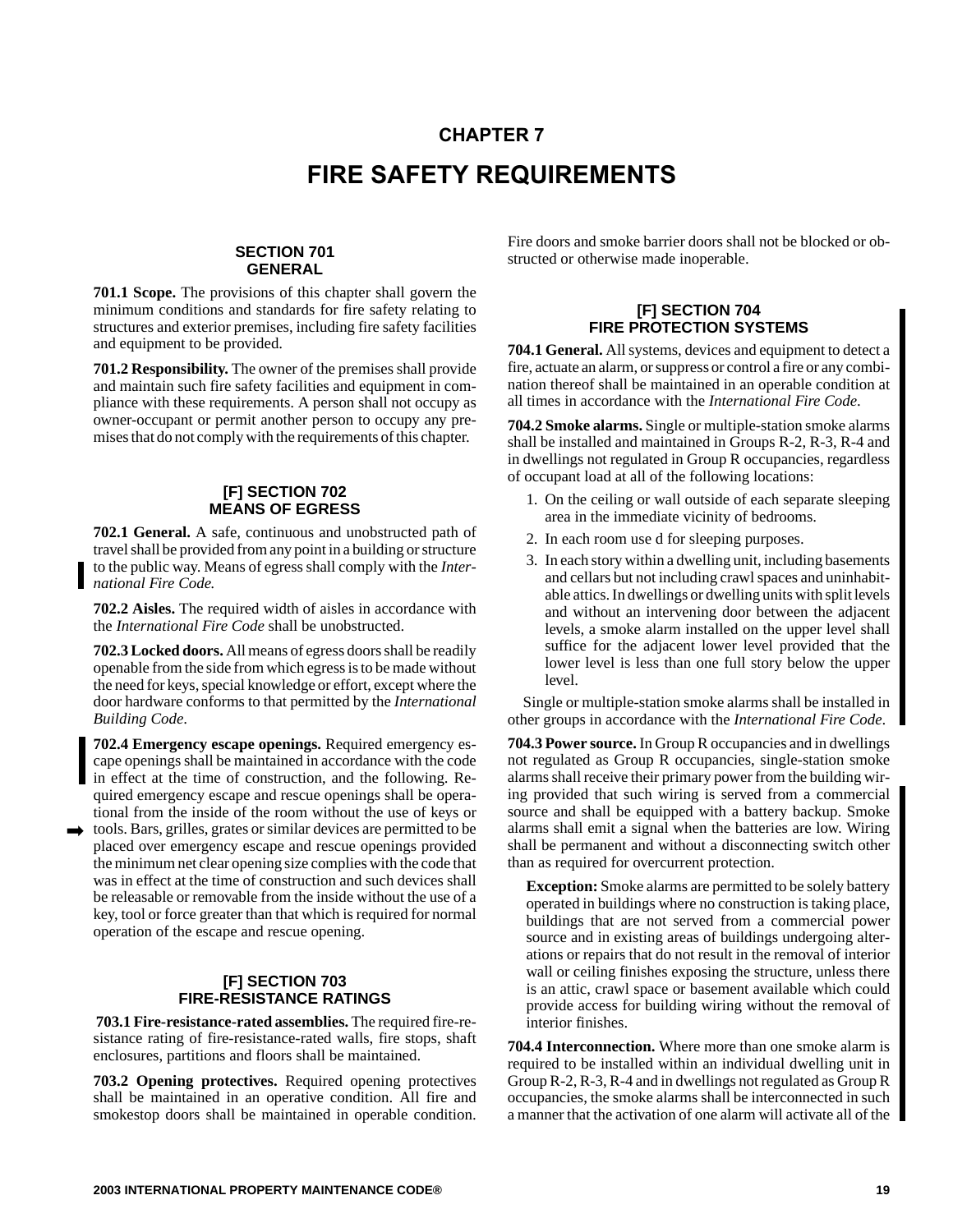alarms in the individual unit. The alarm shall be clearly audible in all bedrooms over background noise levels with all intervening doors closed.

#### **Exceptions:**

- 1. Interconnection is not required in buildings which are not undergoing alterations, repairs, or construction of any kind.
- 2. Smoke alarms in existing areas are not required to be interconnected where alterations or repairs do not result in the removal of interior wall or ceiling finishes exposing the structure, unless there is an attic, crawl space or basement available which could provide access for interconnection without the removal of interior finishes.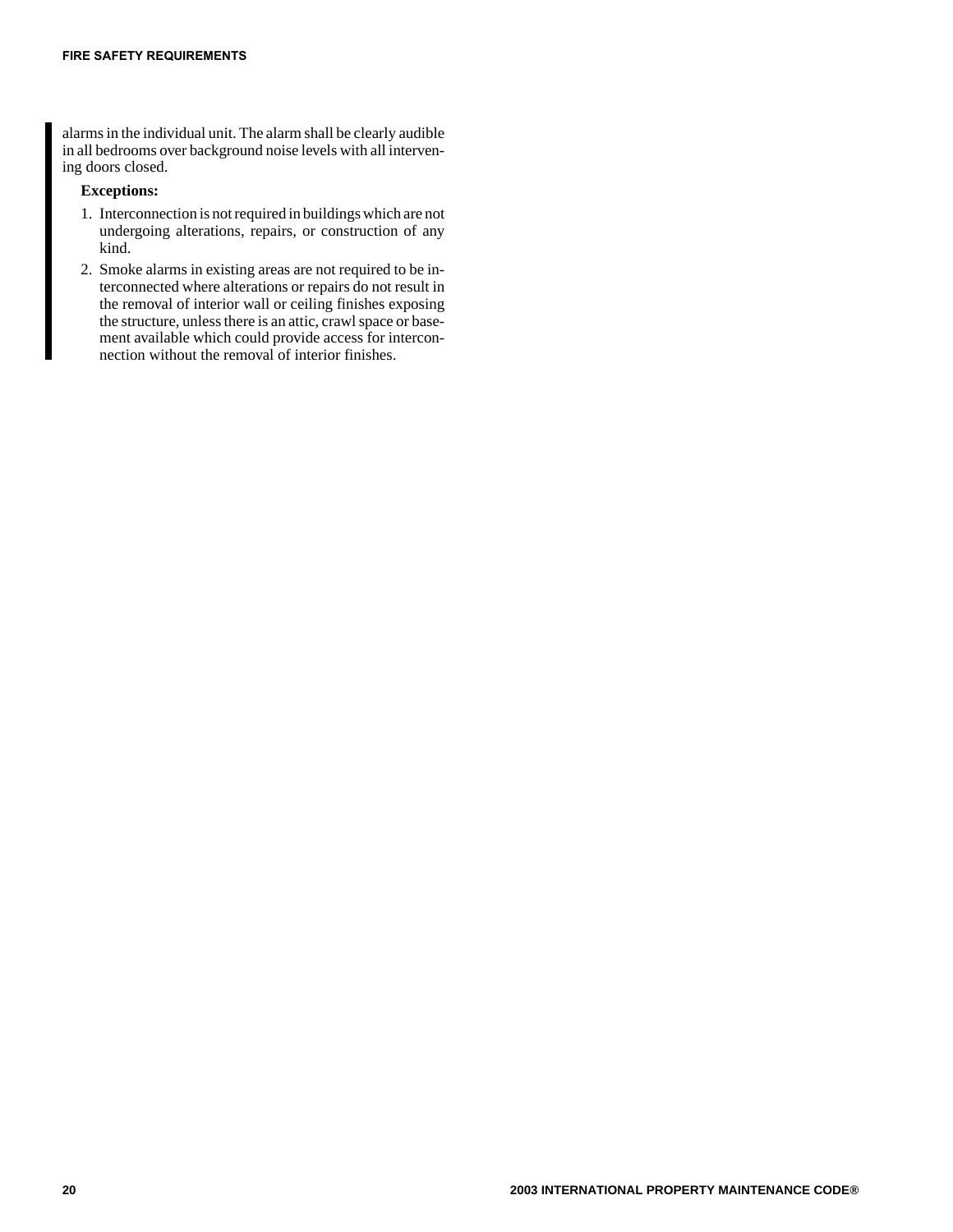# **CHAPTER 8 REFERENCED STANDARDS**

<span id="page-28-0"></span>This chapter lists the standards that are referenced in various sections of this document. The standards are listed herein by the promulgating agency of the standard, the standard identification, the effective date and title and the section or sections of this document that reference the standard. The application of the referenced standards shall be as specified in Section 102.7.

| <b>ICC</b>                      | International Code Council<br>5203 Leesburg Pike, Suite 600<br>Falls Church, VA 22041                                                                                                                                                                                                                          |                                         |
|---------------------------------|----------------------------------------------------------------------------------------------------------------------------------------------------------------------------------------------------------------------------------------------------------------------------------------------------------------|-----------------------------------------|
| Standard<br>reference<br>number | Title                                                                                                                                                                                                                                                                                                          | Referenced<br>in code<br>section number |
| ICC~EC—03                       |                                                                                                                                                                                                                                                                                                                |                                         |
| $IRC = 03$                      |                                                                                                                                                                                                                                                                                                                |                                         |
| $IEBC = 03$                     |                                                                                                                                                                                                                                                                                                                |                                         |
| IFC—03                          |                                                                                                                                                                                                                                                                                                                |                                         |
| $IMC - 03$                      |                                                                                                                                                                                                                                                                                                                |                                         |
| $IPC$ —03                       |                                                                                                                                                                                                                                                                                                                |                                         |
| $IZC - 03$                      | International Zoning Code $\& \ldots \& \ldots \& \ldots \& \ldots \& \ldots \& \ldots \& \ldots \& \ldots \& \ldots \& \ldots \& \ldots \& \ldots \& \ldots \& \ldots \& \ldots \& \ldots \& \ldots \& \ldots \& \ldots \& \ldots \& \ldots \& \ldots \& \ldots \& \ldots \& \ldots \& \ldots \& \ldots \& \$ |                                         |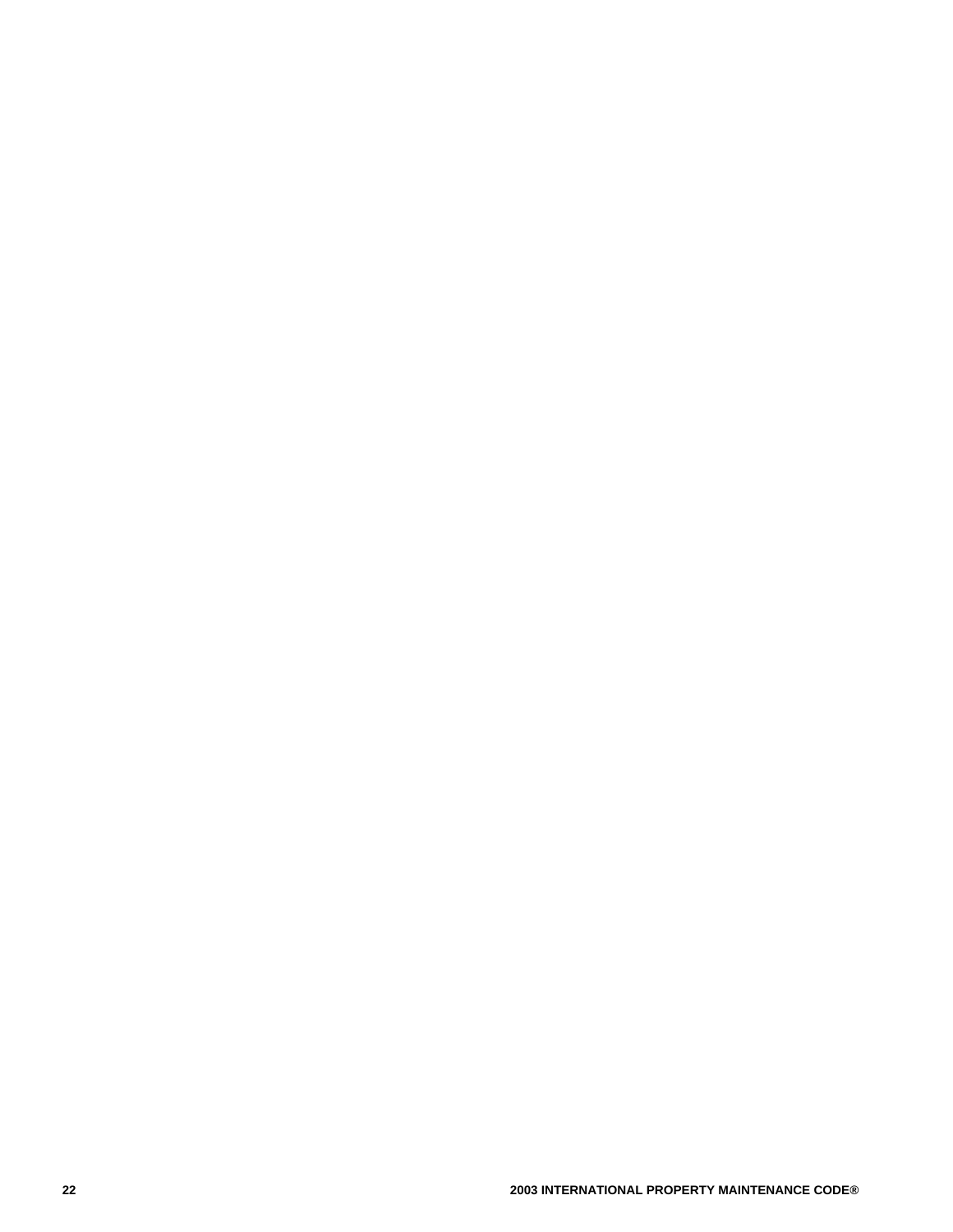# **INDEX**

# **A**

<span id="page-30-0"></span>

| <b>ACCEPTED ENGINEERING METHODS 104.2</b>   |  |
|---------------------------------------------|--|
| <b>ACCESS</b>                               |  |
| Egress702                                   |  |
| From bedrooms 404.4.2                       |  |
| Plumbing fixtures, access for cleaning504.2 |  |
| Toilet room as passageway 503.1             |  |
|                                             |  |
| <b>ADJACENT</b>                             |  |
| Privacy (hotel units, rooming units) 404.1  |  |
| <b>ADMINISTRATION</b>                       |  |
|                                             |  |
| AGENT (See also OPERATOR) 202               |  |
| (See OWNER)                                 |  |
| <b>AIR</b>                                  |  |
| Combustion air 603.5                        |  |
| <b>AISLES</b>                               |  |
|                                             |  |
| <b>ALTERATION</b>                           |  |
| Applicability of other codes. 102.3         |  |
| Condemnation108.1, 108.2                    |  |
|                                             |  |
|                                             |  |
|                                             |  |
| <b>ANCHOR</b>                               |  |
|                                             |  |
| Signs, marquees and awnings 304.9           |  |
| <b>APPEAL</b>                               |  |
|                                             |  |
|                                             |  |
|                                             |  |
|                                             |  |
| Financial interest111.2.3                   |  |
|                                             |  |
| Hearing, emergency orders 109.6             |  |
|                                             |  |
|                                             |  |
| Postponed hearing111.5                      |  |
|                                             |  |
| Right to appeal111.1                        |  |
|                                             |  |
| <b>APPLIANCE</b>                            |  |
| Heating  602.2, 603.1                       |  |
| Mechanical603.1                             |  |
| <b>APPLICATION</b>                          |  |
|                                             |  |
| <b>APPROVAL</b>                             |  |
|                                             |  |
|                                             |  |
| Modifications 105.1                         |  |
|                                             |  |

# **B**

| <b>BALCONY</b>                 |
|--------------------------------|
| Handrails and guardrails 306.1 |
| Maintenance 304.12, 305.5      |
| <b>BASEMENT</b>                |
|                                |
|                                |
|                                |
| <b>BATHROOM</b>                |
| Common bathrooms 502.3, 503.1  |
|                                |
|                                |
|                                |
|                                |
|                                |
|                                |
| <b>BATHTUB</b>                 |
| Required facilities502.1       |
|                                |
|                                |
| Water heating facilities 505.4 |
|                                |
| <b>BOILER</b>                  |
| Unsafe equipment 108.1.2       |
|                                |

# **C**

| <b>CAPACITY</b>   |
|-------------------|
| Heating facilitie |

| <u>UAFAVIII</u>                        |  |  |
|----------------------------------------|--|--|
| Heating facilities 602.2, 602.3, 602.4 |  |  |
| <b>CAR (See AUTOMOBILE)</b>            |  |  |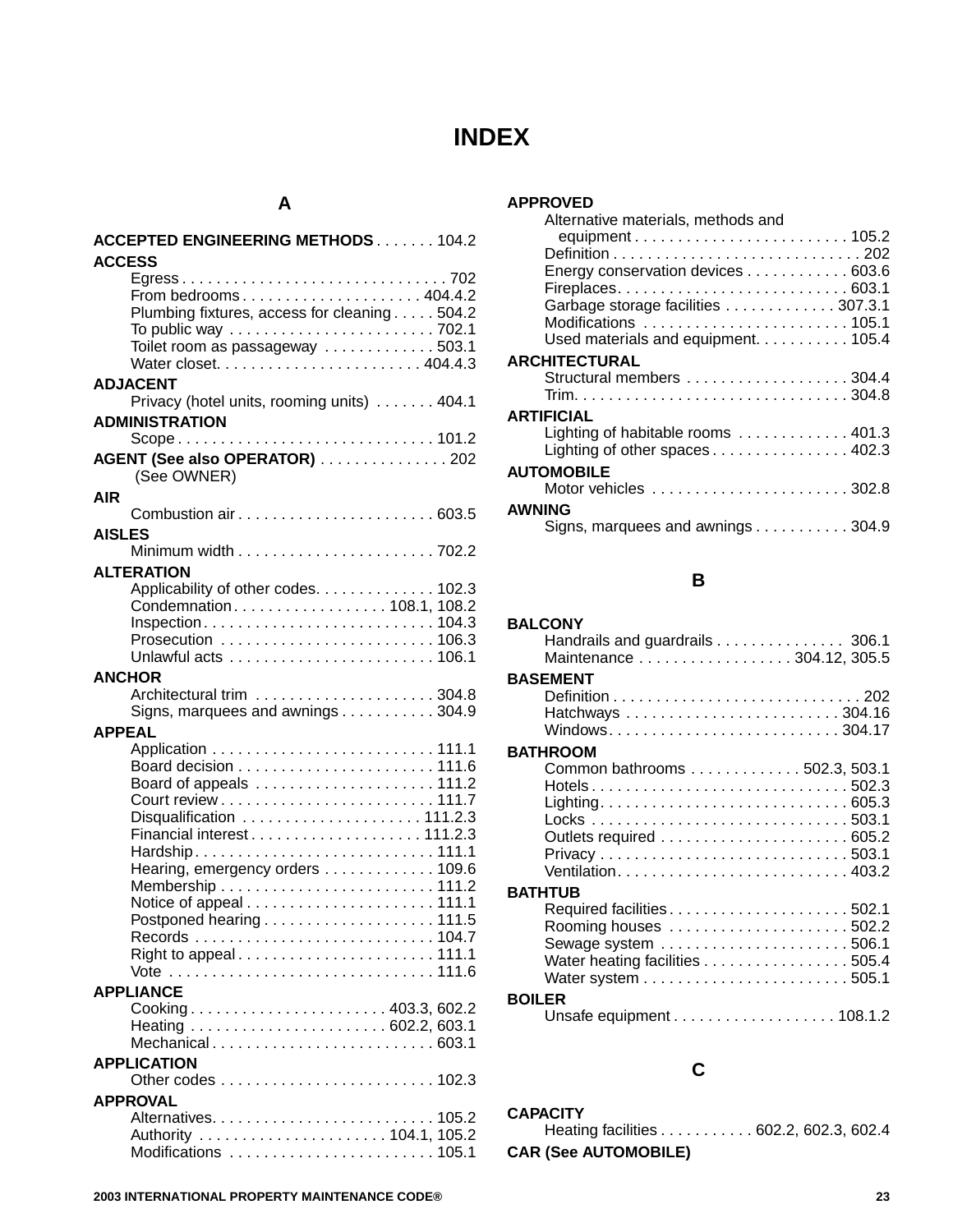| <b>CEILING</b>                                |  |
|-----------------------------------------------|--|
|                                               |  |
| Fire-resistance ratings 703.1                 |  |
|                                               |  |
|                                               |  |
| <b>CHANGE, MODIFY</b>                         |  |
| Application of other codes 102.3              |  |
| <b>CHIMNEY</b>                                |  |
|                                               |  |
|                                               |  |
|                                               |  |
| <b>CLEANING</b>                               |  |
| Access for cleaning 504.2                     |  |
| Bathroom and kitchen floors 305.3, 503.4      |  |
| Disposal of garbage 307.3                     |  |
|                                               |  |
|                                               |  |
|                                               |  |
| Plumbing facilities, maintained504.1          |  |
| Required plumbing facilities 502              |  |
| Responsibility of persons 305.1               |  |
|                                               |  |
| Vacant structures and land301.3               |  |
| <b>CLEARANCE</b>                              |  |
|                                               |  |
|                                               |  |
| <b>CLOSING</b>                                |  |
|                                               |  |
|                                               |  |
| <b>CLOTHES DRYER</b>                          |  |
| Exhaust  403.5                                |  |
| <b>CODE OFFICIAL</b>                          |  |
|                                               |  |
| Coordination of enforcement  104.8            |  |
|                                               |  |
|                                               |  |
|                                               |  |
| Enforcement authority 104                     |  |
| Failure to comply with demolition order 110.3 |  |
|                                               |  |
| Inspections 104.3                             |  |
| Liability, relief of personal 103.5           |  |
| Membership of board of appeals 111.2          |  |
| Notice of violation 104.6, 107                |  |
| Notices and orders 107                        |  |
|                                               |  |
|                                               |  |
| Placarding 108.4                              |  |
|                                               |  |
|                                               |  |
| Rule-making authority 104.2                   |  |
| Transfer of ownership 107.5                   |  |
|                                               |  |
| Voting of appeals board. 111.2, 111.6         |  |
| <b>COLD WATER</b>                             |  |
|                                               |  |
|                                               |  |

| <b>COMBUSTION</b><br>Combustion air 603.5       |  |
|-------------------------------------------------|--|
| <b>CONDEMNATION</b>                             |  |
| Closing of vacant structures 108.2              |  |
| Failure to comply 110.3                         |  |
|                                                 |  |
| Notices and orders 108.2, 108.3                 |  |
|                                                 |  |
| <b>CONFLICT</b>                                 |  |
| Conflict of interest 111.2.3                    |  |
| Coordination of inspections  104.8              |  |
|                                                 |  |
| <b>CONNECTION</b>                               |  |
|                                                 |  |
|                                                 |  |
| Water heating505.4                              |  |
|                                                 |  |
| <b>CONSTRUCTION</b>                             |  |
| <b>CONTAINER</b>                                |  |
|                                                 |  |
|                                                 |  |
| <b>CONTINUOUS</b>                               |  |
|                                                 |  |
| <b>CONTRACTOR</b>                               |  |
| Conflict of interest 111.2.3                    |  |
| <b>CONTROL</b>                                  |  |
| Insect and rat control 302.5, 304.5, 307.1      |  |
|                                                 |  |
| <b>COOLING</b>                                  |  |
|                                                 |  |
| <b>CORRIDOR</b><br>Accumulation of rubbish307.1 |  |
|                                                 |  |
|                                                 |  |
|                                                 |  |
| Toilet rooms, access. 503.1                     |  |
|                                                 |  |

## **D**

#### **DAMP, DAMPNESS**

| Window, door frames 304.13          |  |
|-------------------------------------|--|
| <b>DANGEROUS, HAZARDOUS</b>         |  |
|                                     |  |
|                                     |  |
| Electrical hazards 604.3            |  |
|                                     |  |
| Existing remedies102.4              |  |
|                                     |  |
| Heating facilities 602, 603.1       |  |
|                                     |  |
| Unsafe structures and equipment 108 |  |
|                                     |  |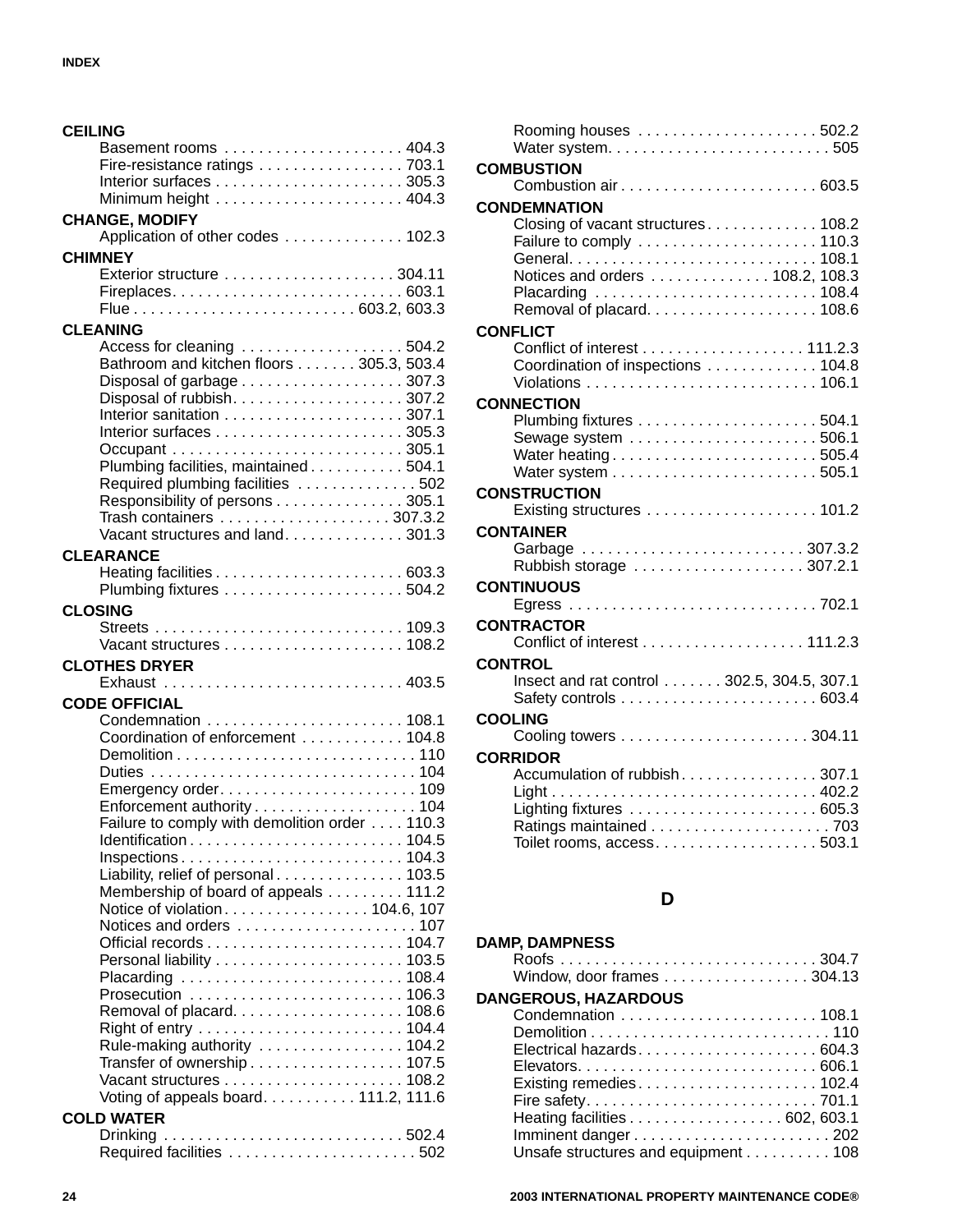| <b>DECKS</b>                            |
|-----------------------------------------|
| Handrails and guardrails 304.12         |
| Maintenance  304.2, 304.10              |
| <b>DECORATION</b>                       |
|                                         |
| <b>DEMOLITION</b>                       |
|                                         |
| Existing remedies102.4                  |
| Failure to comply 110.3                 |
|                                         |
|                                         |
|                                         |
|                                         |
| <b>DETECTORS</b>                        |
|                                         |
| <b>DETERIORATION</b>                    |
|                                         |
|                                         |
| <b>DIRECT</b>                           |
|                                         |
| <b>DISPOSAL</b>                         |
| Disposal of garbage 307.3               |
|                                         |
| <b>DOOR</b>                             |
|                                         |
| Fire703.2                               |
| Hardware  304.15                        |
|                                         |
|                                         |
|                                         |
| Locks304.15, 702.3                      |
| Maintenance 304.13, 304.15              |
|                                         |
| Window and door frames 304.13           |
| DORMITORY (ROOMING HOUSE, HOTEL, MOTEL) |
|                                         |
|                                         |
| <b>DRAIN, DRAINAGE</b>                  |
| Basement hatchways 304.16               |
|                                         |
| Plumbing connections 506                |
| Storm drainage 507                      |
|                                         |
| <b>DUCT</b>                             |
|                                         |
| <b>DUST</b>                             |
|                                         |
| <b>DWELLING</b>                         |
|                                         |
|                                         |
|                                         |
| Heating facilities  602                 |
| Required facilities 502                 |
| Space requirements 404.5                |
|                                         |
|                                         |
|                                         |

# **E**

## **EASEMENT**

| <b>EGRESS</b> |  |  |
|---------------|--|--|
|               |  |  |

|                 | Common halls and stairways 402.2<br>General702.1<br>Obstructions prohibited 702.1<br>Stairs, porches and                                                                                                                                                                                           |  |
|-----------------|----------------------------------------------------------------------------------------------------------------------------------------------------------------------------------------------------------------------------------------------------------------------------------------------------|--|
|                 | railings. 304.10, 305.5, 306.1<br><b>ELECTRIC, ELECTRICAL</b>                                                                                                                                                                                                                                      |  |
|                 | General601.1<br>Hazards 604.3<br>Responsibility601.2                                                                                                                                                                                                                                               |  |
|                 | <b>ELEVATOR</b>                                                                                                                                                                                                                                                                                    |  |
|                 | General606.1<br>Maintenance  606.1, 606.2<br><b>EMERGENCY</b>                                                                                                                                                                                                                                      |  |
|                 |                                                                                                                                                                                                                                                                                                    |  |
|                 | Escape702.4                                                                                                                                                                                                                                                                                        |  |
|                 | <b>ENFORCEMENT</b><br>Coordination104.8                                                                                                                                                                                                                                                            |  |
|                 | <b>EQUIPMENT</b>                                                                                                                                                                                                                                                                                   |  |
|                 | Alternative  105.2<br>Combustion air 603.5<br>Condemnation 108.1.2, 108.3<br>Electrical installation. 605.1<br>Energy conservation devices 603.6<br>Fire safety requirements, responsibility 701.2<br>Flue<br>Interior structure305.1<br>Prohibited use 108.5<br>Responsibility601.2<br>Scope101.2 |  |
|                 | Scope, mechanical and electrical 601.1<br>Used105.4                                                                                                                                                                                                                                                |  |
|                 | <b>EXCEPTION</b>                                                                                                                                                                                                                                                                                   |  |
|                 | Rule-making authority  104.2                                                                                                                                                                                                                                                                       |  |
| <b>EXHAUST</b>  |                                                                                                                                                                                                                                                                                                    |  |
| <b>EXISTING</b> | Remedies102.4                                                                                                                                                                                                                                                                                      |  |
|                 | Scope101.2                                                                                                                                                                                                                                                                                         |  |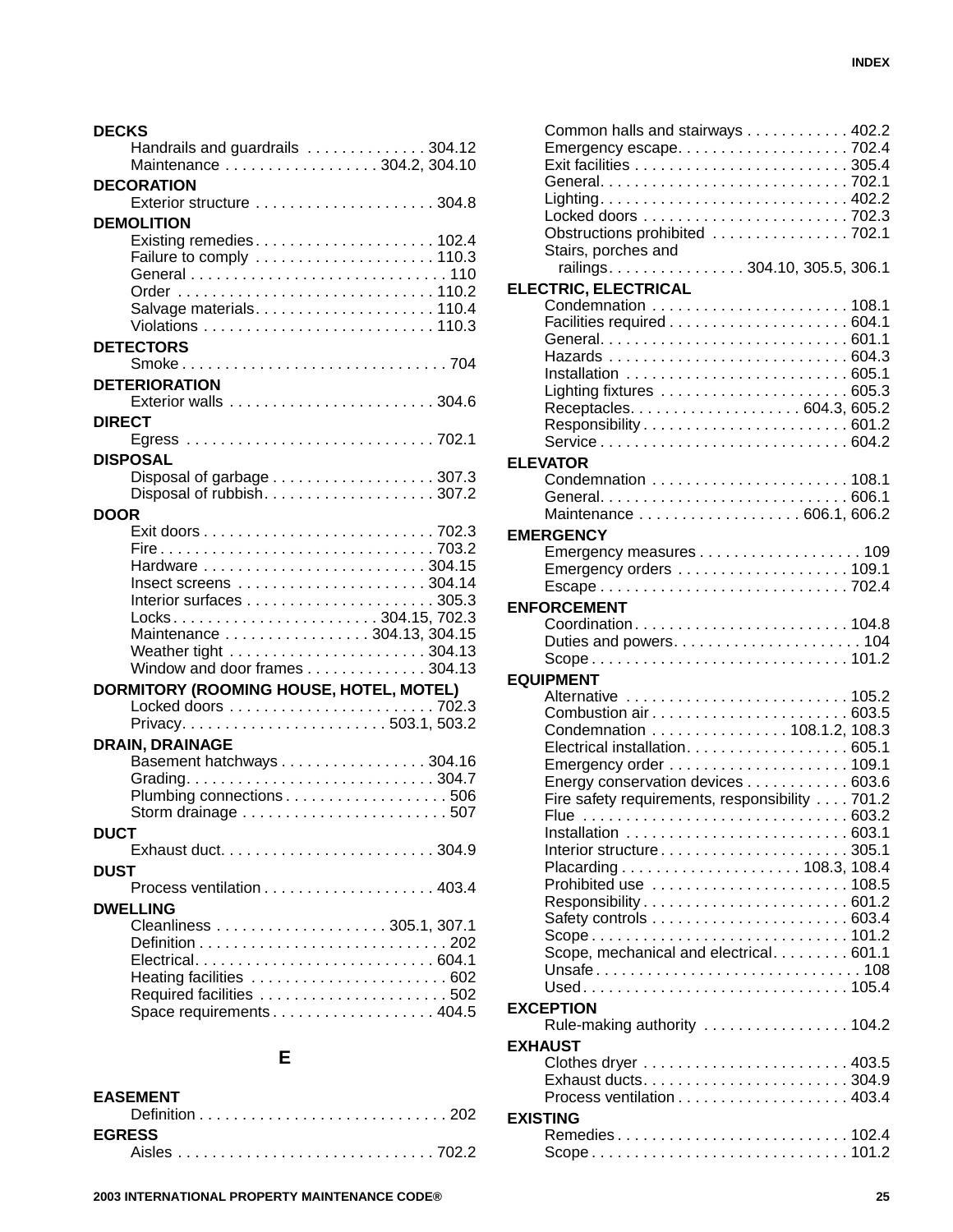Structural members . . . . . . . . . . . . . . . . . . [304.4](#page-17-0) Structures. . . . . . . . . . . . . . . . . . . . . . . . . . . [101.3](#page-8-0)

## **EXTERIOR**

| Decorative features 304.8            |
|--------------------------------------|
|                                      |
| Exterior structure304                |
|                                      |
|                                      |
| Rodent harborage 302.5, 303.5        |
|                                      |
| Scope301.1                           |
|                                      |
|                                      |
|                                      |
| <b>EXTERMINATE</b>                   |
|                                      |
| Insect and rat                       |
| control 302.5, 303.5, 303.14, 306.1  |
| Responsibility of owner 301.2, 306.2 |

# **F**

Responsibility of tenant-occupant . . [. 306.3, 306.5](#page-18-0)

| <b>FAN</b>                                |  |
|-------------------------------------------|--|
| Exhaust vents302.6                        |  |
| FEES, EXPENSES, COST                      |  |
| Closing vacant structures 108.2           |  |
| Demolition  110.1, 110.3, 110.4           |  |
| Extermination  306.2, 306.3, 306.4, 306.5 |  |
|                                           |  |
| Relief from personal liability 103.4      |  |
| Responsibility, fire safety 701.2         |  |
| <b>FENCE</b>                              |  |
|                                           |  |
|                                           |  |
| <b>FIRE</b>                               |  |
| Fire-resistance ratings 703.1             |  |
| General, fire-protection systems 704      |  |
|                                           |  |
| Responsibility, fire safety 701.2         |  |
|                                           |  |
|                                           |  |
|                                           |  |
| <b>FLAMMABLE LIQUID</b>                   |  |
| Containers 108.1.2                        |  |
| <b>FLOOR, FLOORING</b>                    |  |
| Area for sleeping purposes 404.5.1        |  |
| Fire-resistance ratings 703.1             |  |
| Interior surfaces. 305.1, 305.3           |  |
| Space requirements 404.5, 404.6           |  |
| <b>FOOD PREPARATION</b>                   |  |
| Cooking equipment 403.3, 602.2            |  |
| Sanitary condition 305.1, 404.7           |  |
|                                           |  |
| <b>FOUNDATION</b>                         |  |
| Condemnation 108.1.1                      |  |
|                                           |  |

#### **FRAME**

...<u>..</u><br>Window and door frames . . . . . . . . . . . . . [304.13](#page-17-0)

# **G**

| Energy conservation devices 603.6 |
|-----------------------------------|
|                                   |
|                                   |
|                                   |
|                                   |
|                                   |
|                                   |
| Drainage302.2, 507                |
|                                   |
| Basement windows 304.17           |
|                                   |
|                                   |
|                                   |

# **H**

| Minimum ceiling height. 404.3<br>Minimum room width 404.2<br>Nonresidential heating facilities 602.4<br>Required plumbing facilities 502<br>Residential heating facilities  602.2, 602.3<br>Space requirements 404.5<br><b>HANDRAIL</b><br>Handrails 304.12, 305.5, 306.1<br>Stairs and porches 304.10<br><b>HARDWARE</b><br>Door hardware. 304.15, 702.3<br>Openable windows  304.13.2<br>HAZARDOUS (See DANGEROUS, HAZARDOUS)<br><b>HEAT, HEATING</b><br>Bathtub or shower 505.4<br>Cooking equipment 403.3, 602.2<br>Energy conservation devices 603.6<br>Mechanical equipment 603.1<br>Residential heating 602.2, 602.3<br>Water closet and lavatory505.4<br>Water heating505.4<br><b>HOUSEKEEPING UNIT</b><br><b>HEIGHT</b><br>Minimum ceiling height404.3 | <b>HABITABLE</b>               |
|-----------------------------------------------------------------------------------------------------------------------------------------------------------------------------------------------------------------------------------------------------------------------------------------------------------------------------------------------------------------------------------------------------------------------------------------------------------------------------------------------------------------------------------------------------------------------------------------------------------------------------------------------------------------------------------------------------------------------------------------------------------------|--------------------------------|
|                                                                                                                                                                                                                                                                                                                                                                                                                                                                                                                                                                                                                                                                                                                                                                 |                                |
|                                                                                                                                                                                                                                                                                                                                                                                                                                                                                                                                                                                                                                                                                                                                                                 |                                |
|                                                                                                                                                                                                                                                                                                                                                                                                                                                                                                                                                                                                                                                                                                                                                                 |                                |
|                                                                                                                                                                                                                                                                                                                                                                                                                                                                                                                                                                                                                                                                                                                                                                 |                                |
|                                                                                                                                                                                                                                                                                                                                                                                                                                                                                                                                                                                                                                                                                                                                                                 |                                |
|                                                                                                                                                                                                                                                                                                                                                                                                                                                                                                                                                                                                                                                                                                                                                                 |                                |
|                                                                                                                                                                                                                                                                                                                                                                                                                                                                                                                                                                                                                                                                                                                                                                 |                                |
|                                                                                                                                                                                                                                                                                                                                                                                                                                                                                                                                                                                                                                                                                                                                                                 |                                |
|                                                                                                                                                                                                                                                                                                                                                                                                                                                                                                                                                                                                                                                                                                                                                                 |                                |
|                                                                                                                                                                                                                                                                                                                                                                                                                                                                                                                                                                                                                                                                                                                                                                 |                                |
|                                                                                                                                                                                                                                                                                                                                                                                                                                                                                                                                                                                                                                                                                                                                                                 |                                |
|                                                                                                                                                                                                                                                                                                                                                                                                                                                                                                                                                                                                                                                                                                                                                                 |                                |
|                                                                                                                                                                                                                                                                                                                                                                                                                                                                                                                                                                                                                                                                                                                                                                 |                                |
|                                                                                                                                                                                                                                                                                                                                                                                                                                                                                                                                                                                                                                                                                                                                                                 |                                |
|                                                                                                                                                                                                                                                                                                                                                                                                                                                                                                                                                                                                                                                                                                                                                                 |                                |
|                                                                                                                                                                                                                                                                                                                                                                                                                                                                                                                                                                                                                                                                                                                                                                 |                                |
|                                                                                                                                                                                                                                                                                                                                                                                                                                                                                                                                                                                                                                                                                                                                                                 |                                |
|                                                                                                                                                                                                                                                                                                                                                                                                                                                                                                                                                                                                                                                                                                                                                                 |                                |
|                                                                                                                                                                                                                                                                                                                                                                                                                                                                                                                                                                                                                                                                                                                                                                 |                                |
|                                                                                                                                                                                                                                                                                                                                                                                                                                                                                                                                                                                                                                                                                                                                                                 |                                |
|                                                                                                                                                                                                                                                                                                                                                                                                                                                                                                                                                                                                                                                                                                                                                                 |                                |
|                                                                                                                                                                                                                                                                                                                                                                                                                                                                                                                                                                                                                                                                                                                                                                 |                                |
|                                                                                                                                                                                                                                                                                                                                                                                                                                                                                                                                                                                                                                                                                                                                                                 |                                |
|                                                                                                                                                                                                                                                                                                                                                                                                                                                                                                                                                                                                                                                                                                                                                                 |                                |
|                                                                                                                                                                                                                                                                                                                                                                                                                                                                                                                                                                                                                                                                                                                                                                 |                                |
|                                                                                                                                                                                                                                                                                                                                                                                                                                                                                                                                                                                                                                                                                                                                                                 |                                |
|                                                                                                                                                                                                                                                                                                                                                                                                                                                                                                                                                                                                                                                                                                                                                                 |                                |
|                                                                                                                                                                                                                                                                                                                                                                                                                                                                                                                                                                                                                                                                                                                                                                 |                                |
|                                                                                                                                                                                                                                                                                                                                                                                                                                                                                                                                                                                                                                                                                                                                                                 |                                |
|                                                                                                                                                                                                                                                                                                                                                                                                                                                                                                                                                                                                                                                                                                                                                                 |                                |
|                                                                                                                                                                                                                                                                                                                                                                                                                                                                                                                                                                                                                                                                                                                                                                 |                                |
|                                                                                                                                                                                                                                                                                                                                                                                                                                                                                                                                                                                                                                                                                                                                                                 |                                |
|                                                                                                                                                                                                                                                                                                                                                                                                                                                                                                                                                                                                                                                                                                                                                                 |                                |
|                                                                                                                                                                                                                                                                                                                                                                                                                                                                                                                                                                                                                                                                                                                                                                 |                                |
|                                                                                                                                                                                                                                                                                                                                                                                                                                                                                                                                                                                                                                                                                                                                                                 |                                |
|                                                                                                                                                                                                                                                                                                                                                                                                                                                                                                                                                                                                                                                                                                                                                                 |                                |
|                                                                                                                                                                                                                                                                                                                                                                                                                                                                                                                                                                                                                                                                                                                                                                 |                                |
|                                                                                                                                                                                                                                                                                                                                                                                                                                                                                                                                                                                                                                                                                                                                                                 | <b>HOT (See HEAT, HEATING)</b> |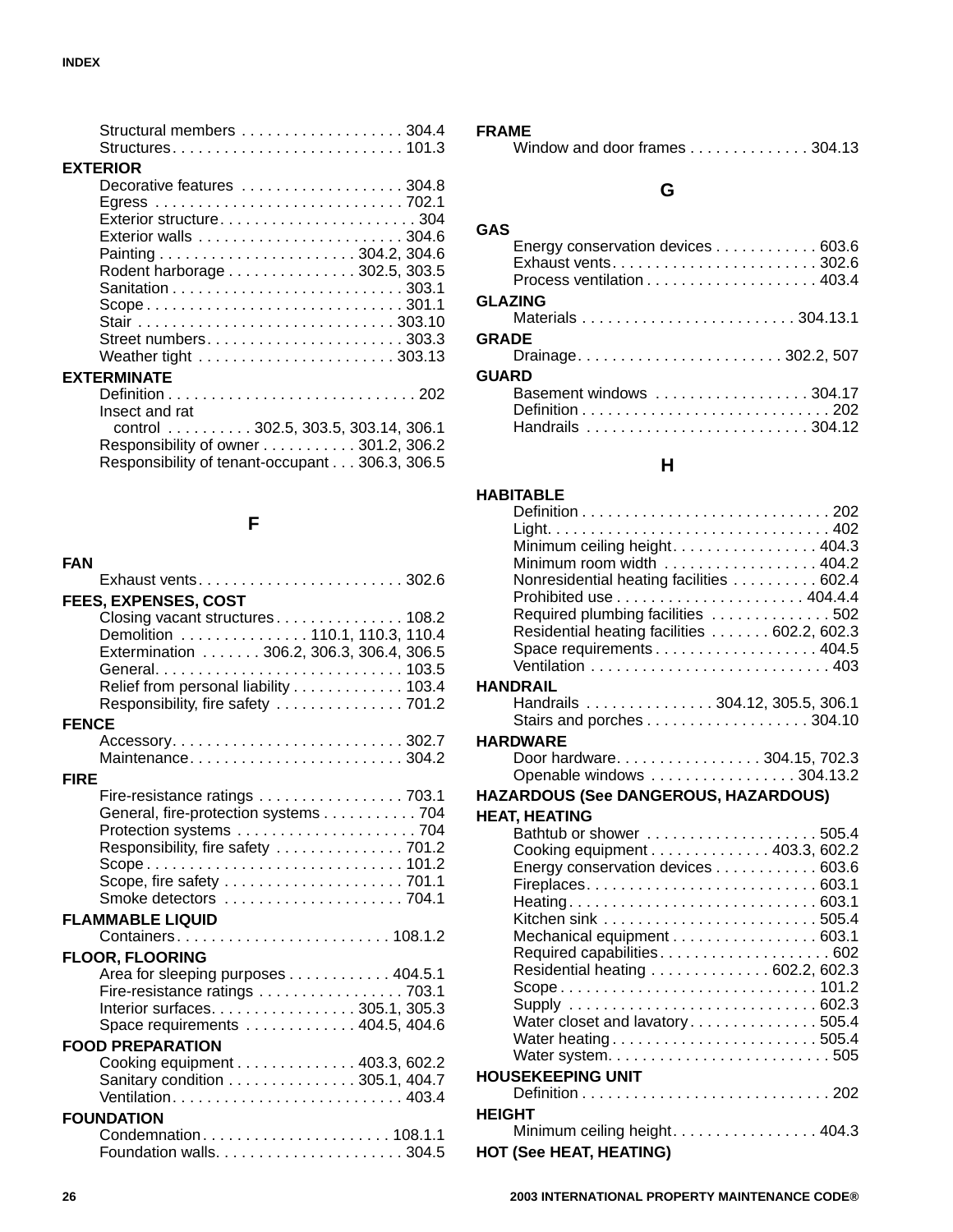# **HOTELS, ROOMING HOUSES AND DORMITORY**

| <b>UNITS, MOTELS</b> |  |  |
|----------------------|--|--|
|                      |  |  |

| Toilet rooms503 |  |
|-----------------|--|

**I**

| <b>IDENTIFICATION</b>               |
|-------------------------------------|
|                                     |
| <b>INFESTATION</b>                  |
| Condemnation 108.1.3                |
| Insect and rat 302.5, 304.14, 307.1 |
|                                     |
| <b>INSECTS</b>                      |
| Extermination 308                   |
| Garbage storage facilities. 307.3   |
|                                     |
|                                     |
| <b>INSPECTIONS</b>                  |
|                                     |
|                                     |
|                                     |
| <b>INSPECTOR</b>                    |
| Coordination of inspections 104.8   |
|                                     |
|                                     |
|                                     |
| <b>INTENT</b>                       |
|                                     |
| Rule-making authority 104.2         |
| <b>INTERIOR</b>                     |
|                                     |
|                                     |
|                                     |
|                                     |

# **J**

#### **JURISDICTION**

# **K**

#### **KITCHEN**

| Electrical outlets required. 605.2                          |  |
|-------------------------------------------------------------|--|
|                                                             |  |
|                                                             |  |
| Minimum width $\dots\dots\dots\dots\dots\dots\dots$ . 404.2 |  |
|                                                             |  |
| Water heating facilities 505.4                              |  |

# **L**

#### **LANDING**

Handrails and guards . . . . . . [304.12,](#page-17-0) [305.4, 305.5](#page-18-0) [306.1](#page-18-0)

|             | <b>LAUNDRY</b>                              |
|-------------|---------------------------------------------|
|             |                                             |
|             | Water heating facilities 505.4              |
|             | <b>LAVATORY</b>                             |
|             |                                             |
|             |                                             |
|             |                                             |
|             | Sewage system506                            |
|             | Water heating facilities 505.4              |
|             |                                             |
|             | <b>LEASE (SELL, RENT)</b>                   |
|             |                                             |
|             |                                             |
|             | Transfer of ownership 107.5                 |
| <b>LIEN</b> |                                             |
|             | Closing of vacant structures 108.2          |
|             |                                             |
|             |                                             |
|             | <b>LIGHT, LIGHTING</b>                      |
|             | Common halls and stairways. 402.2, 605.3    |
|             |                                             |
|             |                                             |
|             |                                             |
|             |                                             |
|             |                                             |
|             | Scope101.2                                  |
|             |                                             |
|             |                                             |
|             | <b>LIVING ROOM</b>                          |
|             | Minimum occupancy area requirements 404.5   |
|             | <b>LOAD, LOADING</b>                        |
|             | Elevators, escalators and dumbwaiters 606.1 |
|             |                                             |
|             |                                             |
|             | Stairs and porches 304.10, 305.2            |
|             | Structural members 304.4, 305.2             |
|             |                                             |

## **M**

#### **MAINTENANCE**

| <b>MATERIAL</b> |                                      |  |
|-----------------|--------------------------------------|--|
|                 | Alternative  105.2                   |  |
|                 | Clearances, heating facilities 603.3 |  |
|                 |                                      |  |
|                 |                                      |  |
|                 |                                      |  |

#### **MEANS OF EGRESS (See EGRESS)**

#### **MECHANICAL**

| Ventilation, toilet rooms  403.2  |  |
|-----------------------------------|--|
| <b>MINIMUM</b>                    |  |
|                                   |  |
| Occupancy area requirements 404.5 |  |
|                                   |  |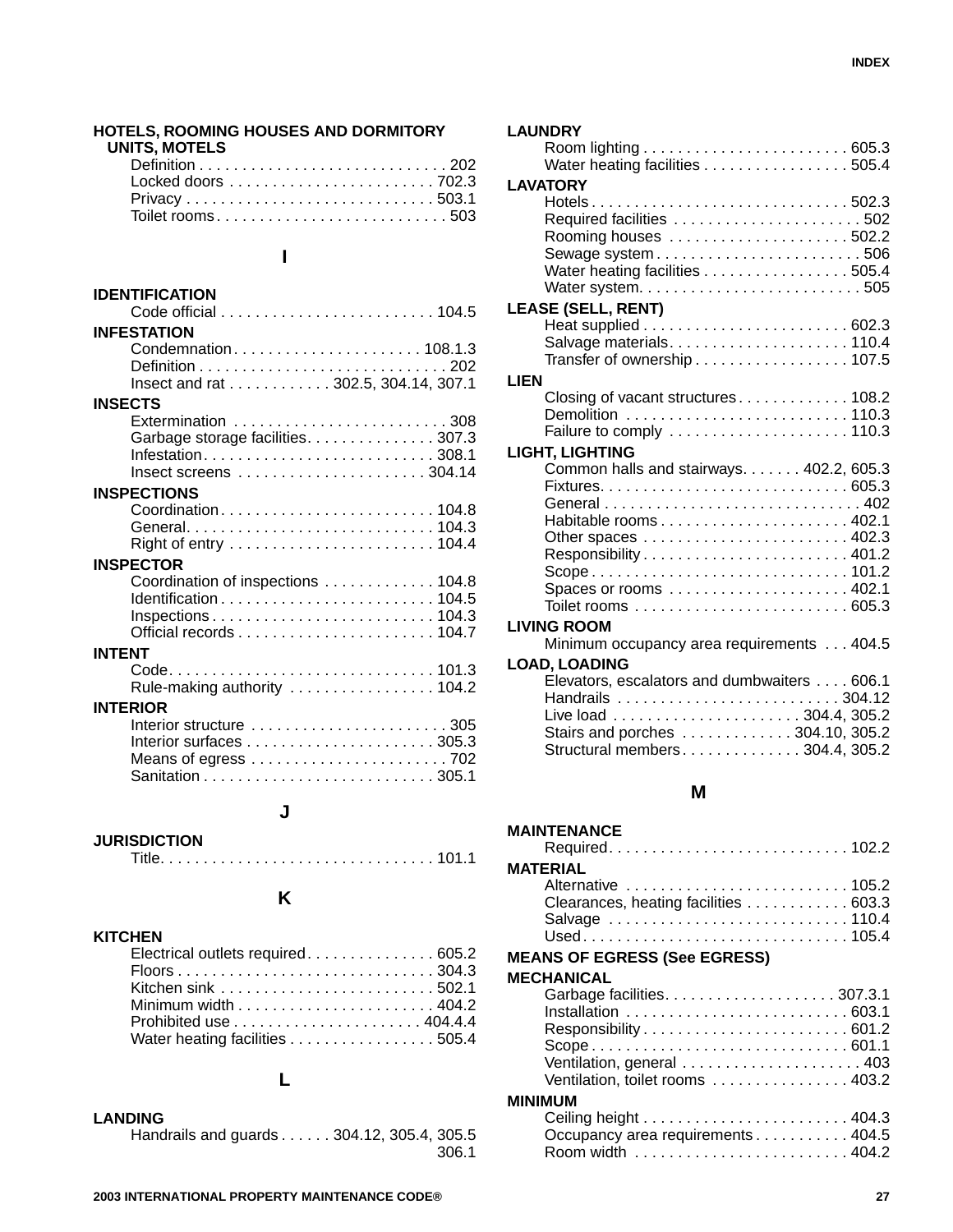| <b>MODIFICATION</b>       |                                                                             |
|---------------------------|-----------------------------------------------------------------------------|
|                           |                                                                             |
| <b>MOTEL (See HOTELS)</b> |                                                                             |
| <b>MOTOR VEHICLES</b>     |                                                                             |
|                           | Inoperative $\ldots \ldots \ldots \ldots \ldots \ldots \ldots \ldots 302.8$ |
|                           |                                                                             |
|                           |                                                                             |

# **N**

# **NATURAL**

| <b>NOTICE</b>                      |
|------------------------------------|
|                                    |
|                                    |
| Method of service107.3             |
|                                    |
| Owner, responsible person. 107.1   |
|                                    |
| Placarding of structure 108.4      |
| Transfer of ownership 107.5        |
|                                    |
| <b>NOXIOUS</b>                     |
|                                    |
|                                    |
| <b>NUISANCE</b>                    |
| Closing of vacant structures 108.2 |

# **O**

| <b>OBSTRUCTION</b>                |  |
|-----------------------------------|--|
|                                   |  |
|                                   |  |
| <b>OCCUPANCY (See USE)</b>        |  |
| <b>OPEN</b>                       |  |
| Habitable rooms403.1              |  |
|                                   |  |
| <b>OPENABLE</b>                   |  |
|                                   |  |
|                                   |  |
|                                   |  |
| <b>OPERATOR</b>                   |  |
|                                   |  |
| <b>ORDER (See NOTICE)</b>         |  |
| <b>ORDINANCE, RULE</b>            |  |
|                                   |  |
| Application for appeal111.1       |  |
| <b>OUTLET</b>                     |  |
| Electrical605.2                   |  |
| <b>OWNER</b>                      |  |
| Closing of vacant structures108.2 |  |
|                                   |  |
|                                   |  |
|                                   |  |
|                                   |  |

# **P**

#### **PASSAGEWAY**

| Common hall and stairway 402.2<br>Toilet rooms, direct access503.1                                                                                |  |
|---------------------------------------------------------------------------------------------------------------------------------------------------|--|
| <b>PENALTY</b>                                                                                                                                    |  |
| Placarding of structure 108.4<br>Prohibited use 108.5<br>Scope101.2                                                                               |  |
| <b>PEST (VERMIN)</b>                                                                                                                              |  |
| Insect and rat control 302.5, 304.14, 308.1                                                                                                       |  |
| <b>PLACARD, POST</b>                                                                                                                              |  |
|                                                                                                                                                   |  |
| Emergency, notice  109.1                                                                                                                          |  |
| Notice to owner 107.1, 108.3                                                                                                                      |  |
| Placarding of structure 108.4                                                                                                                     |  |
| Prohibited use  108.5<br>Removal108.6                                                                                                             |  |
| <b>PLUMBING</b>                                                                                                                                   |  |
| Employee's facilities 503.3<br>Required facilities 502<br>Responsibility501.2<br>Sanitary drainage system 506<br>Scope501.1<br>Storm drainage 507 |  |
| <b>PORCH</b><br>Handrails 304.12, 305.5, 306.1                                                                                                    |  |
|                                                                                                                                                   |  |
| <b>PORTABLE (TEMPORARY)</b>                                                                                                                       |  |
| Cooking equipment 603.1                                                                                                                           |  |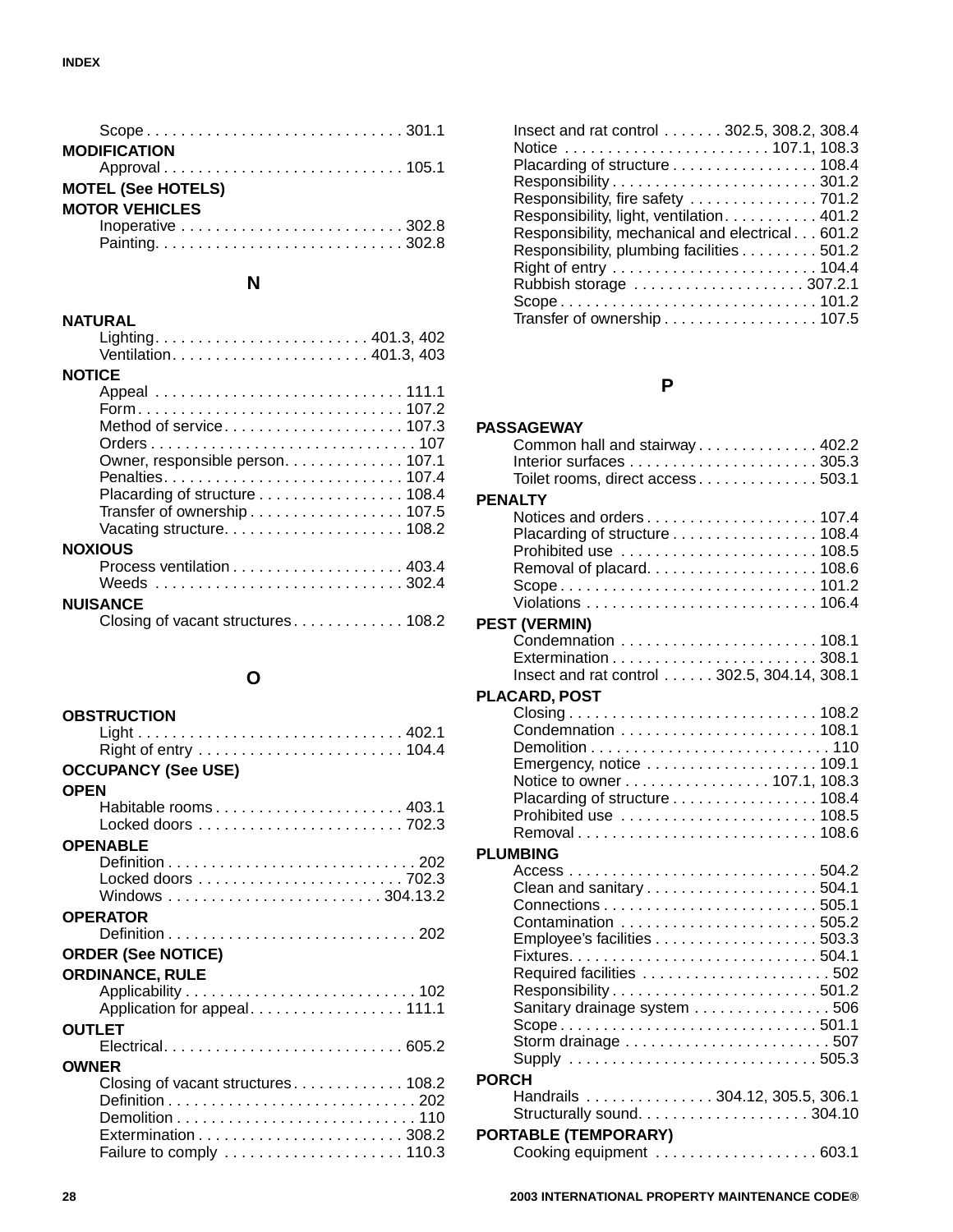| <b>PRESSURE</b>                                |  |
|------------------------------------------------|--|
|                                                |  |
| PRIVATE, PRIVACY                               |  |
| Bathtub or shower 503.1                        |  |
| Occupancy limitations  404.1                   |  |
| Required plumbing facilities 502               |  |
|                                                |  |
| Water closet and lavatory. 503.1               |  |
|                                                |  |
| <b>PROPERTY, PREMISES</b>                      |  |
| Access to public property702.1                 |  |
| Condemnation108                                |  |
|                                                |  |
|                                                |  |
| Emergency measures 109                         |  |
|                                                |  |
| Extermination, multiple occupancy 302.5, 308.4 |  |
| Extermination, single occupancy. 302.5, 308.3  |  |
| Failure to comply 110.3                        |  |
| Grading and drainage. 302.2                    |  |
|                                                |  |
| Scope301.1                                     |  |
| Storm drainage 507                             |  |
| Vacant structures and land. 301.3              |  |
| <b>PROTECTION</b>                              |  |
| Basement windows  304.17                       |  |
| Fire-protection systems704                     |  |
| Signs, marquees and awnings 304.9              |  |
| <b>PUBLIC</b>                                  |  |
| Access to public property 702.1                |  |
|                                                |  |
|                                                |  |
| Hallway502.3                                   |  |
|                                                |  |
|                                                |  |
| Vacant structures and land301.3                |  |
|                                                |  |
| <b>PUBLIC WAY</b>                              |  |
|                                                |  |
|                                                |  |
| R                                              |  |

# **RAIN**

| Basement hatchways 304.16         |  |  |
|-----------------------------------|--|--|
|                                   |  |  |
| Grading and drainage303.2         |  |  |
|                                   |  |  |
| Window and door frames 304.13     |  |  |
| <b>RATS</b>                       |  |  |
| Basement hatchways 304.16         |  |  |
| Condemnation108                   |  |  |
|                                   |  |  |
|                                   |  |  |
| Guards for basement windows304.17 |  |  |
| Harborage 302.5                   |  |  |
| Insect and rat control 308.1      |  |  |
| <b>RECORD</b>                     |  |  |
|                                   |  |  |

| <b>REHABILITATION</b>                     |  |
|-------------------------------------------|--|
| <b>REPAIR</b>                             |  |
| Application of other codes 102.3          |  |
|                                           |  |
| Demolition 110.1                          |  |
| Exterior surfaces 304.1                   |  |
|                                           |  |
|                                           |  |
| Signs, marquees and awnings 304.9         |  |
| Stairs and porches 304.10                 |  |
|                                           |  |
|                                           |  |
|                                           |  |
| <b>REPORTS</b>                            |  |
|                                           |  |
| <b>RESIDENTIAL</b>                        |  |
| Extermination 308                         |  |
|                                           |  |
| Scope101.2                                |  |
| <b>RESPONSIBILITY</b>                     |  |
|                                           |  |
|                                           |  |
| Garbage disposal307.3                     |  |
|                                           |  |
| Mechanical and electrical. 601.2          |  |
|                                           |  |
| Placarding of structure 108.4             |  |
|                                           |  |
|                                           |  |
|                                           |  |
| <b>REVOKE, REMOVE</b>                     |  |
|                                           |  |
|                                           |  |
|                                           |  |
| Existing remedies102.4                    |  |
|                                           |  |
|                                           |  |
|                                           |  |
| <b>RIGHT OF ENTRY</b>                     |  |
| Duties and powers of code official 104.4  |  |
| Inspections 104.3                         |  |
| <b>ROOF</b>                               |  |
|                                           |  |
|                                           |  |
|                                           |  |
| <b>ROOM</b>                               |  |
|                                           |  |
|                                           |  |
|                                           |  |
|                                           |  |
|                                           |  |
| Minimum ceiling heights 404.3             |  |
| Minimum occupancy area requirements 404.5 |  |
|                                           |  |
|                                           |  |
|                                           |  |
| Separation 404.5.2                        |  |
|                                           |  |
| Temperature602.5                          |  |
|                                           |  |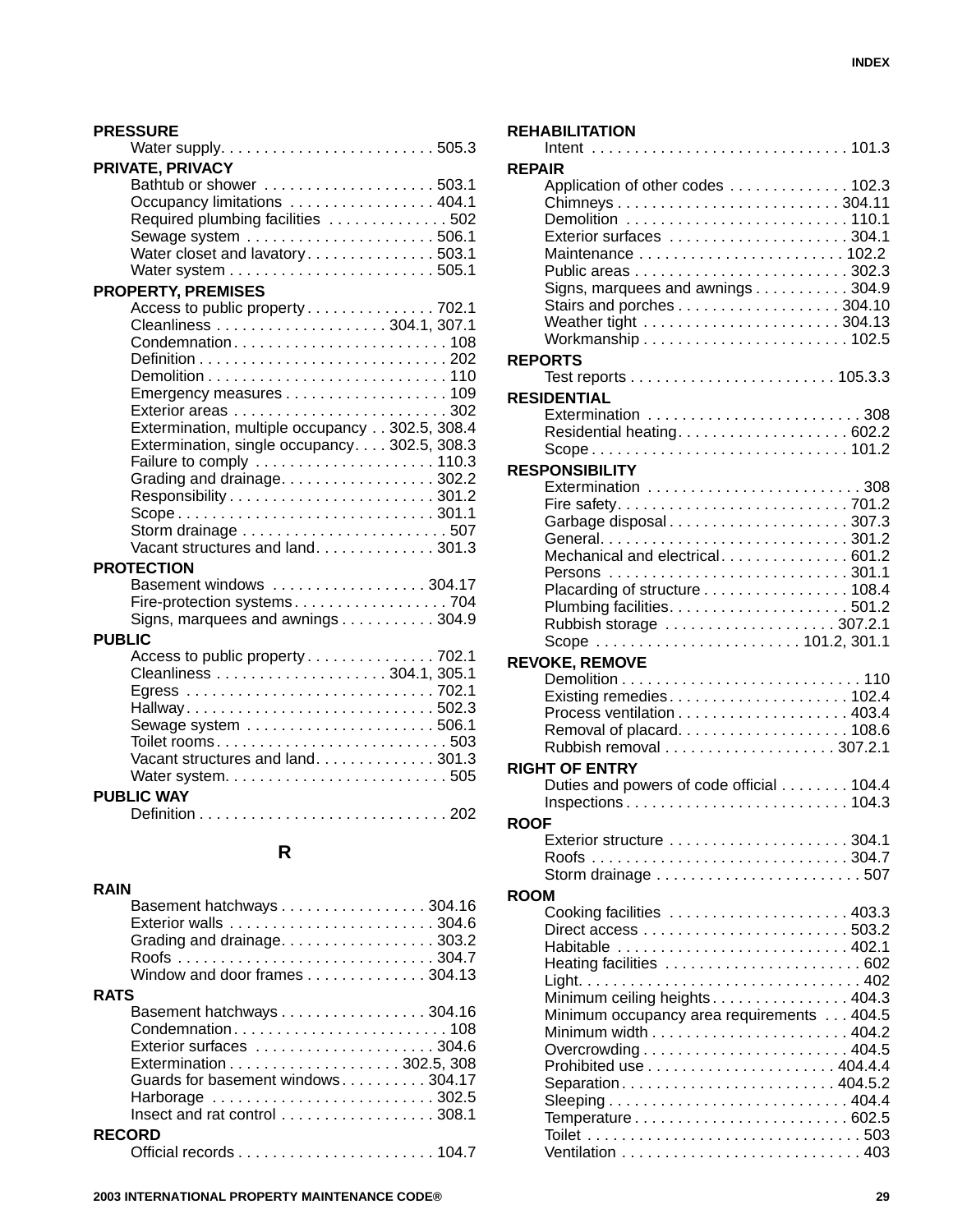# **ROOMING HOUSES (See DORMITORY)**

## **RUBBISH**

| Rubbish storage 307.2.1 |  |
|-------------------------|--|
|                         |  |
|                         |  |

## **S**

|      | <b>SAFETY, SAFE</b>                 |  |
|------|-------------------------------------|--|
|      | Chimney304.11                       |  |
|      |                                     |  |
|      |                                     |  |
|      | Emergency measures 109              |  |
|      | Fire safety requirements 701        |  |
|      |                                     |  |
|      |                                     |  |
|      |                                     |  |
|      |                                     |  |
|      | Scope101.2                          |  |
|      | Unsafe structures and equipment 108 |  |
|      | <b>SANITARY</b>                     |  |
|      | Bathroom and kitchen floors. 305.3  |  |
|      |                                     |  |
|      | Disposal of garbage 307.3           |  |
|      |                                     |  |
|      | Exterior property areas. 302.1      |  |
|      |                                     |  |
|      |                                     |  |
|      | Furnished by occupant. 302.1        |  |
|      |                                     |  |
|      |                                     |  |
|      |                                     |  |
|      | Required plumbing facilities 502    |  |
|      | Sanitation  305.1, 305.3            |  |
|      |                                     |  |
| SASH |                                     |  |
|      |                                     |  |
|      | <b>SCREENS</b>                      |  |
|      |                                     |  |
|      |                                     |  |
|      | <b>SECURITY</b>                     |  |
|      | Basement hatchways 304.18.3         |  |
|      |                                     |  |
|      |                                     |  |
|      | Vacant structures and land. 301.3   |  |
|      |                                     |  |
|      | <b>SELF-CLOSING SCREEN DOORS</b>    |  |
|      |                                     |  |
|      | <b>SEPARATION</b>                   |  |
|      | Fire-resistance ratings. 703        |  |
|      |                                     |  |
|      | Privacv                             |  |
|      |                                     |  |
|      | Water closet and lavatory502.1      |  |
|      | <b>SERVICE</b>                      |  |
|      | Electrical 604.2                    |  |
|      |                                     |  |
|      | Notices and orders  107.1, 108.3    |  |
|      | Service on occupant. 108.3          |  |
|      |                                     |  |

| <b>SEWER</b>                             |  |
|------------------------------------------|--|
| General506.1                             |  |
| Maintenance506.2                         |  |
| <b>SHOWER</b>                            |  |
| Bathtub or shower 502.1                  |  |
|                                          |  |
| Water heating facilities 505.4           |  |
|                                          |  |
|                                          |  |
| <b>SIGN</b>                              |  |
| Signs, marquees and awnings 304.9        |  |
| <b>SINGLE-FAMILY DWELLING</b>            |  |
|                                          |  |
| <b>SINK</b>                              |  |
|                                          |  |
| Sewage system506                         |  |
|                                          |  |
|                                          |  |
| <b>SIZE</b>                              |  |
|                                          |  |
| Habitable room, ventilation 403          |  |
|                                          |  |
| <b>SLEEPING</b>                          |  |
| Area for sleeping purposes 404.4.1       |  |
|                                          |  |
| <b>SMOKE</b>                             |  |
|                                          |  |
|                                          |  |
|                                          |  |
|                                          |  |
|                                          |  |
| <b>SPACE</b>                             |  |
|                                          |  |
|                                          |  |
| Occupancy limitations 404                |  |
|                                          |  |
| Scope 401.1                              |  |
| <b>STACK</b>                             |  |
| Chimneys304.11                           |  |
| <b>STAIRS</b>                            |  |
| Common halls and stairways, light. 402.2 |  |
|                                          |  |
| Handrails304.12, 305.5                   |  |
|                                          |  |
|                                          |  |
| Stairs and porches 304.10                |  |
| <b>STANDARD</b>                          |  |
| Referenced102.7                          |  |
|                                          |  |
| <b>STORAGE</b>                           |  |
|                                          |  |
| Garbage storage facilities. 307.3        |  |
| Rubbish storage facilities. 307.2.1      |  |
|                                          |  |
| <b>STRUCTURE</b>                         |  |
| Accessory structures 302.7               |  |
| Closing of vacant structures 108.2       |  |
|                                          |  |
| Emergency measures 109                   |  |
|                                          |  |
| General, condemnation110                 |  |
| General, interior structure 305.1        |  |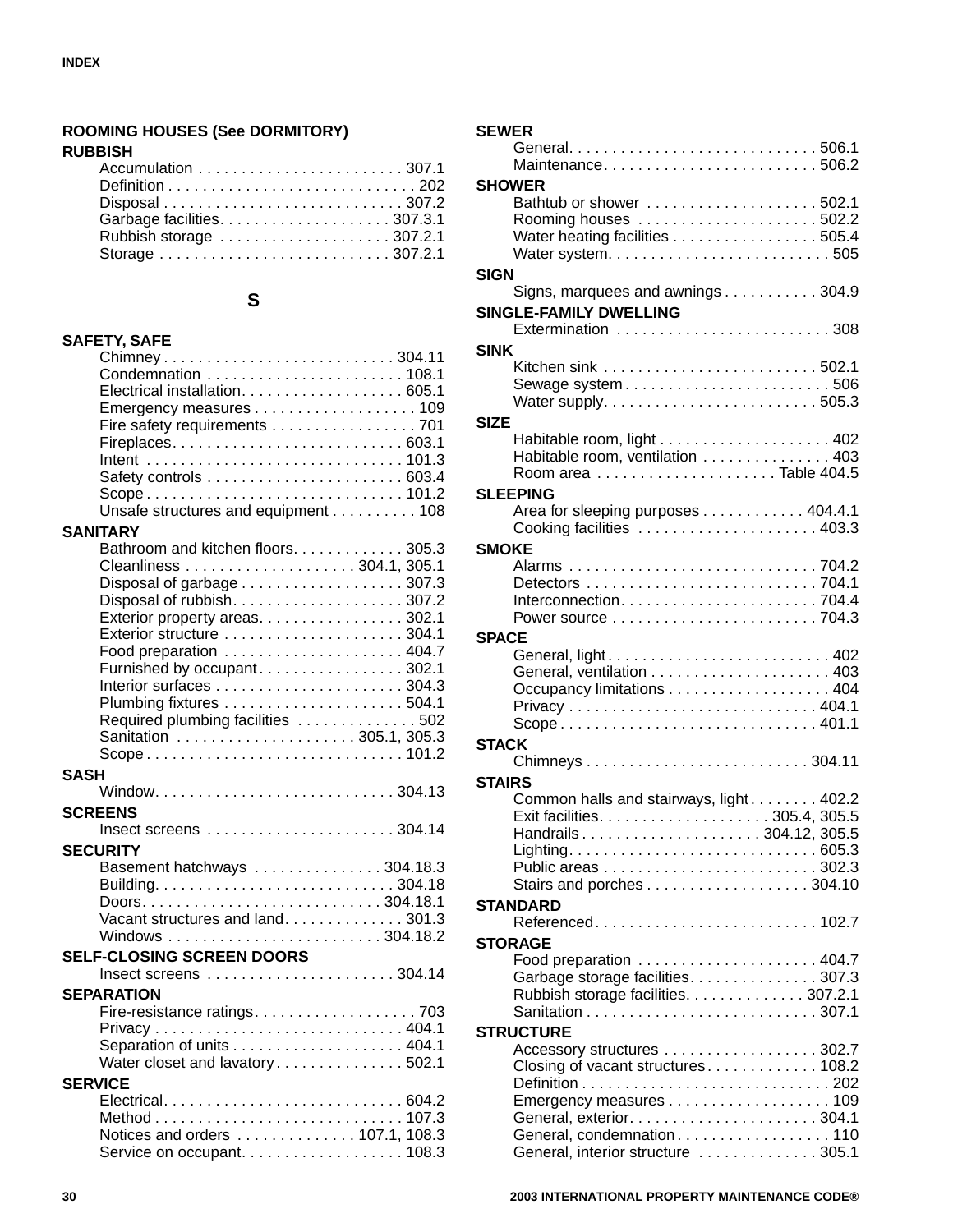| Placarding of structure 108.4<br>Structural members 304.4, 305.2<br>Vacant structures and land301.3 |
|-----------------------------------------------------------------------------------------------------|
| <b>SUPPLY</b>                                                                                       |
| Combustion air 603.5<br>Water heating facilities 505.4<br>Water system505                           |
| <b>SURFACE</b>                                                                                      |
| Exterior surfaces 304.2, 304.6<br><b>SWIMMING</b>                                                   |
| Swimming pools 303.1, 303.2                                                                         |

# **T**

# **TEMPERATURE**

| Nonresidential structures 602.4 |
|---------------------------------|
| Residential buildings 602.2     |
| Water heating facilities 505.4  |
| <b>TENANT</b>                   |
|                                 |
| <b>TEST, TESTING</b>            |
| Agency  105.3.2                 |
|                                 |
|                                 |
|                                 |
| <b>TOXIC</b>                    |
|                                 |
| <b>TRASH</b>                    |
| Rubbish and garbage 307         |
| <b>TREAD</b>                    |
|                                 |
|                                 |

# **U**

|               | <b>UNOBSTRUCTED</b>              |  |
|---------------|----------------------------------|--|
|               |                                  |  |
|               |                                  |  |
| <b>UNSAFE</b> |                                  |  |
|               | Equipment108.1.2                 |  |
|               |                                  |  |
|               | General, condemnation 108, 110   |  |
|               |                                  |  |
|               | Notices and orders 107, 108.3    |  |
|               |                                  |  |
| <b>USE</b>    |                                  |  |
|               | Application of other codes 102.3 |  |

## **V**

#### **VACANT**

| Closing of vacant structures108.2 |  |
|-----------------------------------|--|
| Emergency measure109              |  |
| Method of service 107.3, 108.3    |  |

|               | Notice to owner or to person                                    |  |
|---------------|-----------------------------------------------------------------|--|
|               |                                                                 |  |
|               | Placarding of structure 108.4                                   |  |
|               | Vacant structures and land301.3                                 |  |
| <b>VAPOR</b>  |                                                                 |  |
|               | Exhaust vents302.6                                              |  |
|               | <b>VEHICLES</b>                                                 |  |
|               |                                                                 |  |
|               |                                                                 |  |
| <b>VENT</b>   |                                                                 |  |
|               |                                                                 |  |
|               | Exhaust vents302.6                                              |  |
|               |                                                                 |  |
|               | <b>VENTILATION</b>                                              |  |
|               | Clothes dryer exhaust  403.5                                    |  |
|               | Combustion air 603.5                                            |  |
|               |                                                                 |  |
|               |                                                                 |  |
|               |                                                                 |  |
|               | Recirculation 403.2, 403.4                                      |  |
|               |                                                                 |  |
| <b>VERMIN</b> |                                                                 |  |
|               |                                                                 |  |
|               | Insect and rat control $\ldots \ldots \ldots \ldots 302.5, 308$ |  |
|               | <b>VIOLATION</b>                                                |  |
|               | Condemnation108                                                 |  |
|               |                                                                 |  |
|               |                                                                 |  |
|               |                                                                 |  |
|               | Placarding of structure 108.4<br>Prosecution  106.3             |  |
|               | Strict liability offense. 106.3, 202                            |  |
|               | Transfer of ownership 107.5                                     |  |
|               |                                                                 |  |

# **W**

| <b>WALK</b>                           |  |
|---------------------------------------|--|
| Sidewalks302.3                        |  |
| <b>WALL</b>                           |  |
| Accessory structures 302.7            |  |
| Exterior surfaces 304.2, 304.6        |  |
|                                       |  |
|                                       |  |
| General, fire-resistance rating 703.1 |  |
|                                       |  |
|                                       |  |
| Temperature measurement 602.5         |  |
| <b>WASTE</b>                          |  |
| Disposal of garbage 307.3             |  |
|                                       |  |
|                                       |  |
| Garbage storage facilities 307.3.1    |  |
| <b>WATER</b>                          |  |
| Basement hatchways 304.16             |  |
|                                       |  |
|                                       |  |